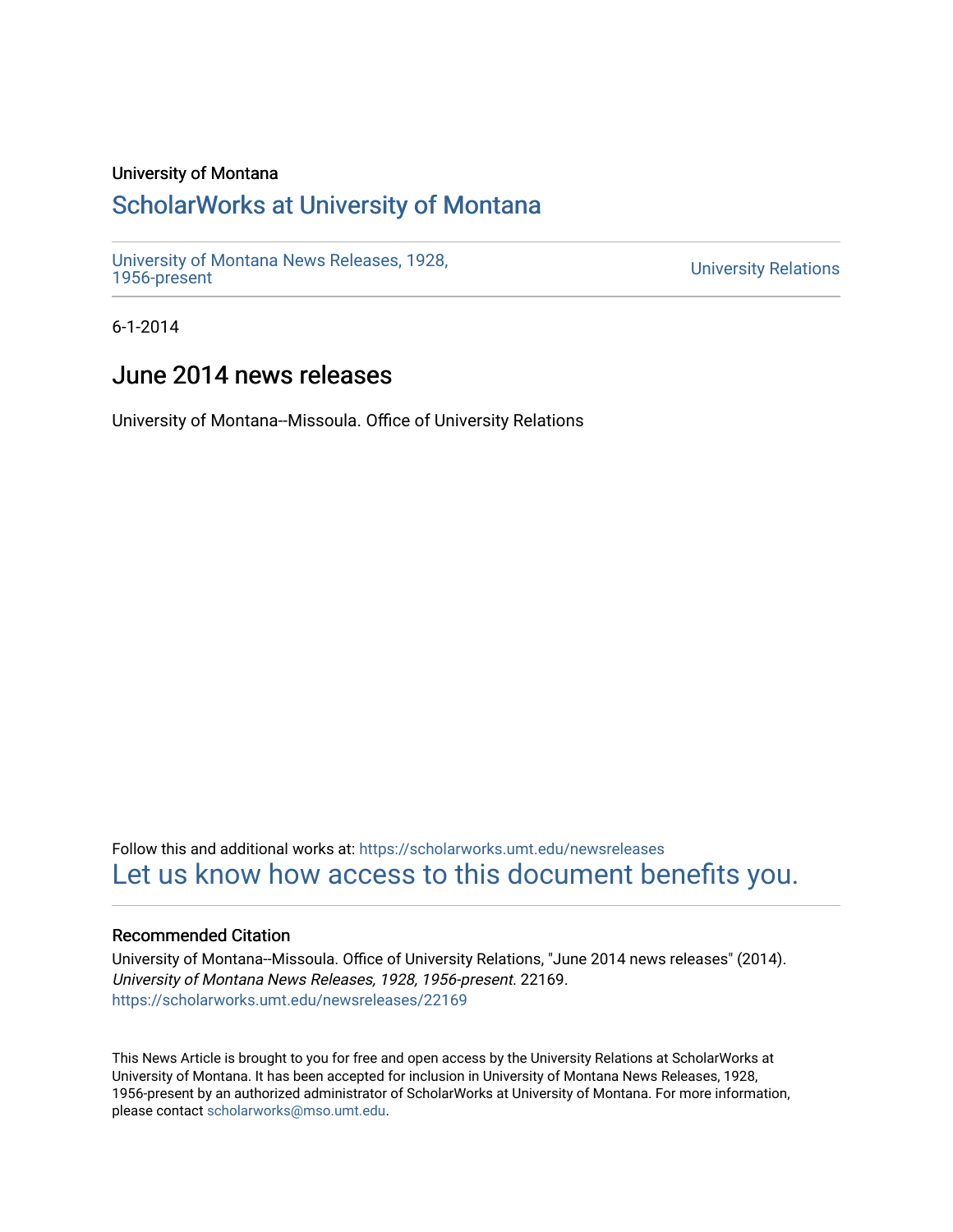<span id="page-1-0"></span>

| <b>MONTANA</b>                                                                                                     | A to Z     | Search sites & people |
|--------------------------------------------------------------------------------------------------------------------|------------|-----------------------|
|                                                                                                                    | my.umt.edu |                       |
|                                                                                                                    |            |                       |
| <b>UM News</b>                                                                                                     |            | <b>Search News</b>    |
| <b>UM</b><br>News / 2014 / June<br>$\sqrt{2}$                                                                      |            |                       |
|                                                                                                                    |            |                       |
| June 2014 News                                                                                                     |            |                       |
| 06/30/2014 - UM Hosts National Conservation Biology Conference - Nate Spillman                                     |            |                       |
| 06/30/2014 - UM Hires New College of Health Professions and Biomedical Sciences Dean - Perry Brown                 |            |                       |
| 06/27/2014 - UM Hires New Associate Provost For Dynamic Learning - UM Office of the Provost                        |            |                       |
| 06/26/2014 - UM Students Earn Degrees - UM Registrar's Office                                                      |            |                       |
| 06/26/2014 - SpectrUM Science Learning Tent at Arlee Celebration Earns National Distinction - Holly Truitt         |            |                       |
| 06/26/2014 - Dropkick Murphys to Perform at Adams Center Sept. 24 - Adrien Wingard                                 |            |                       |
| 06/26/2014 - Students Make UM Dean's List - UM Registrar's Office                                                  |            |                       |
| 06/26/2014 - Mansfield Library Celebrates 50 Years of Civil Rights Act - Donna McCrea                              |            |                       |
| 06/25/2014 - UM Part of National Network Aiming to Increase Native Participation in STEM Careers - Aaron<br>Thomas |            |                       |
| 06/25/2014 - Major UM Math Conference Offers Public Lecture - Kelly McKinne                                        |            |                       |
| 06/20/2014 - Western Montana High School Students to Spend Week Exploring Health Care Fields - Martha              |            |                       |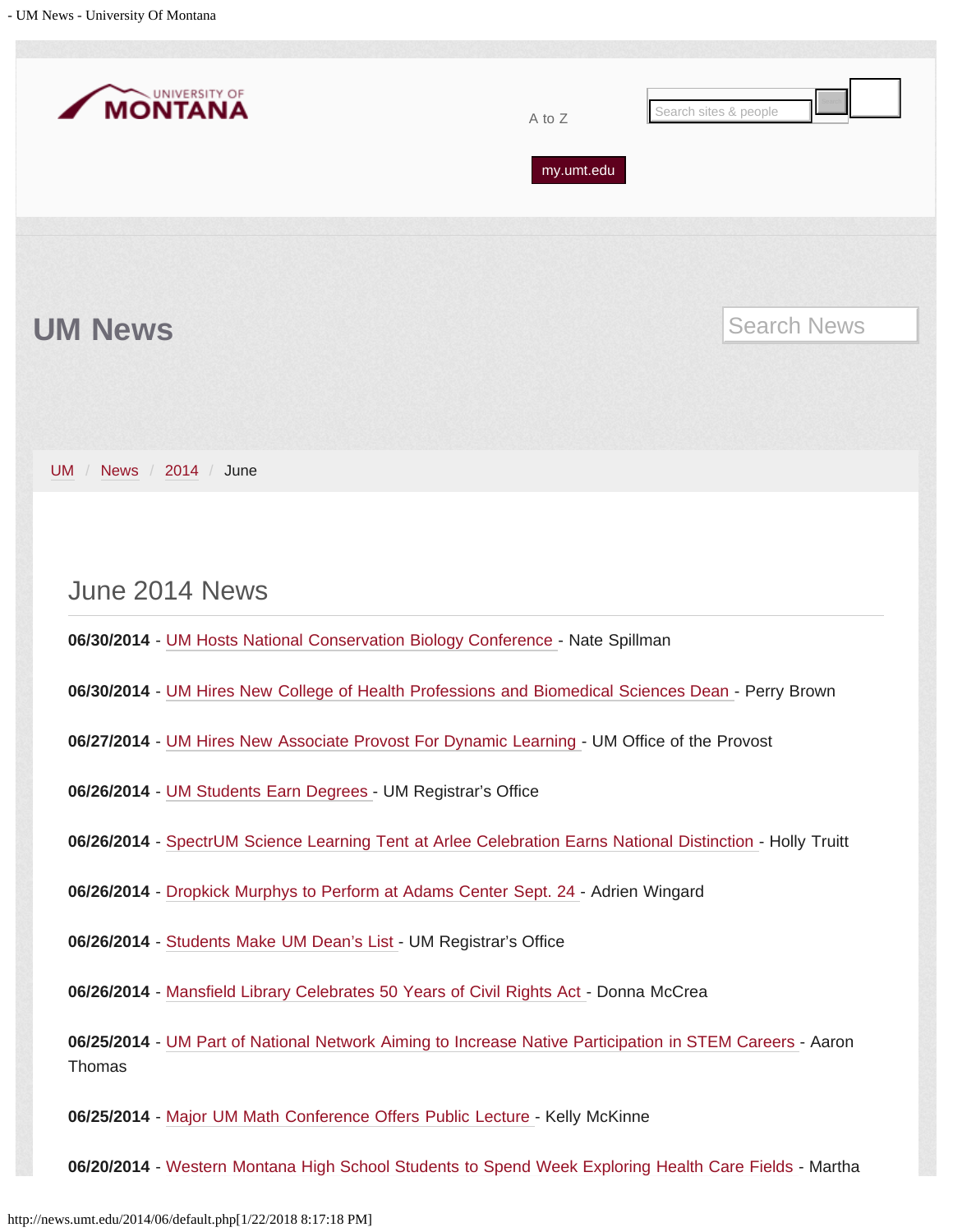Robertson

**06/16/2014** - [UM Journalism Announces High-Profile Professorship -](#page-31-0) Denise Dowling

- **06/12/2014** [Demand for Public Transportation to Trails, Rivers, Lakes Seen as Feasible -](#page-34-0) Norma Nickerson
- **06/11/2014** [UM Journalism Students Win Five Emmy Awards -](#page-36-0) Denise Dowling
- **06/11/2014** [UM to Host International Child Phonology Conference -](#page-39-0) Amy Glaspey
- **06/11/2014** [UM Journalism Students Take First, Second in 'College Pulitzer Prizes' -](#page-42-0) Denise Dowling
- **06/11/2014** [Missoula College to Offer Summer CNA Courses -](#page-45-0) Mary Opitz
- **06/11/2014** [Athletic Training Program Wins Seventh Consecutive Public Relations Contest -](#page-47-0) Valerie Moody
- **06/11/2014** [MOLLI Offers Summer Adventures for Kids and Grandparents -](#page-50-0) Eileen Flannigan
- **06/04/2014** [Montana Victim Advocate Academy to Offer Five-Day Training at UM -](#page-53-0) Nancy Berg



University of Montana 32 Campus Drive Missoula, MT 59812 Phone: (406) 243-2522 [news@umontana.edu](mailto:news@umontana.edu)

#### **Get Involved**

[Submit a Calendar Event](http://umt.edu/urelations/info/submit_event.php) [Request a News Release](mailto:news@umontana.edu) [Suggest a Story Idea](mailto:thrive@umontana.edu)

**Quick Links**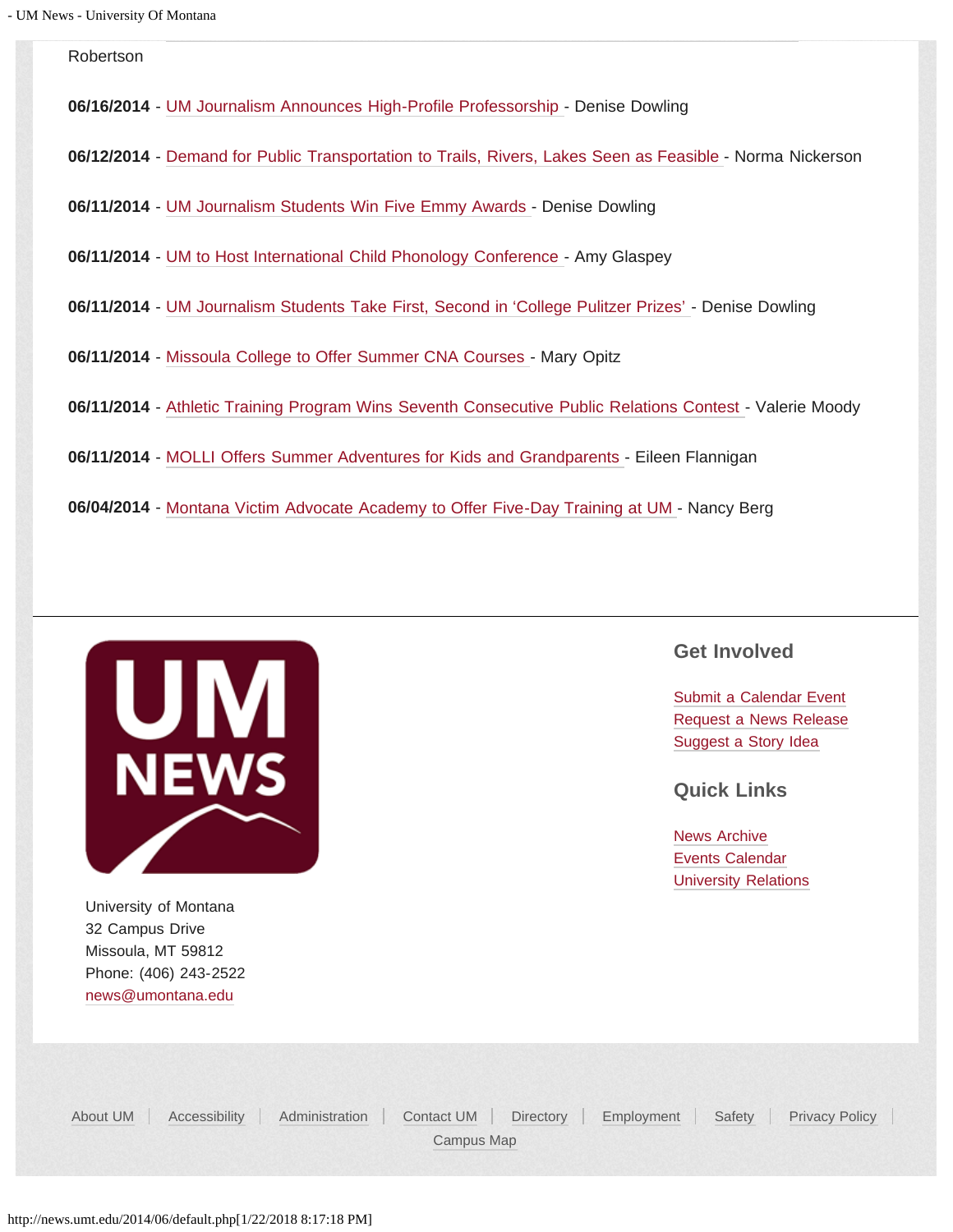- UM News - University Of Montana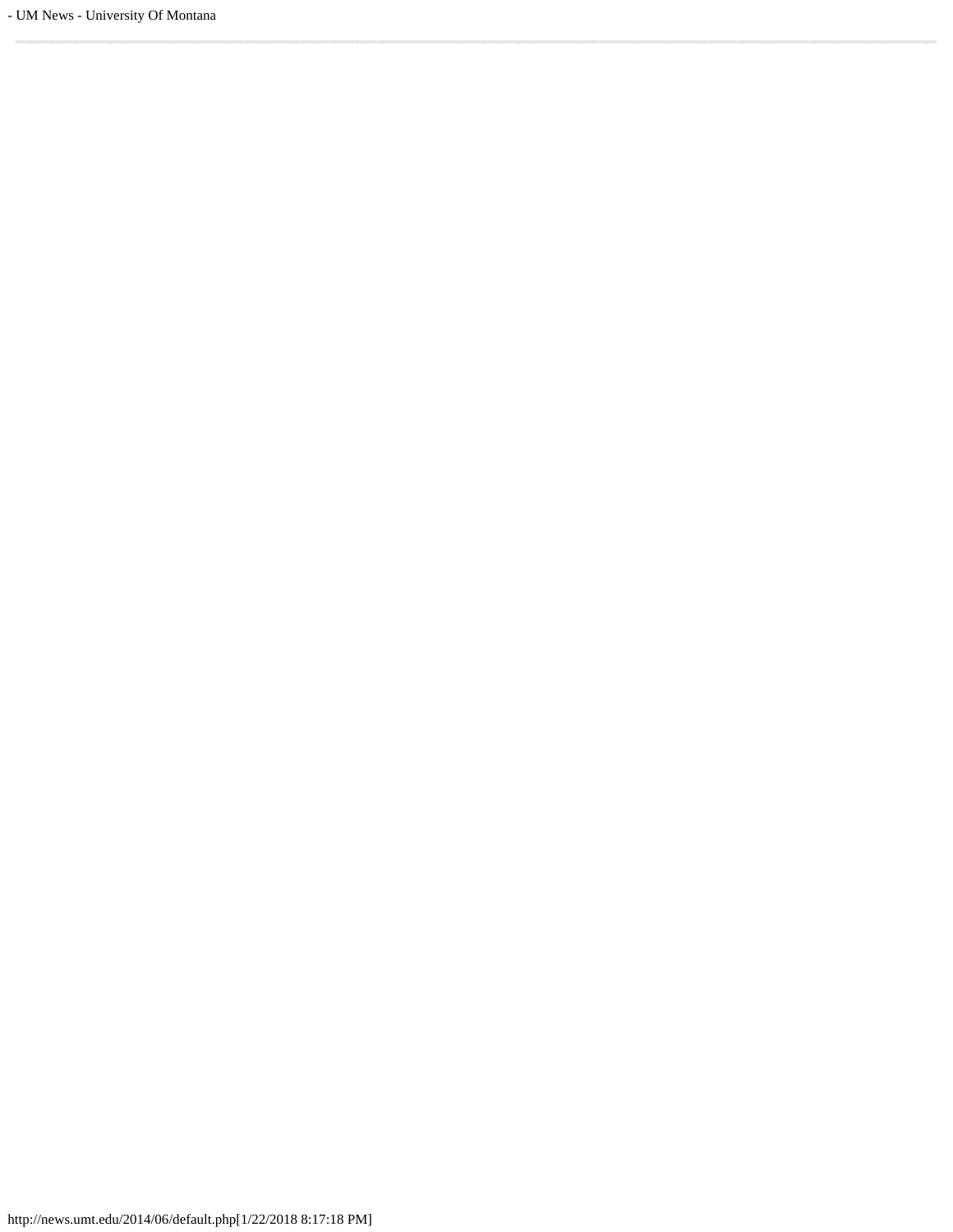<span id="page-4-0"></span>

# UM Hosts National Conservation Biology **Conference**

June 30, 2014

**MISSOULA** – More than 900 leading conservation scientists and practitioners from across the continent will gather at the University of Montana for workshops, short courses, symposia and field trips Sunday through Wednesday, July 13-16.

The UM Wildlife Biology Program and the Montana Chapter of the Society for Conservation Biology will co-host the second North America Congress for Conservation Biology. A broad range of scientists will present the latest in conservation research and unveil new initiatives and solutions to challenges including habitat loss, conservation across boarders and threats from oil sands production in Canada.

The conference theme is "Challenging Conservation Boundaries." The biennial NACCB provides a forum for presenting and discussing new research and developments in conservation science, and Missoula provides a great venue for the discussion of these topics.

The conference kicks off Sunday, July 13, with an interactive session called "Conservation Tapas: Small Bites of Big Issues," which features a fast-paced panel of leading journalists and scientists.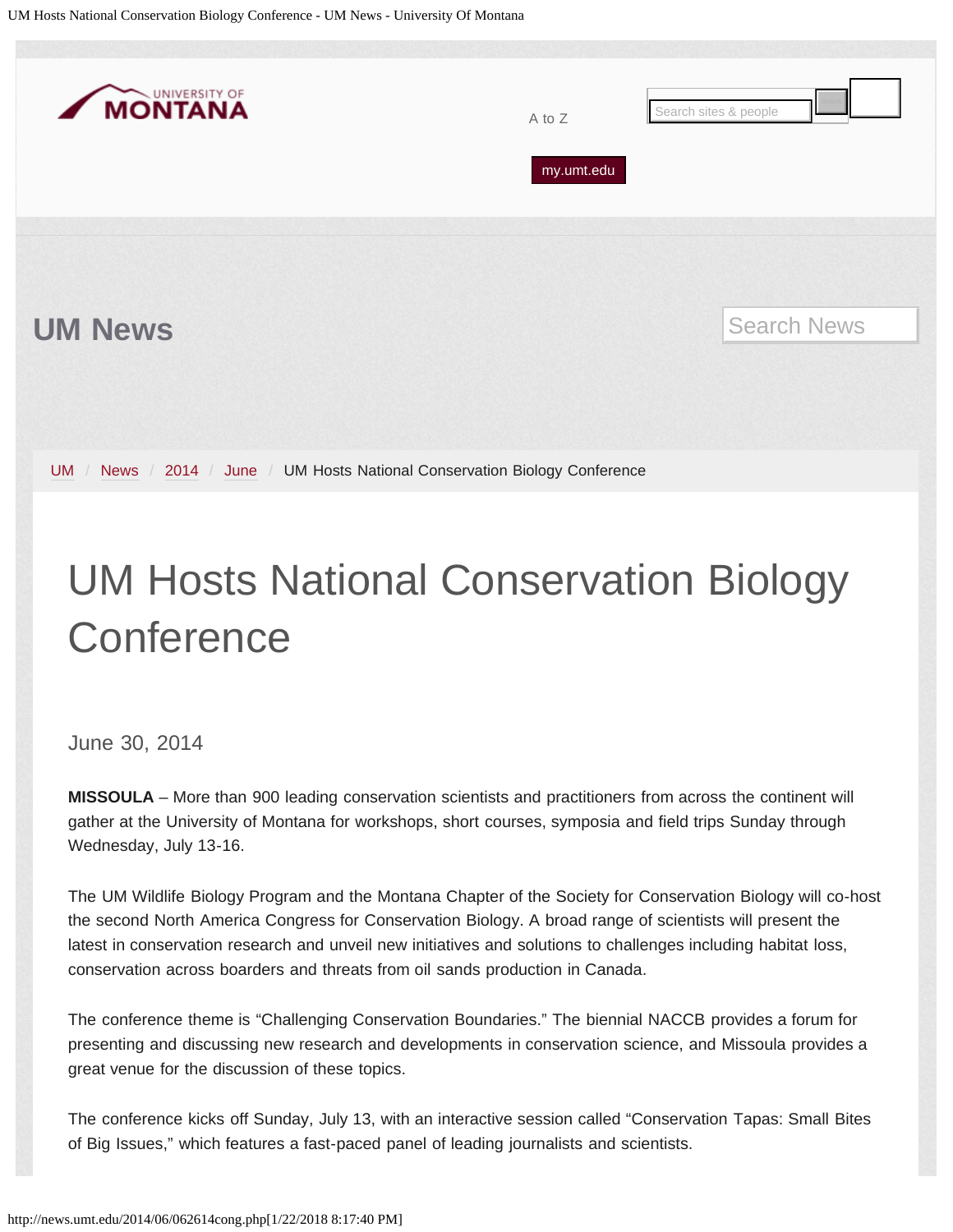Three conference plenaries are scheduled as follows:

- **8-9:30 a.m. Monday, July 14:** "Conservation Biology, Politics and Policy What Does It Take for Science and Scientists to Make a Difference?" Session panelists are Director of Fish and Wildlife Service Dan Ashe, GEOS Institute Chief Scientist Dominick DellaSala, Biotechnology Industry Organization President and CEO James C. Greenwood, Portland State University faculty member David Johns, Turner Endangered Species Fund Executive Director Mike Phillips and UM wildlife biology professor emeritus Bob Ream.
- **8-9:30 a.m. Tuesday, July 15:** "Conservation Across National Borders." Session panelists are Yellowstone to Yukon Conservation Initiative President Karsten Heuer, Montana Chapter of The Nature Conservancy Director Richard Jeo and Borderlands Restoration founder and CEO H. Ronald Pulliam.
- **8-9:30 a.m. Wednesday, July 16:** "The Consequences of Thinking Big: Conservation Across Cultures for Landscape-scale Results." Session panelists are researcher Eleanor Sterling (moderator), research scholar Leo Douglas, University of Washington faculty member Kiki Jenkins, Traditional Ecological Knowledge at Qqs Projects Society Director Jess Housty, Champagne and Aishihik First Nations Renewable Resources Manager Linaya Workman and Confederated Salish and Kootenai Tribes Division of Fish, Wildlife, Recreation and Conservation Education Specialist Germaine White.

The conference will open its doors to the general public on Monday, July 14, for a free screening of two familyfriendly films from the International Wildlife Film Festival. Two "top picks" from the festival, "The Mystery of Eels" and "Touching the Wild," will be screened at 7 p.m. in the University Center Theater. There is a suggested donation of \$2.

Earlier the same day, Regents Professor Emeritus of Biology and Missoula community member Fred Allendorf will be honored for his fundamental role in the genesis of conservation genetics and his contributions to the conservation of imperiled species. Allendorf is one of a handful of people who founded the field of conservation genetics. He was one of the first to apply genetics to real-world conservation problems, and he has continued to advance the application of genetics, and now genomics, to pressing conservation problems.

 The closing reception, open to meeting participants and guests, will be held at Caras Park and will feature UM faculty member M. Sanjayan, who is a leading global conservation scientist, writer and Emmynominated news contributor. His work focuses on the role of conservation in improving human wellbeing, wildlife and the environment.

For more information on the conference and a full schedule of events, including session times and locations, visit [http://www.xcdsystem.com/scbna/website/.](http://www.xcdsystem.com/scbna/website/)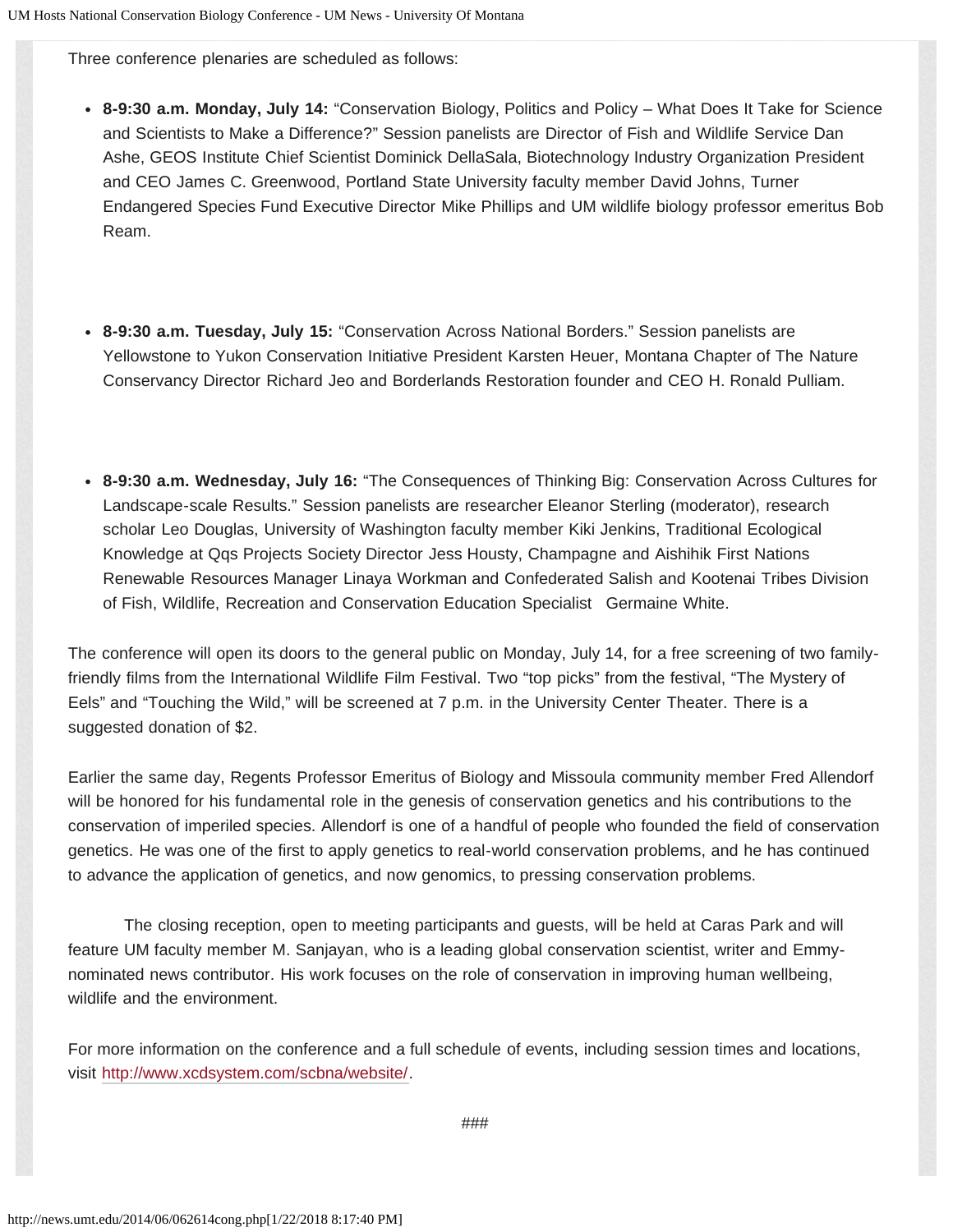**Contact:** Nate Spillman, Society for Conservation Biology marketing and communications coordinator, 202- 413-7115, [nspillman@conbio.org.](mailto:nspillman@conbio.org)



University of Montana 32 Campus Drive Missoula, MT 59812 Phone: (406) 243-2522 [news@umontana.edu](mailto:news@umontana.edu)

### **Get Involved**

[Submit a Calendar Event](http://umt.edu/urelations/info/submit_event.php) [Request a News Release](mailto:news@umontana.edu) [Suggest a Story Idea](mailto:thrive@umontana.edu)

**Quick Links**

| About UM | Accessibility   Administration   Contact UM   Directory   Employment   Safety   Privacy Policy |            |  |  |
|----------|------------------------------------------------------------------------------------------------|------------|--|--|
|          |                                                                                                | Campus Map |  |  |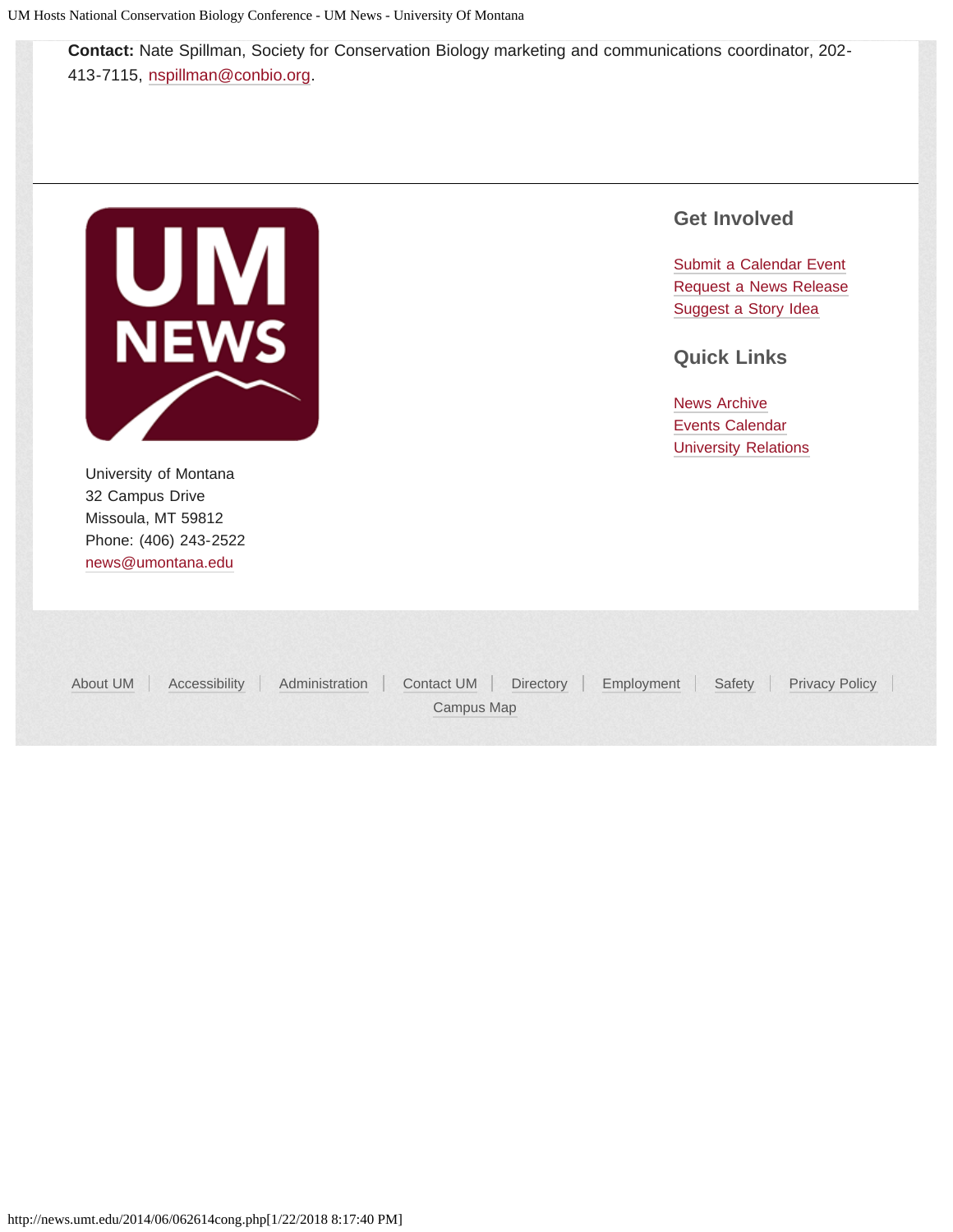<span id="page-7-0"></span>UM Hires New College of Health Professions and Biomedical Sciences Dean - UM News - University Of Montana



# UM Hires New College of Health Professions and Biomedical Sciences Dean

### June 30, 2014

**MISSOULA** – Reed Humphrey will not have to move far when he takes the helm of the University of Montana's College of Health Professions & Biomedical Sciences.

Provost Perry Brown recently announced that Humphrey has accepted the position of dean of the college.

Humphrey, formerly professor and chair of the UM School of Physical Therapy and Rehabilitation Science, was selected for the position after an extensive national search. He will begin his new duties July 1. He replaces David Forbes, who retired at the end of June after serving the University for 26 years.

"It's a distinct honor to be appointed dean and a privilege to follow Dave Forbes, from whom I learned much in my eight years as chair of the School of Physical Therapy and Rehabilitation Science," Humphrey said. "I look forward to extending the reach of the college as we meet the health care needs of the region through preparing new health care professionals, partnering with the hospitals and clinics, and conducting relevant research that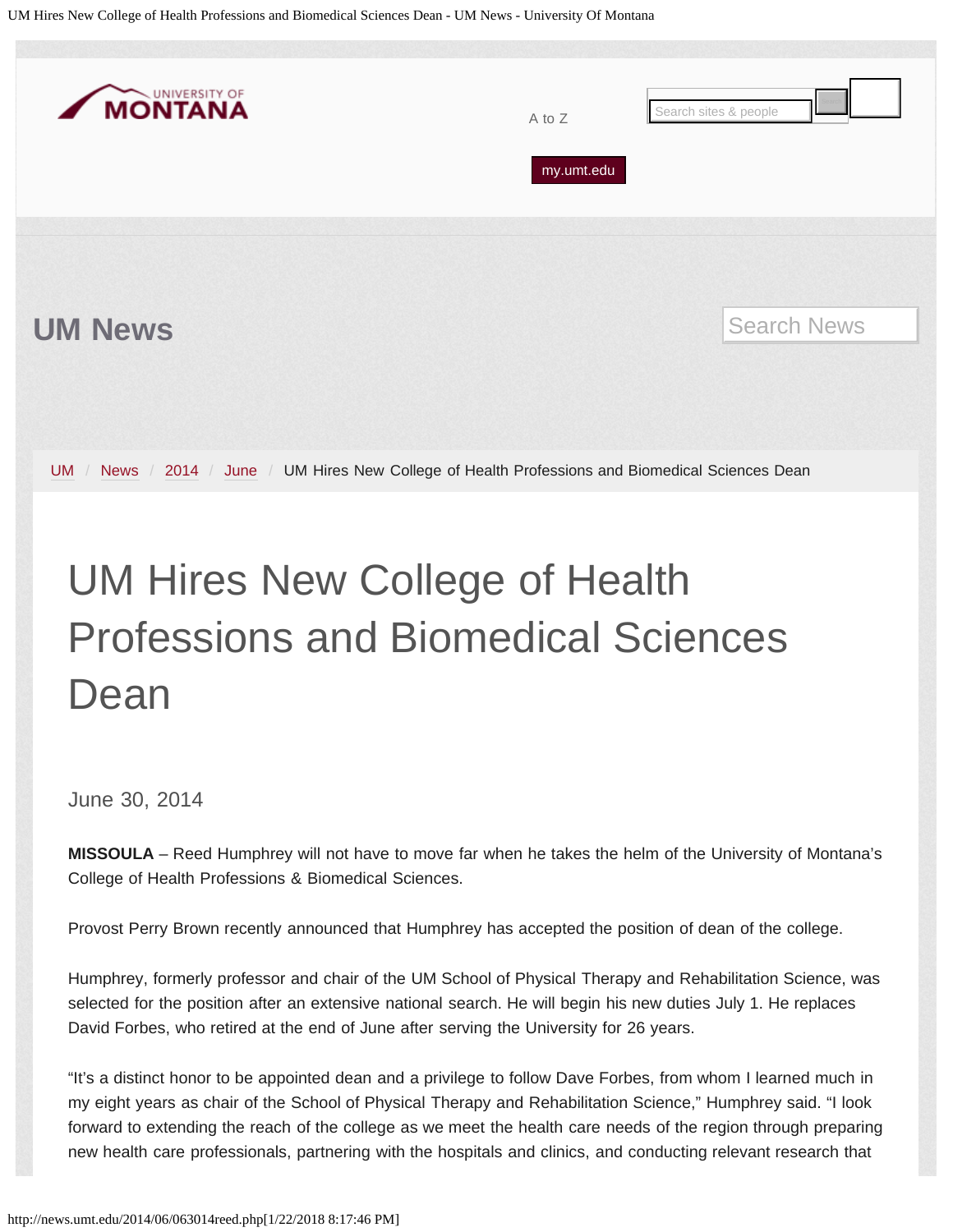moves the health sciences forward."

"Reed is a man of ideas and a person who gets things done," Brown said. "He has a very broad perspective on the health professions and he will lead the college in new directions – enhancing its prominence and building on a strong foundation that has been established by retiring Dean David Forbes."

Humphrey has taught UM physical therapy students and served as the school's chair since 2006. From 2012 to 2013, he served as the interim associate dean for planning and development within the College of Health Professions & Biomedical Sciences.

Humphrey also is the founding director of the Neural Injury Center at UM, a collaborative of expertise on campus that empowers students with traumatic brain and other neural injures to access support and services from departments and colleges across campus.

Before coming to UM, he was a professor at Idaho State University's Department of Physical and Occupational Therapy and associate professor of physical therapy and physiology at Virginia Commonwealth University.

His recent accolades include receiving the prestigious Award of Excellence from the American Association of Cardiovascular & Pulmonary Rehabilitation in 2007 for his scholarship focused on exercise and end-stage heart failure, and he has been an invited speaker for scientific conferences across the nation and around the world. Humphrey, a Fellow of the American College of Sports Medicine, also was elected as a Master Fellow of the American Association of Cardiovascular and Pulmonary Rehabilitation in 2012 and took sabbatical leave in 2013 to work with the Salk Institute for Sports Medicine and Rehabilitation in Salzburg, Austria.

Humphrey earned a Ph.D. in exercise physiology from the University of Pittsburgh and two master's degrees; a Master of Science in Physical Therapy from the VCU Medical College of Virginia and a Master of Arts in Health and Exercise Science from Wake Forest University. He received his Bachelor of Science in Health and Physical Education from the University of Pittsburgh.

###

**Contact:** Perry Brown, UM provost and vice president for academic affairs, 406-243-4689, [perry.brown@mso.umt.edu.](mailto:perry.brown@mso.umt.edu)

#### **Get Involved**

[Submit a Calendar Event](http://umt.edu/urelations/info/submit_event.php) [Request a News Release](mailto:news@umontana.edu) [Suggest a Story Idea](mailto:thrive@umontana.edu)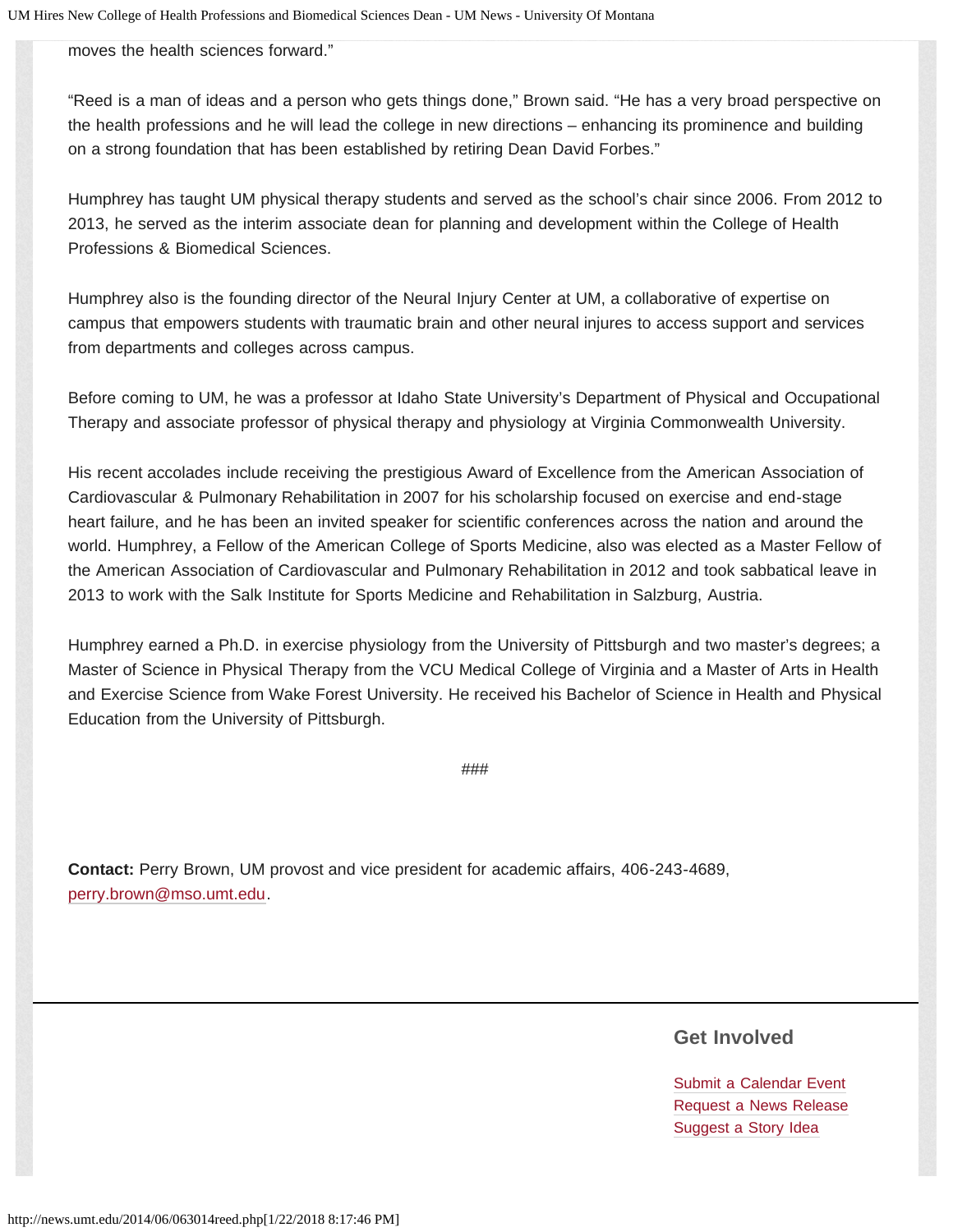

University of Montana 32 Campus Drive Missoula, MT 59812 Phone: (406) 243-2522 [news@umontana.edu](mailto:news@umontana.edu)

## **Quick Links**

[News Archive](http://www.umt.edu/urelations/pubs/NewsArchives.php) [Events Calendar](http://events.umt.edu/) [University Relations](http://www.umt.edu/urelations/)

[About UM](http://www.umt.edu/about) | [Accessibility](http://www.umt.edu/accessibility/) | [Administration](http://www.umt.edu/administration) | [Contact UM](http://www.umt.edu/comments) | [Directory](http://www.umt.edu/directory) | [Employment](http://www.umt.edu/jobs) | [Safety](http://www.umt.edu/safety/) | [Privacy Policy](http://umt.edu/privacy/) | [Campus Map](http://map.umt.edu/)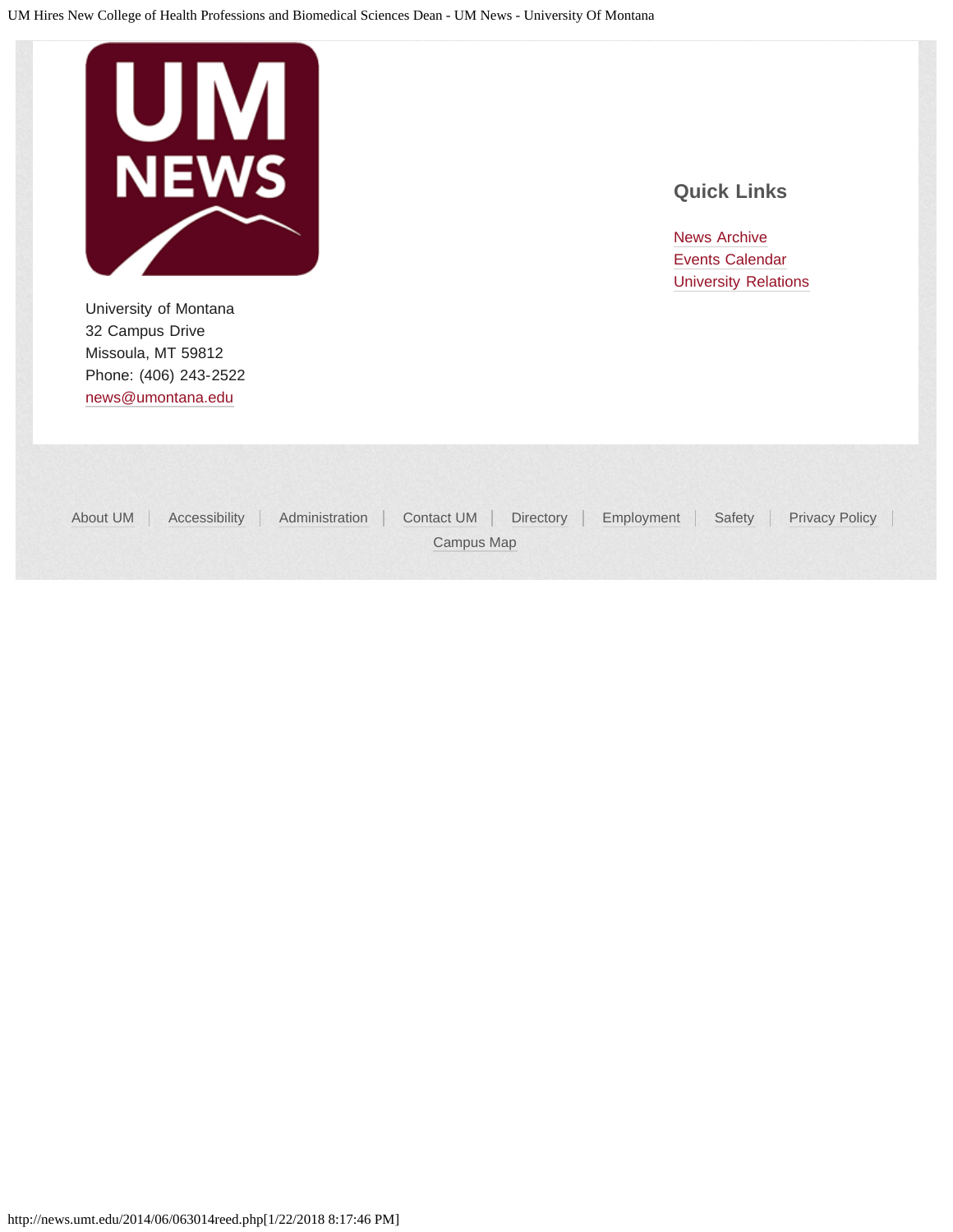<span id="page-10-0"></span>

## UM Hires New Associate Provost For Dynamic Learning

June 27, 2014

**MISSOULA** – The University of Montana has hired Nathan Lindsay as the new associate provost for dynamic learning. Lindsay will begin his new duties at UM in August.

Linsday joins UM from the Provost's Office at the University of Missouri-Kansas City. He earned his bachelor's degree from Brigham Young University, his master's from Indiana University and his Ph.D. in higher education administration from the University of Michigan.

"Nathan brings to UM a passion for higher education administration and broad experience in both academic affairs and student affairs," said UM Provost Perry Brown. "He is a national leader in program assessment, which is an area where he will be really valuable to UM over the next few years as we continue to expand our assessment activities. We are really fortunate to have him join UM."

For more information call the UM Office of the Provost at 406-243-4689 or email [officeoftheprovost@umontana.edu](mailto:officeoftheprovost@umontana.edu).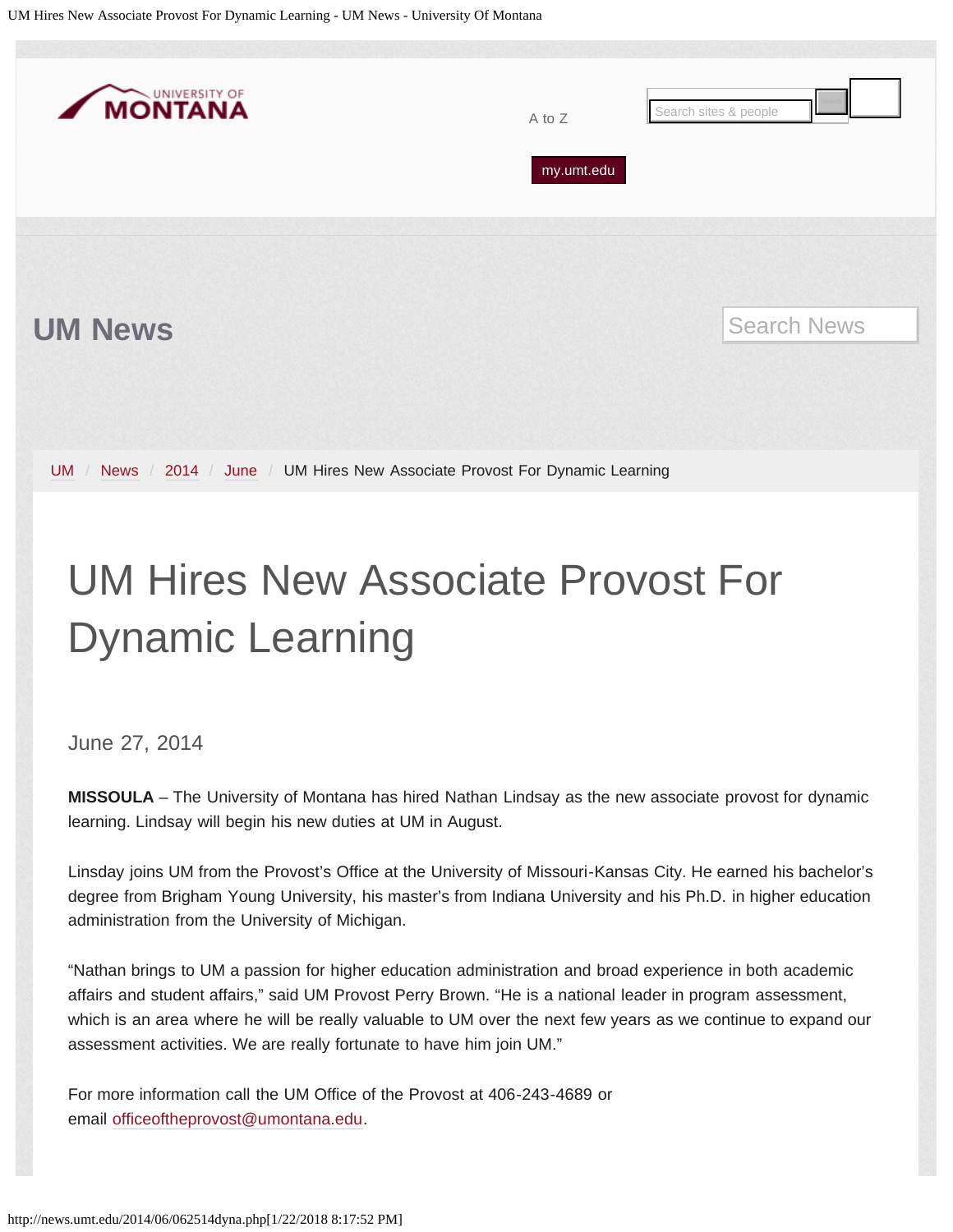###

**Contact:** UM Office of the Provost, 406-243-4689, [officeoftheprovost@umontana.edu](mailto:officeoftheprovost@umontana.edu).



University of Montana 32 Campus Drive Missoula, MT 59812 Phone: (406) 243-2522 [news@umontana.edu](mailto:news@umontana.edu)

#### **Get Involved**

[Submit a Calendar Event](http://umt.edu/urelations/info/submit_event.php) [Request a News Release](mailto:news@umontana.edu) [Suggest a Story Idea](mailto:thrive@umontana.edu)

**Quick Links**

|  | About UM   Accessibility   Administration   Contact UM   Directory   Employment   Safety   Privacy Policy |  |  |
|--|-----------------------------------------------------------------------------------------------------------|--|--|
|  | Campus Map                                                                                                |  |  |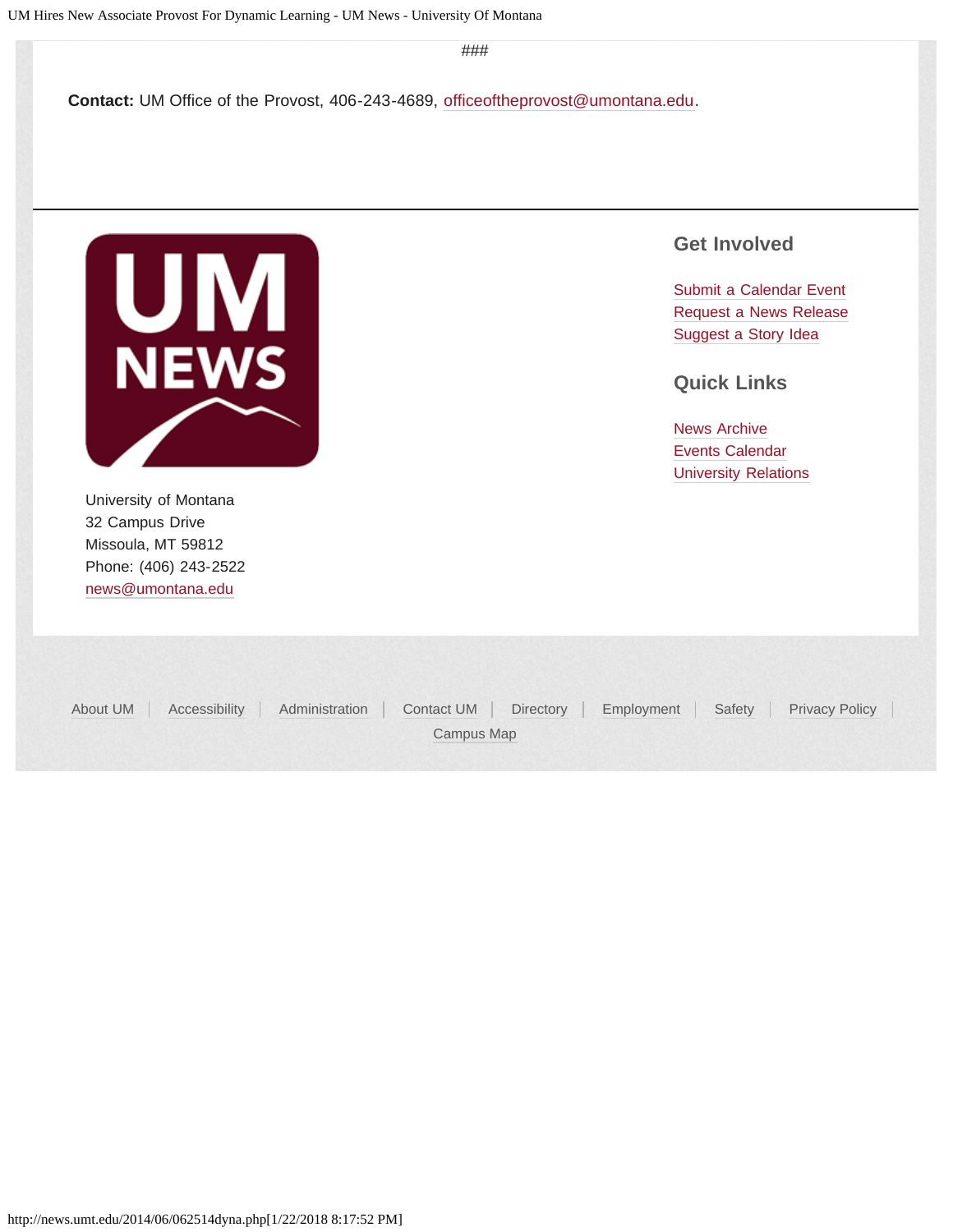<span id="page-12-0"></span>

## UM Students Earn Degrees

June 26, 2014

MISSOULA – The University of Montana has 2,362 students who were degree candidates for spring semester 2014. The total includes 179 certificates, 256 associate degrees, four education specialists, 1,259 bachelor's degrees, 345 master's degrees, 74 juris doctorates and 245 doctoral degrees. There were 176 candidates for double degrees. The Montana students listed below were UM degree candidates for spring semester 2014.

An "\*" after the student's name indicates the student is expected to complete degree requirements and graduate with honors by achieving a grade-point average of 3.4 or higher. A "\*\*" after the student's name indicates the student is expected to complete degree requirements and graduate with high honors by achieving a 3.7 GPA or higher.

Official awarding of a degree and any official graduation with honors or graduation with high honors designation is not made until degree candidates have completed their final term of enrollment and have met all specific requirements.

To view the list of in-state students who are degree candidates for spring semester 2014, visit

[http://www.umt.edu/urelations/info/Deans%20and%20Grads%20lists/Grads\\_spring\\_2014.pdf.](http://www.umt.edu/urelations/info/Deans%20and%20Grads%20lists/Grads_spring_2014.pdf)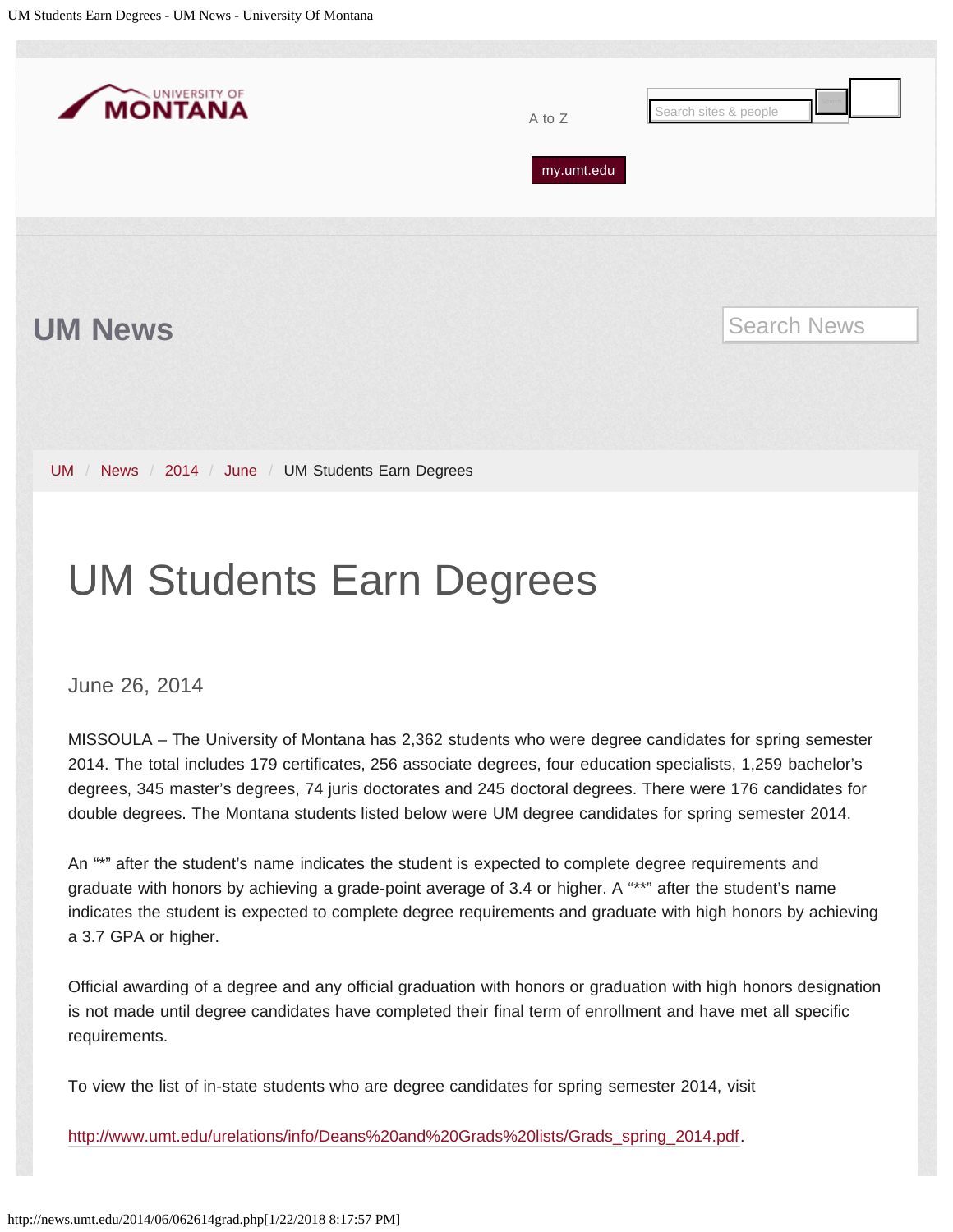###

**Contact:** UM Registrar's Office, 406-243-2995, .

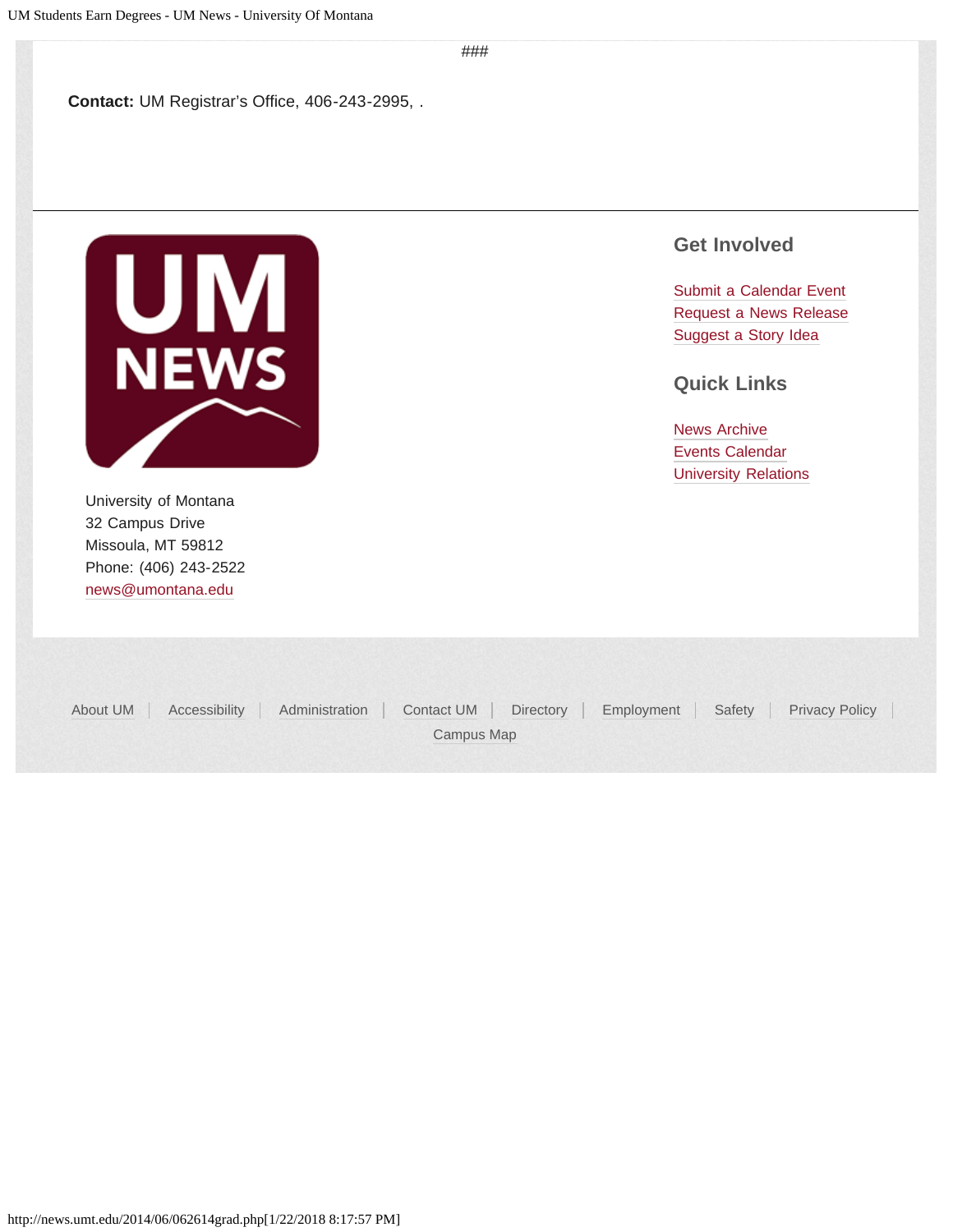<span id="page-14-0"></span>SpectrUM Science Learning Tent at Arlee Celebration Earns National Distinction - UM News - University Of Montana



## SpectrUM Science Learning Tent at Arlee Celebration Earns National Distinction

June 26, 2014

**MISSOULA** – **The University of Montana spectrUM Discovery Area and its community partners on the Flathead Indian Reservation recently received an honorable mention in the Noyce Foundation's Bright Lights Community Engagement Awards competition.**

**The distinction honors spectrUM's work with educators and scientists on the Flathead Reservation to orchestrate K-12 science, technology, engineering and math programming, including the Science Learning Tent at the 116th Arlee Celebration Powwow, which will take place Thursday through Saturday, July 3-5.**

**The Bright Lights Award honors U.S. science centers, children's museums and natural history museums that excel at engaging with their local communities through STEM outreach activities. SpectrUM and the Flathead Reservation are one of nine nationwide museum partnerships recognized with this prestigious award. Nearly 100 partners applied for the recognition. The award carries a cash prize.**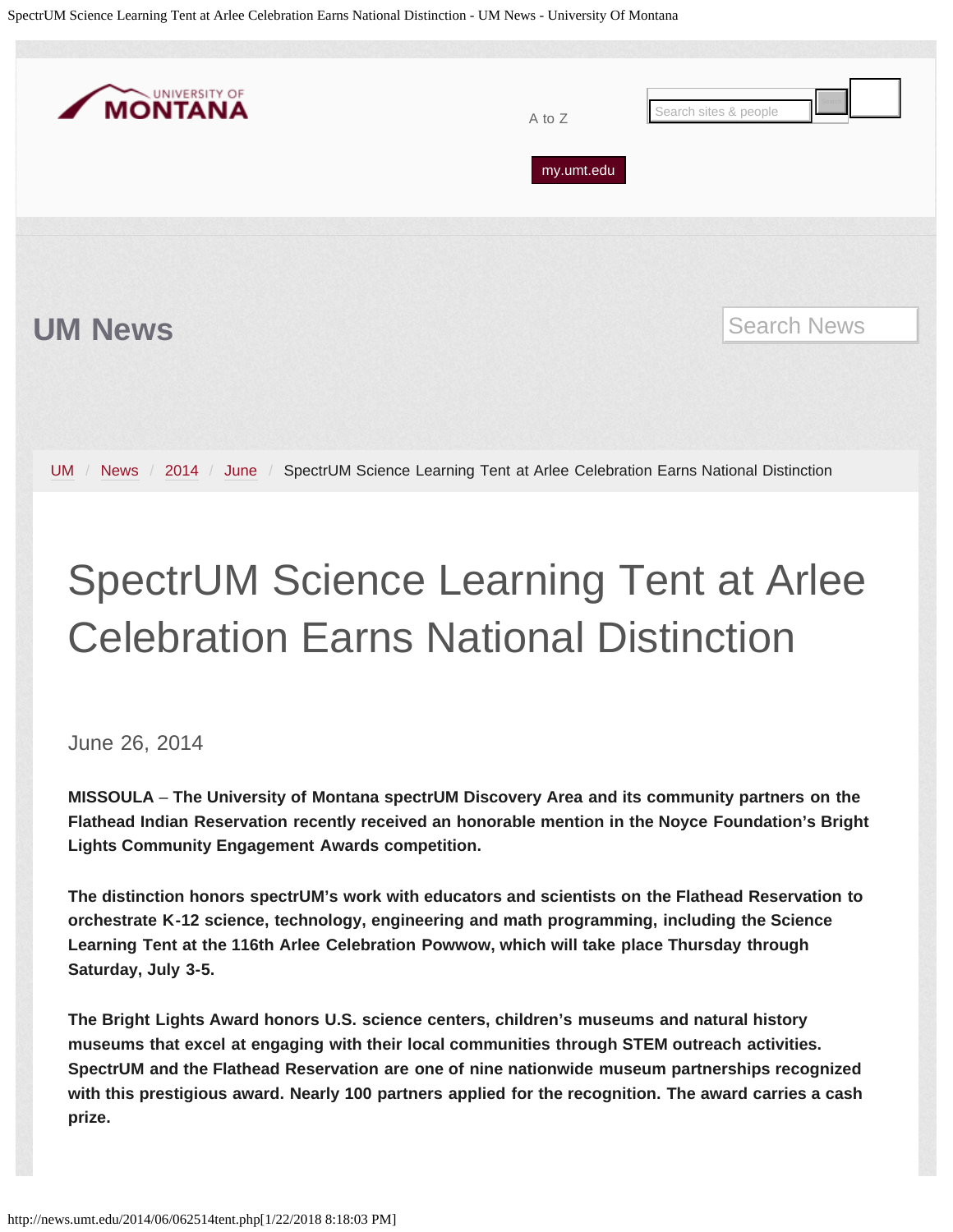**The annual Arlee Celebration Powwow serves as a cultural highlight for the three tribes on the reservation, and for visitors from around the country. The Science Learning Tent will feature interactive exhibits from spectrUM's museum; hands-on science activities led by local "near-peer" high school students and college interns in the Confederated Salish, Pend d'Oreille and Kootenai TribesTribal Health Department's Healthcare Warriors Camp program; and guided demonstrations with STEM leaders and role models from the Flathead Reservation and from UM.**

**Supported by the Alfred P. Sloan Foundation, each day of the Science Learning Tent will include a different theme. The schedule is:**

- **Thursday, July 3: health sciences and careers**
- **Friday, July 4: environmental sciences and careers**
- **Saturday, July 5: innovation and robotics**

**Tent hours will be from noon to 7 p.m. each day. The Science Learning Tent will culminate with an Astronomy Family Science Night from 9 to 11:30 p.m. Saturday, July 5.**

**SpectrUM's Flathead Reservation Community Advisory Group members provide a diversity of expertise and cultural perspectives. Its partners include Tribal Health and Human Services, Ronan Elementary School, the Confederated Salish and Kootenai Wildlife Management Program and Salish Kootenai College.**

**To date, spectrUM has served more than 6,000 students on the Flathead Reservation. With this award, the museum and spectrUM's Flathead Reservation Community Advisory Group plan to bring hands-on science exhibitions to every school on the reservation annually; provide a free field-trip bus to transport students from the reservation to spectrUM's Missoula museum; and offer competitive minigrants to reservation schools for innovative, culturally appropriate STEM programming.**

**Committed to inspiring a culture of learning and discovery for all, the spectrUM Discovery Area is an interactive science center located in the heart of downtown Missoula. Annually, spectrUM serves more than 50,000 Montanans through in-museum and mobile programming. Since 2006, its educators have driven more than 26,245 miles to bring exhibitions and programs to 65 different schools in 25 Montana counties and all seven Montana Indian reservations. All together the mobile science programs have served more than 38,879 people, 30 percent of whom are Native American and 75 percent of whom are from rural communities.**

**SpectrUM's sponsors and partners include SciGirls, NISE Network, Western Montana Area Health Education Center, the Noyce Foundation, the National Institutes of Health and the National Science Foundation EPSCoR Program. Its Science for All Scholarship Fund has given the gift of science to more than 17,000 Montana children.**

**The spectrUM Discovery Area Downtown, located at 218 E. Front St. in Missoula, is open from 11 a.m. to 6 p.m. Wednesday through Friday and 10 a.m. to 5 p.m. on Saturday. Admission costs \$3.50 per person. Teachers or schools interested in booking a field trip to the spectrUM museum or would like to arrange a stop on spectrUM's mobile tour can call 406-728-STEM.**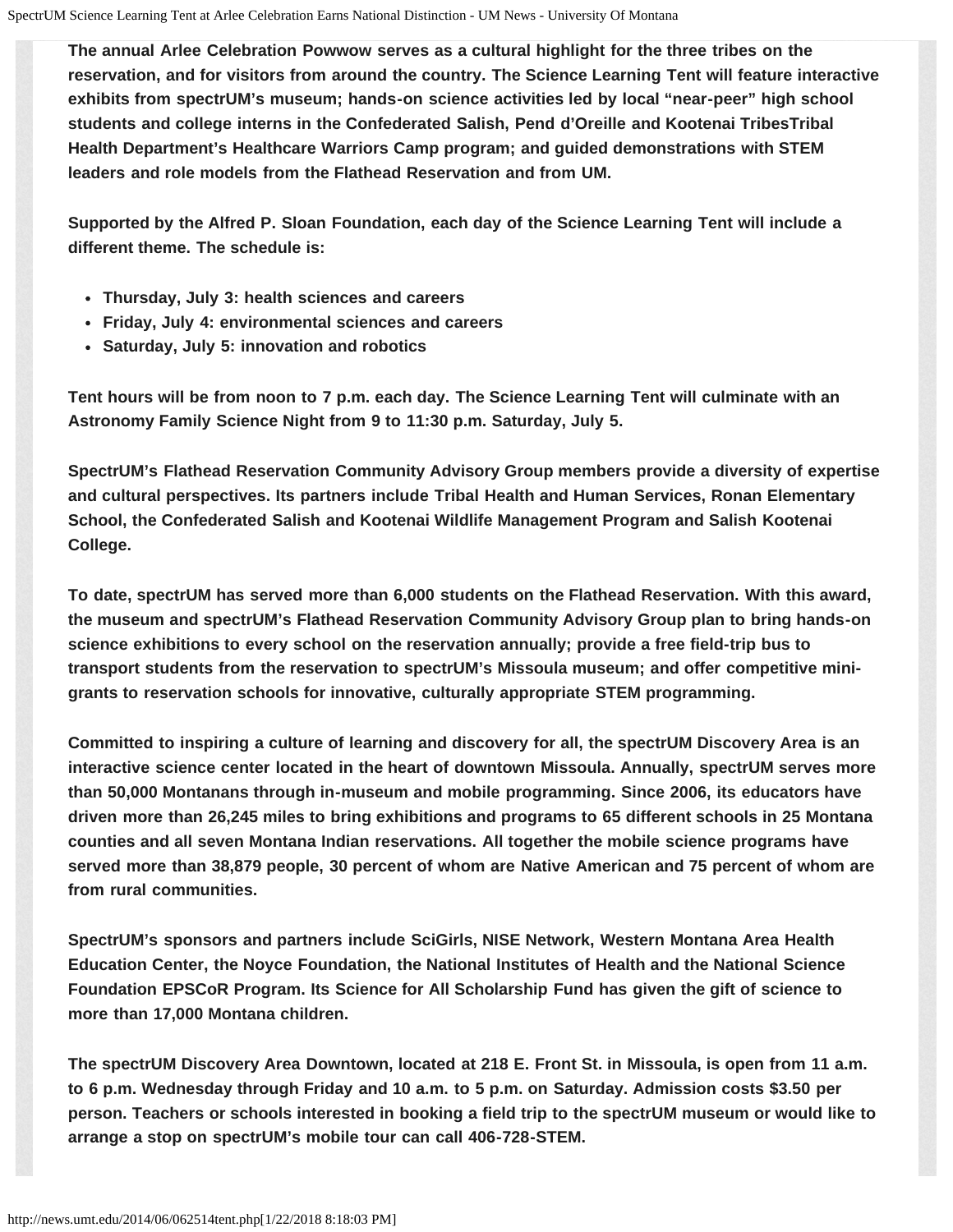**The 116th annual Arlee Celebration will take place Wednesday through Sunday, July 2-6. For more information about the powwow, please visit [http://www.arleepowwow.com/index.html.](http://www.arleepowwow.com/index.html)**

**###**

**Contact: Holly Truitt, director of spectrUM, 406-243-4872, [holly.truitt@umontana.edu.](mailto:holly.truitt@umontana.edu)**

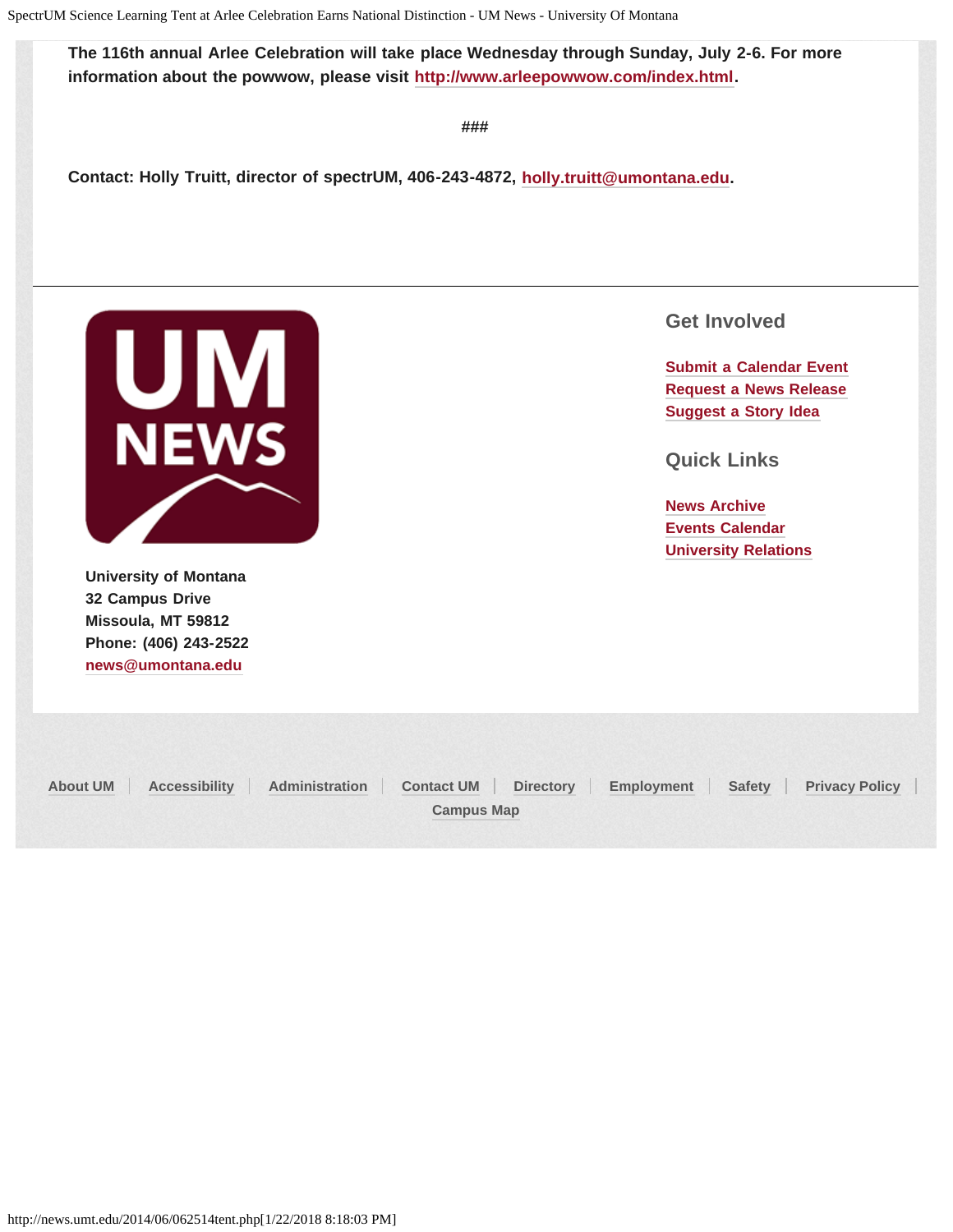<span id="page-17-0"></span>

## Dropkick Murphys to Perform at Adams Center Sept. 24

June 26, 2014

**MISSOULA –** The University of Montana Adams Center and 96.3 The Blaze present American Celtic punk band Dropkick Murphys in Missoula on Wednesday, Sept. 24. Doors open at 6:30 p.m. with a concert time of 7:30 p.m.

Tickets go on sale at 10 a.m. Friday, June 27. The cost is \$30 for the general admission show with a UM student price of \$20. Ticket fees are not included in this price. Tickets are available at all GrizTix outlets, online at [http://www.griztix.com](http://www.griztix.com/) or by phone at 406-243-4051. Student tickets are available only at the Adams Center Box Office or the University Center Source. A valid Griz Card must be presented.

Dropkick Murphys produce high-energy songs with a working-class appeal, infusing classic punk with a unique Celtic sound featuring bagpipes, tin whistle, bodhran, accordion, banjo and more.

The band's single "Shipping Up to Boston" was featured in the 2006 Academy Award-winning film "The Departed," and became a platinum seller and one of the group's best-known songs. Their eighth full-length album, "Signed and Sealed in Blood," was released in January 2013 and has sold more than 100,000 copies.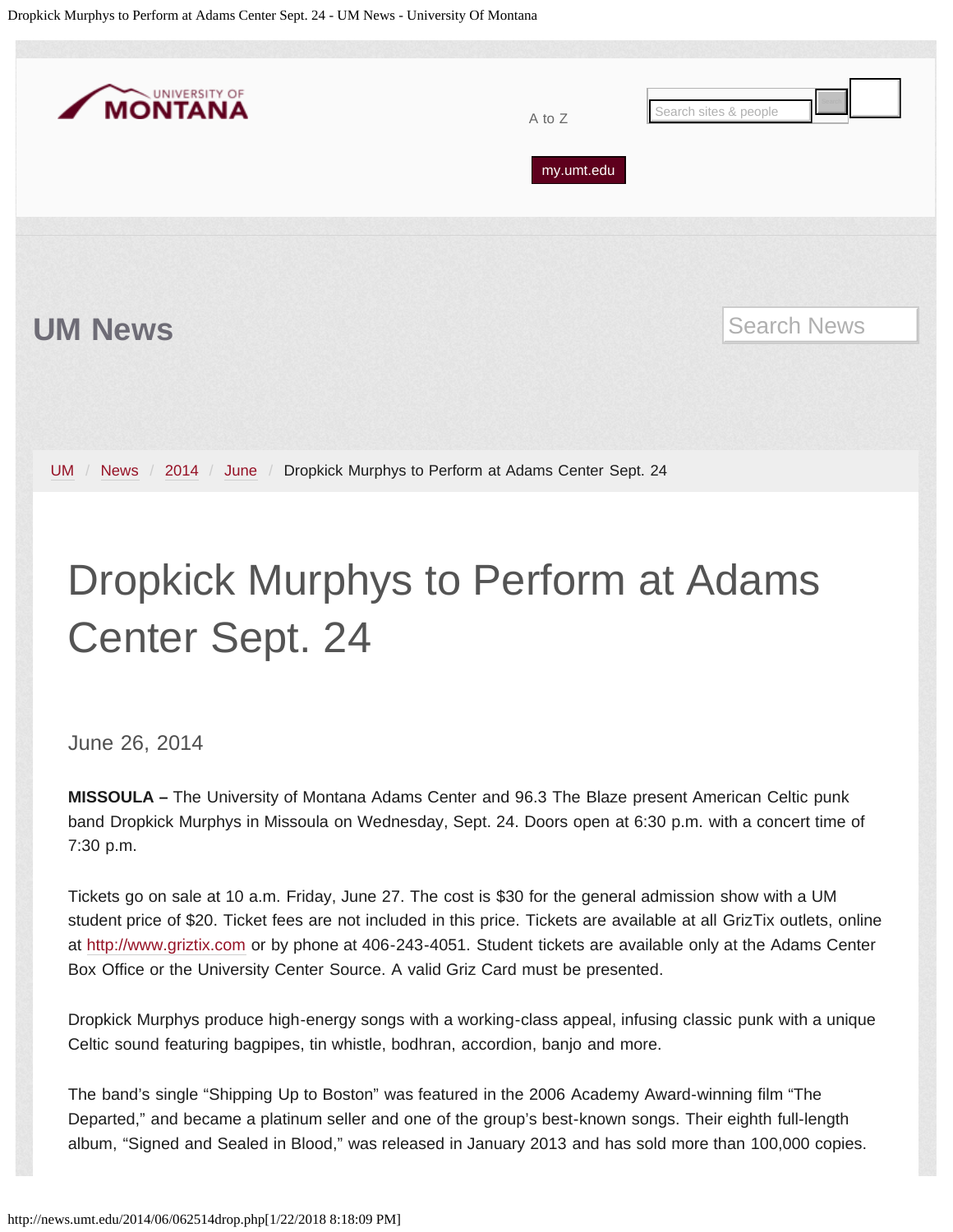No ticket refunds or exchanges will be granted, and no professional cameras or recording devices are allowed into the concert.

Missoula radio station 96.3 The Blaze celebrated its 14th anniversary this past April. In addition to Dropkick Murphys, the station plays top rock bands such as Nirvana, Metallica and Volbeat. The station is part of Townsquare Media, a local media company specializing in radio, digital and live event media, with listeners across western Montana.

For more information call Adams Center Events and Promotions Coordinator Adrien Wingard at 406-243-5403 or email [adrien.wingard@mso.umt.edu](mailto:adrien.wingard@mso.umt.edu).

###

**Contact:** Adrien Wingard, UM Adams Center events and promotions coordinator, 406-243-5403, [adrien.wingard@mso.umt.edu.](mailto:adrien.wingard@mso.umt.edu)



University of Montana 32 Campus Drive Missoula, MT 59812 Phone: (406) 243-2522 [news@umontana.edu](mailto:news@umontana.edu)

### **Get Involved**

[Submit a Calendar Event](http://umt.edu/urelations/info/submit_event.php) [Request a News Release](mailto:news@umontana.edu) [Suggest a Story Idea](mailto:thrive@umontana.edu)

### **Quick Links**

[News Archive](http://www.umt.edu/urelations/pubs/NewsArchives.php) [Events Calendar](http://events.umt.edu/) [University Relations](http://www.umt.edu/urelations/)

[About UM](http://www.umt.edu/about) [Accessibility](http://www.umt.edu/accessibility/) [Administration](http://www.umt.edu/administration) [Contact UM](http://www.umt.edu/comments) [Directory](http://www.umt.edu/directory) [Employment](http://www.umt.edu/jobs) [Safety](http://www.umt.edu/safety/) [Privacy Policy](http://umt.edu/privacy/) [Campus Map](http://map.umt.edu/)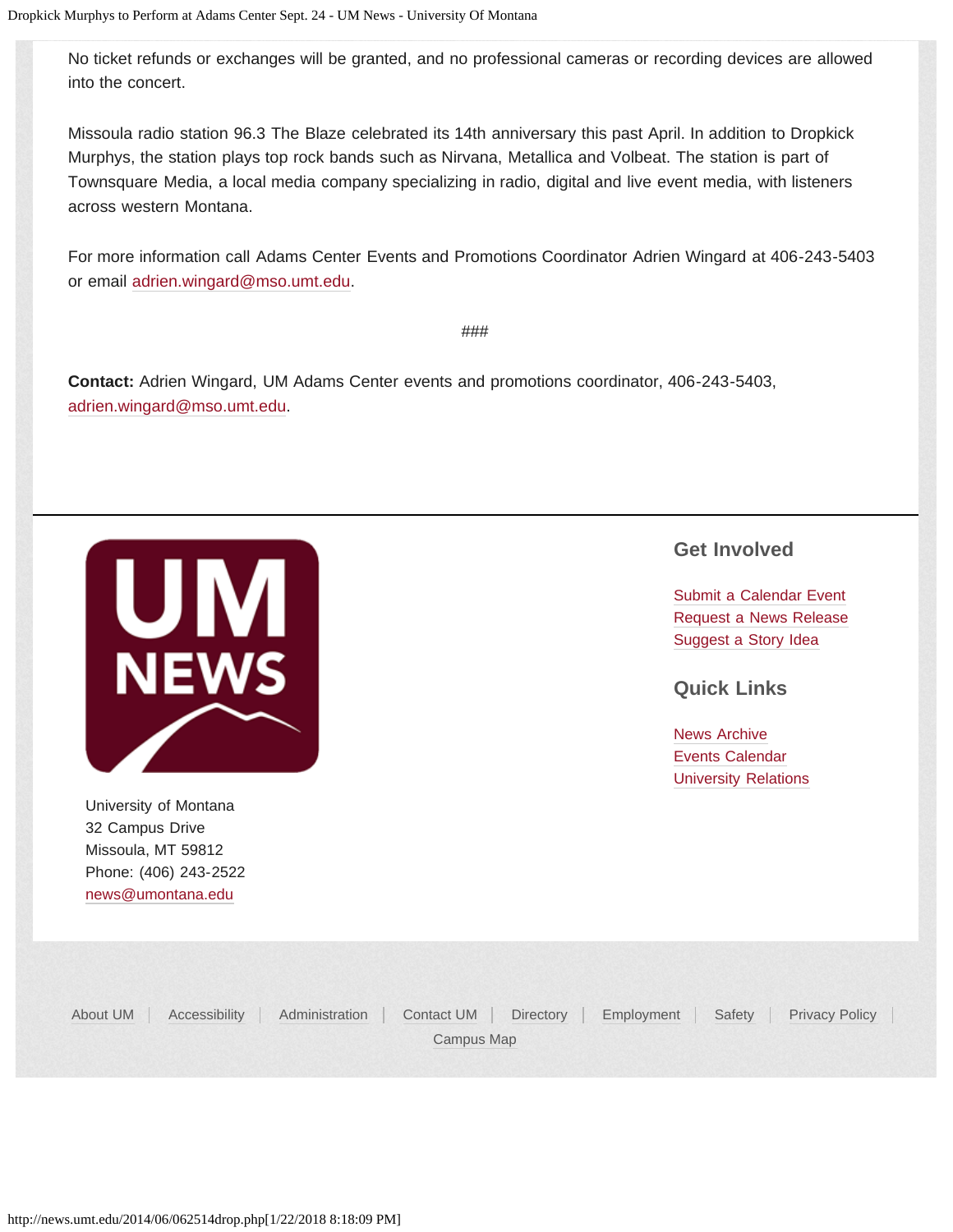<span id="page-19-0"></span>

## Students Make UM Dean's List

June 26, 2014

**MISSOULA** – At the University of Montana, 2,917 students made the spring semester 2014 Dean's List. To qualify for the Dean's List, students must be undergraduates, earn a semester grade-point average of 3.5 or higher and receive grades of A or B in at least nine credits. No grades of C+, C, C-, D+, D, D-, F, NC or NCR are allowed.

The UM students listed below made the spring semester 2014 Dean's List. A "\*\*" in the "Honors" column indicates a grade-point average of 4.0. An "\*" indicates that a GPA of greater than 3.5 but less than 4.0 was earned.

To view the list of in-state students who made the Dean's List, visit [http://www.umt.edu/urelations/info/Deans%20and%20Grads%20lists/Deans%20List\\_spring\\_2014\\_in-state\\_.pdf.](http://www.umt.edu/urelations/info/Deans%20and%20Grads%20lists/Deans%20List_spring_2014_in-state_.pdf)

###

**Contact:** UM Registrar's Office, 406-243-2995, .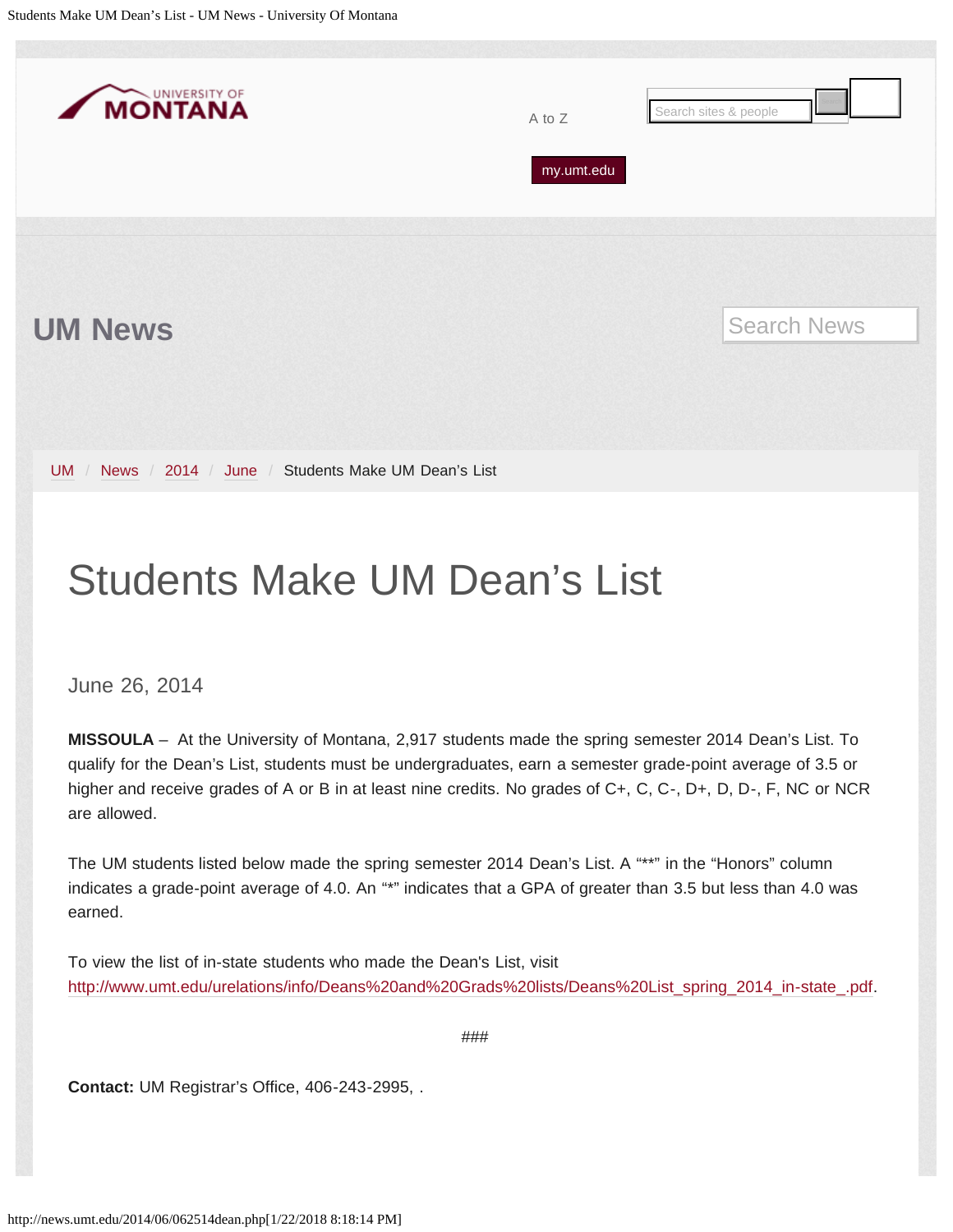

University of Montana 32 Campus Drive Missoula, MT 59812 Phone: (406) 243-2522 [news@umontana.edu](mailto:news@umontana.edu)

### **Get Involved**

[Submit a Calendar Event](http://umt.edu/urelations/info/submit_event.php) [Request a News Release](mailto:news@umontana.edu) [Suggest a Story Idea](mailto:thrive@umontana.edu)

## **Quick Links**

[News Archive](http://www.umt.edu/urelations/pubs/NewsArchives.php) [Events Calendar](http://events.umt.edu/) [University Relations](http://www.umt.edu/urelations/)

[About UM](http://www.umt.edu/about) | [Accessibility](http://www.umt.edu/accessibility/) | [Administration](http://www.umt.edu/administration) | [Contact UM](http://www.umt.edu/comments) | [Directory](http://www.umt.edu/directory) | [Employment](http://www.umt.edu/jobs) | [Safety](http://www.umt.edu/safety/) | [Privacy Policy](http://umt.edu/privacy/) | [Campus Map](http://map.umt.edu/)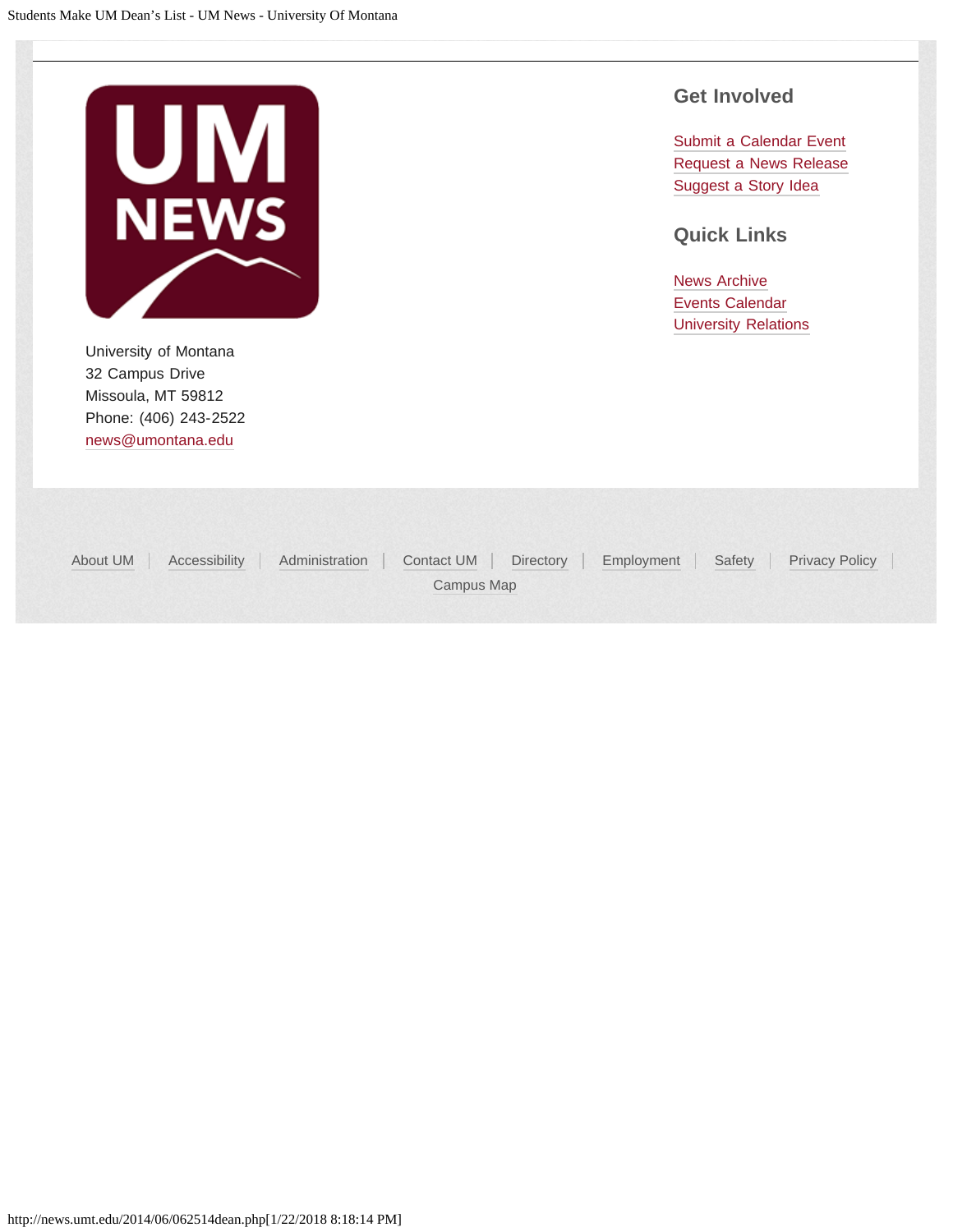<span id="page-21-0"></span>

# Mansfield Library Celebrates 50 Years of Civil Rights Act

## June 26, 2014

**MISSOULA** – The Civil Rights Act was signed by President Lyndon B. Johnson on July 2, 1964. Fifty years later, the Maureen and Mike Mansfield Library at the University of Montana will celebrate the anniversary of one of the most important and influential pieces of American legislation with a limited-time exhibit.

The exhibit, titled "Civil Rights Act of 1964," will trace the history and impact of civil rights legislation through government documents, the papers of U.S. Senate Majority Leader Mike Mansfield and broadcast remarks by President Johnson to the nation upon signing the Civil Rights Act.

The exhibit will be on display in the main floor foyer of the library during regular hours through July 18. It is free and open to the public.

Mansfield played a vital role in guiding the divided Senate in approving the legislation. His involvement is well documented in his papers, which are housed at the library, along with a token of his impact on the legislation: One of the pens Johnson used to sign the Civil Rights Act was gifted to Mansfield, and now is on display with the exhibit.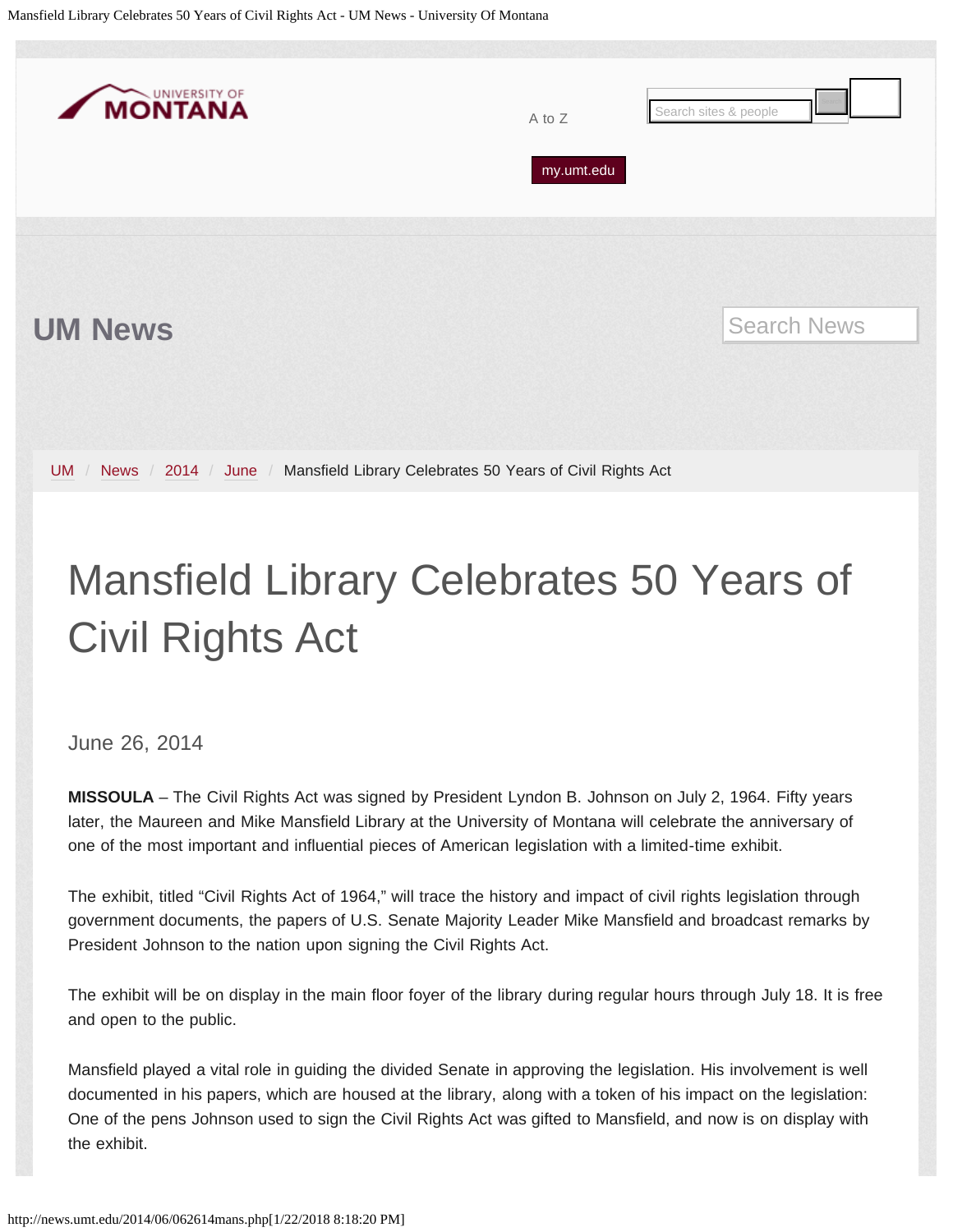An essay about Mansfield's role in the passage of the Civil Rights Act is available online at [http://exhibits.lib.umt.edu/mansfield/essays/civil-rights?destination=node/9.](http://exhibits.lib.umt.edu/mansfield/essays/civil-rights?destination=node/9)

For more information call Donna McCrea, head of Archives and Special Collections at Mansfield Library, at 406-243-4403 or email [donna.mccrea@umontana.edu.](mailto:donna.mccrea@umontana.edu)

###

**Contact:** Donna McCrea, Archives and Special Collections, Mansfield Library at UM, 406-243-4403, [donna.mccrea@umontana.edu.](mailto:donna.mccrea@umontana.edu)

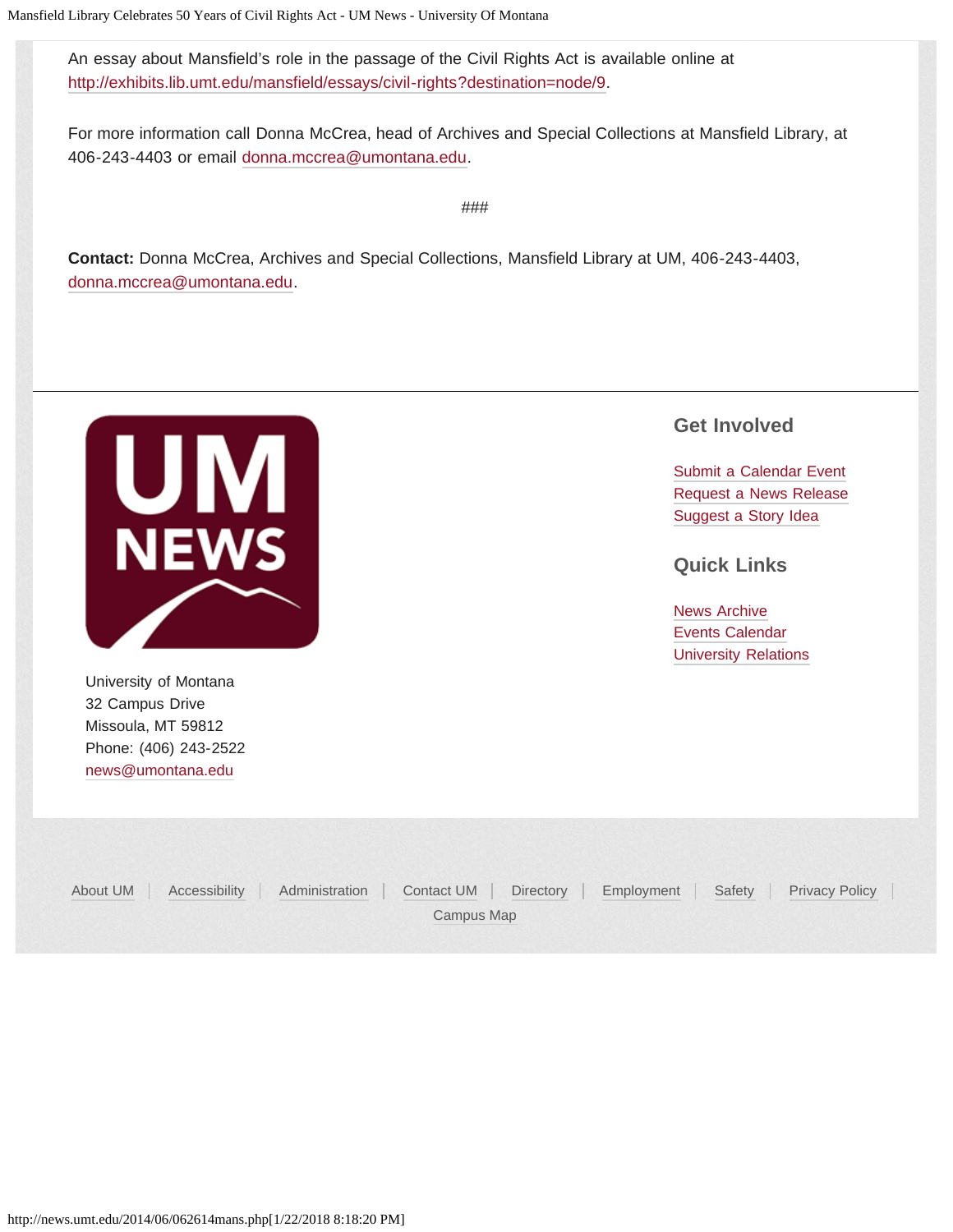<span id="page-23-0"></span>UM Part of National Network Aiming to Increase Native Participation in STEM Careers - UM News - University Of Montana



# UM Part of National Network Aiming to Increase Native Participation in STEM **Careers**

### June 25, 2014

**MISSOULA** – The University of Montana is part of a new national network that recently received a three-year, \$2.4 million grant to increase the number of indigenous Americans obtaining advanced degrees in science, technology, engineering and mathematics.

The Alfred P. Sloan Foundation announced June 23 that it is forming a three-year collaboration with the Montana University System, which includes UM, Montana State University and Montana Tech; as well as the University of Alaska, the University of Arizona and Purdue University.

The new national network, the Sloan Indigenous Graduate Partnership, aims to strengthen and expand successful initiatives at each of the four partners to recruit, train and graduate American Indian and Alaska Native students in STEM disciplines.

"When it comes to meeting the needs of American Indian and Alaska Native students, Alaska, Arizona,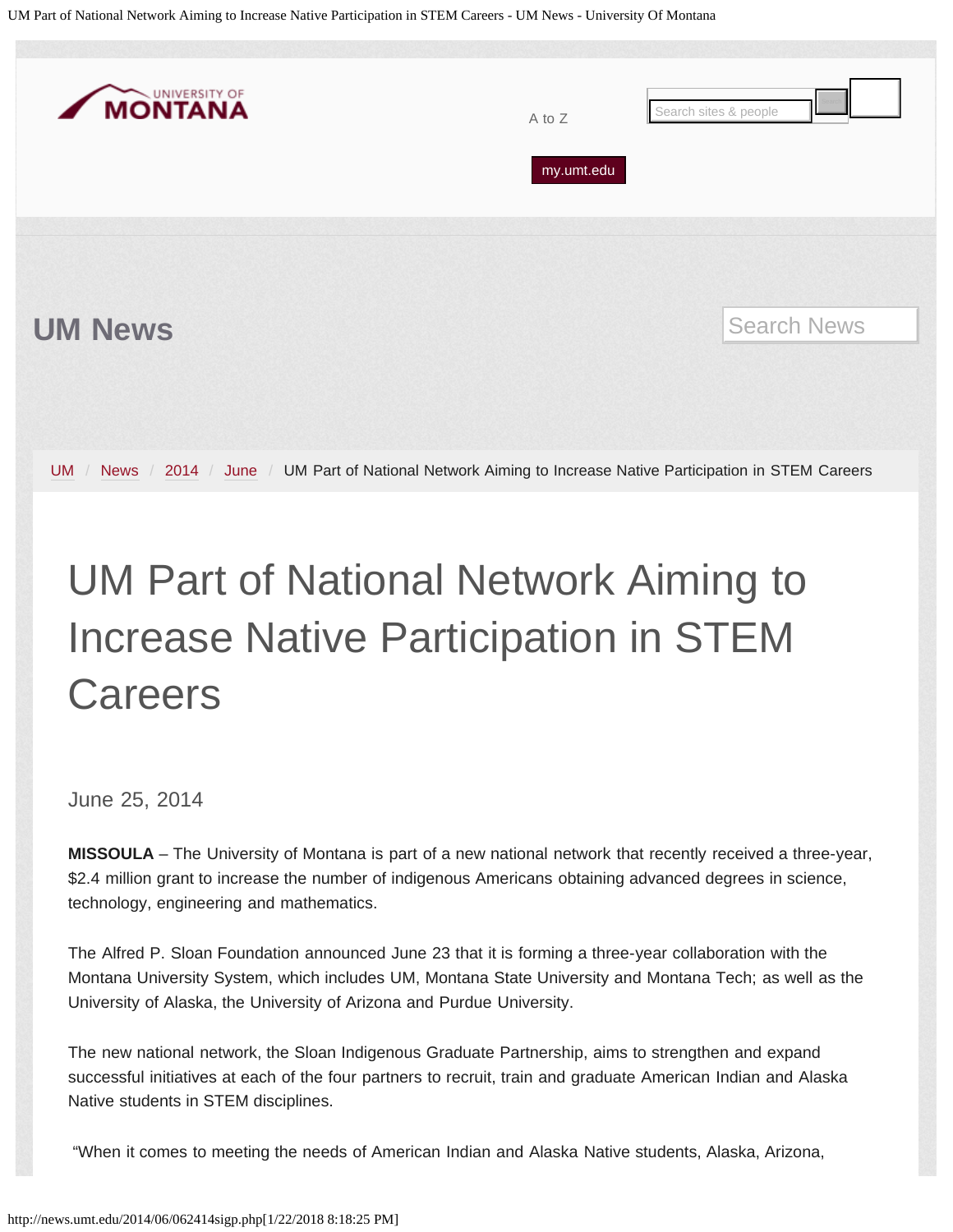Montana and Purdue are truly exemplary programs," said Elizabeth Boylan, program director at the Alfred P. Sloan Foundation. "Now they're coming together to forge new opportunities and expand their already measurable impact."

"The Sloan Indigenous Graduate Partnership will allow us to further the efforts of the University of Montana and the Montana University System in recruiting and retaining Indigenous students," said Aaron Thomas, chemistry associate professor and the director of Indigenous Research and STEM Education at UM. "The funding allows Native graduate students the opportunity to focus on their graduate work while creating a supportive Native community."

According to Boylan, most of the \$2.4 million in grant funds will go directly to American Indian and Alaska Native students in the form of stipends, providing support to an estimated 59 graduate students and 20 doctoral students.

Other funds will support programming, recruitment and retention activities; the collaborative development and sharing of best practices for the recruitment and support of American Indian/Alaska Native graduate students; and the creation of professional development opportunities such as student exchange programs.

American Indian and Alaska Native students traditionally have been underrepresented in graduate education. Though they make up 1.2 percent of the U.S. population, American Indians earned just 0.3 percent of all doctorates in 2012, less than the 0.5 percent share earned 20 years earlier. In engineering and all science fields other than the social sciences, only 48 research doctorates went to American Indian/Alaska Natives in 2012, among the 11,764 awarded to all U.S. citizens and permanent residents.

According to the Sloan Foundation, the 20 doctoral students who will be funded by the SIGP over the threeyear grant will contribute meaningfully to diversifying the national STEM workforce with additional American Indian and Alaska Native graduate-degree holders.

This historically low level of participation is due in part to the unique challenges graduate study poses to American Indian students, which often include feelings of cultural and social isolation. The national SIGP network aims to reduce these difficulties by creating supportive, welcoming environments. In addition, scholarships help students focus on degree completion, reducing or eliminating the need to earn extra money for living expenses.

More than 200 American Indian/Alaska Native students have been part of individual SIGP campus programs to date, and according to Boylan, graduates are providing expertise and leadership important to their communities.

"We are at a significant transition point in the history of the SIGP," she said. "The campuses are now funded to work cooperatively to leverage their individual efforts into a national presence, to enhance mentoring and professional development across the network, and to continue enabling indigenous American graduate students to succeed in STEM master's and Ph.D. programs. We are pleased to have the SIGP as one of the signature elements of Sloan's STEM Higher Education program."

The Alfred P. Sloan Foundation was established in 1934 by Alfred Pritchard Sloan Jr., then-president and chief executive officer of the General Motors Corporation. The Alfred P. Sloan Foundation is a philanthropic, not-for-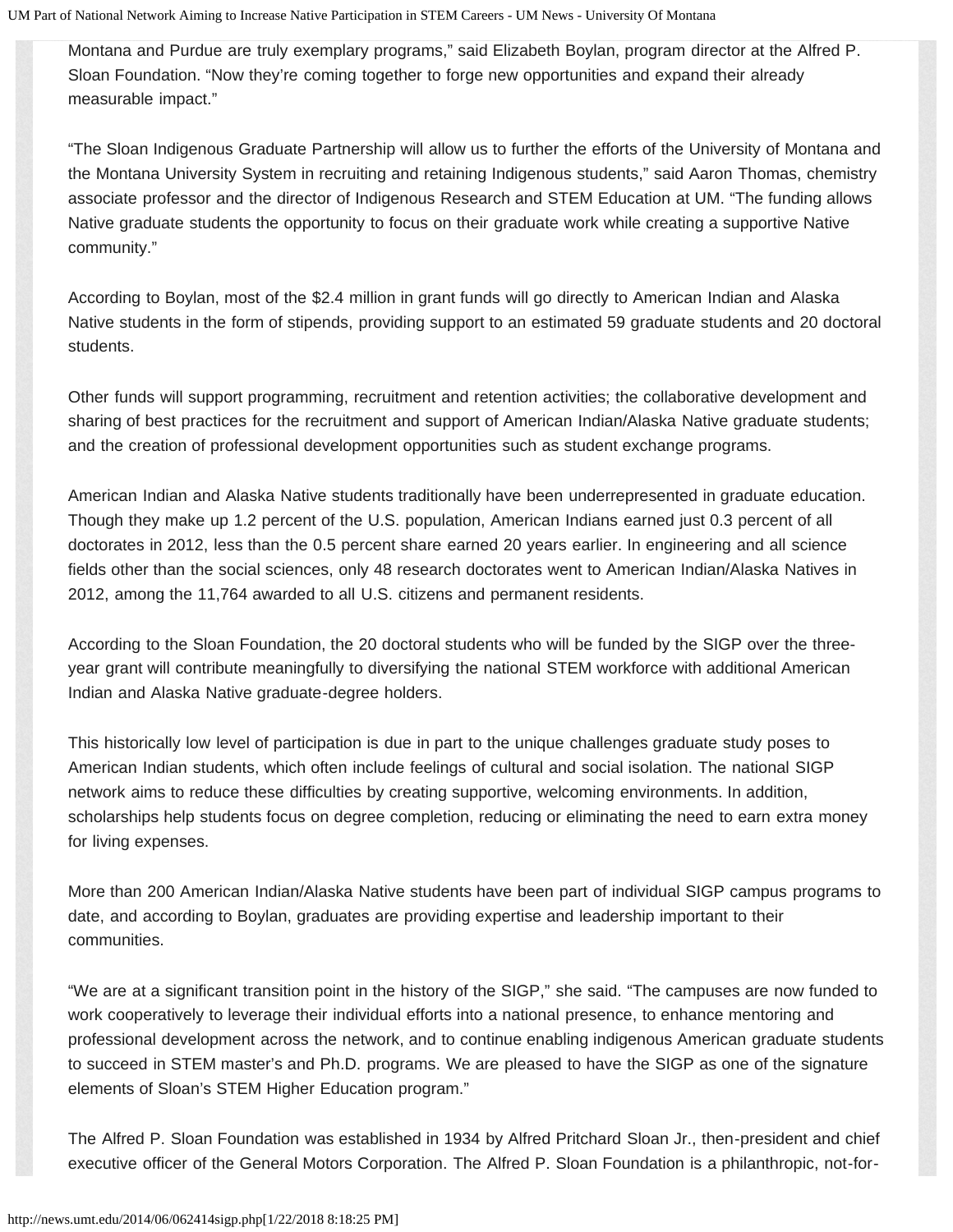profit, grant-making institution that supports original research and education in science, technology, engineering, mathematics and economics. This grant was funded through the foundation's STEM Higher Education program, which aims to increase the quality diversity of U.S. higher education in STEM fields.

For more information about UM's involvement, call Thomas at 406-243-2052 or email [aaron.thomas@umontana.edu.](mailto:aaron.thomas@umontana.edu)

###

**Contact:** Aaron Thomas, director of UM Indigenous Research and STEM Education, 406-243-2052, [aaron.thomas@umontana.edu.](mailto:aaron.thomas@umontana.edu)



University of Montana 32 Campus Drive Missoula, MT 59812 Phone: (406) 243-2522 [news@umontana.edu](mailto:news@umontana.edu)

### **Get Involved**

[Submit a Calendar Event](http://umt.edu/urelations/info/submit_event.php) [Request a News Release](mailto:news@umontana.edu) [Suggest a Story Idea](mailto:thrive@umontana.edu)

**Quick Links**

|  | About UM   Accessibility   Administration   Contact UM   Directory   Employment   Safety   Privacy Policy |            |  |  |
|--|-----------------------------------------------------------------------------------------------------------|------------|--|--|
|  |                                                                                                           | Campus Map |  |  |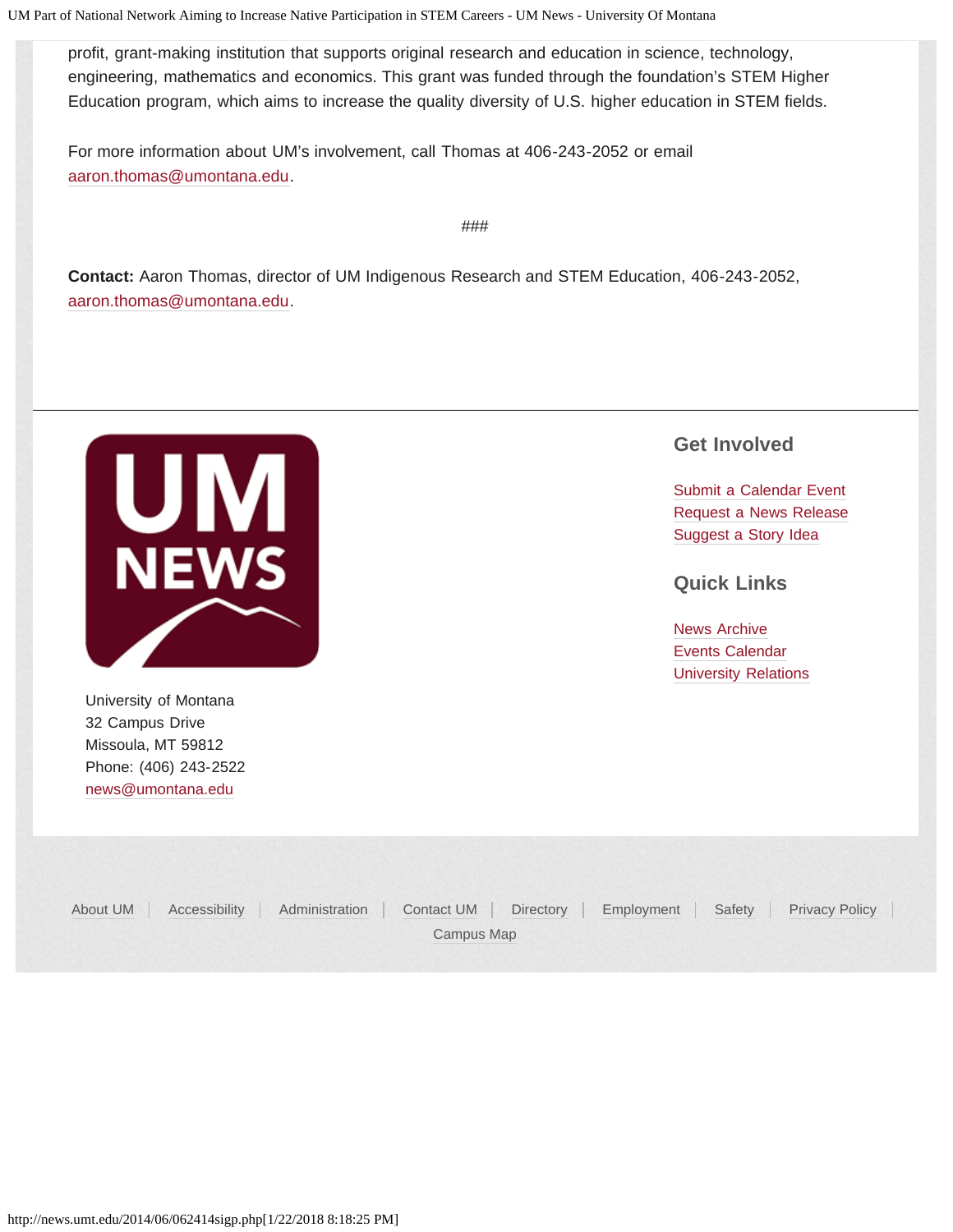<span id="page-26-0"></span>

# Major UM Math Conference Offers Public **Lecture**

June 25, 2014

**MISSOULA** – The University of Montana Department of Mathematics will host a free public lecture Thursday, June 26, as part of the 2014 Pacific Northwest Mathematical Association of America annual conference.

The lecture, "Chaos Games and Fractal Images," will be held at 8 p.m. in Interdisciplinary Science Building Room110. Math Professor Robert Devaney of Boston University will present, and a small reception will follow the event.

Organized by Kelly McKinnie, UM associate professor of mathematics, the conference will bring in prominent mathematicians from the Pacific Northwest and around the country.

"We are excited to host so many world class mathematicians at our conference," said Eric Chesebro, UM associate professor of mathematics. "We are lucky to have a chance to speak with them and hear their creative ideas and insight into problems of interest to mathematicians in the Northwest."

The full conference runs June 26-28. Other prominent mathematicians attending include Ravi Vakil of Stanford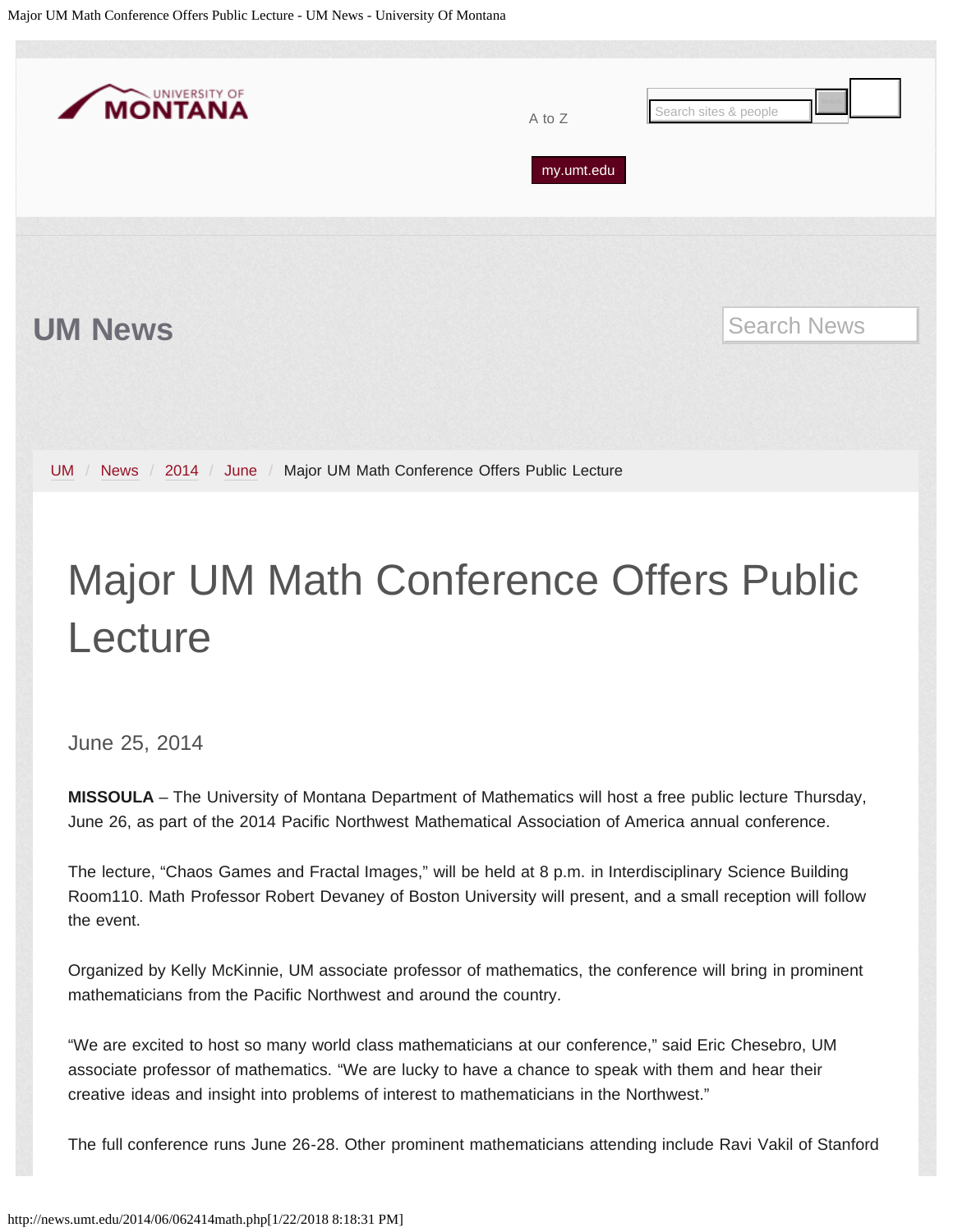University and Skip Garibaldi of Emory University and the Insitute of Pure and Applied Mathematics at the University of California, Los Angeles. For a full schedule of events, visit <http://cas.umt.edu/math/pnwmaa/program.php>.

For more information about the conference, email McKinnie at [kelly.mckinnie@mso.umt.eduf.](mailto:kelly.mckinnie@mso.umt.eduf) For more about the MAA Pacific Northwest Section, visit [http://sections.maa.org/pnw/.](http://sections.maa.org/pnw/)

###

**Contact:** Kelly McKinne, UM math assistant professor, 406-243-5694, [kelly.mckinnie@mso.umt.edu](mailto:kelly.mckinnie@mso.umt.edu).

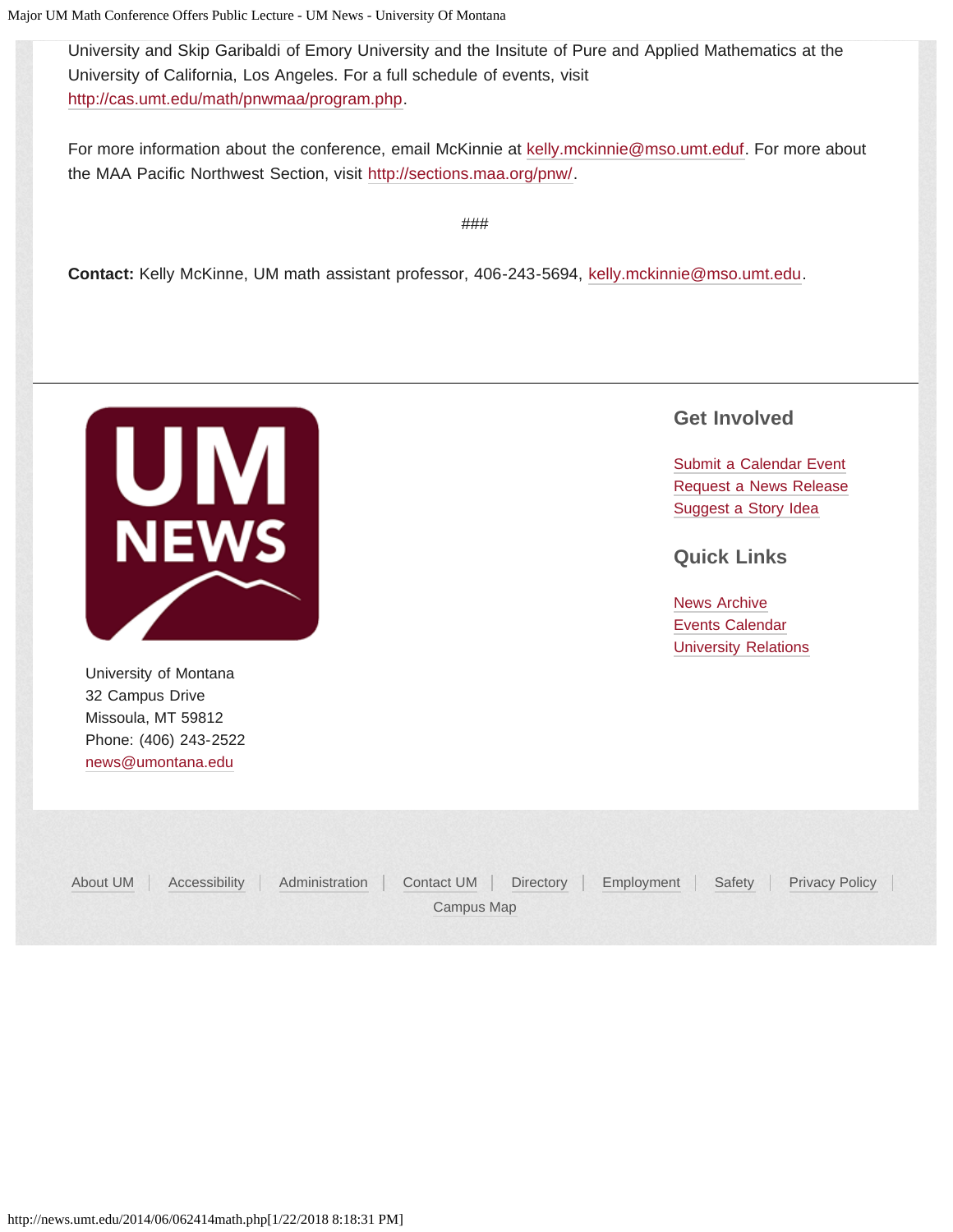<span id="page-28-0"></span>Western Montana High School Students to Spend Week Exploring Health Care Fields - UM News - University Of Montana



## Western Montana High School Students to Spend Week Exploring Health Care Fields

### June 20, 2014

**MISSOULA** – Twenty-six western Montana high school juniors and seniors have been selected to take part in Missoula MedStart: An Exploration of HealthCare Careers, which will take place Sunday through Friday, June 22-27, on the University of Montana campus.

Activities during camp will include tours of GlaxoSmithKline and Rocky Mountain Laboratories in **Hamilton**, a full day of job shadowing at 12 local health care facilities and an overnight at Salish Kootenai College in **Pablo.**

Participants also will hear presentations from professionals on the UM campus, including from Laboratory Animal Resources, the biochemistry and anthropology programs, the Department of Biomedical and Pharmaceutical Sciences, the psychology and social work departments, Missoula College, Enrollment Services, the Undergraduate Advising Center and Financial Aid office. Scientific dissection and experimental sessions will be led by UM graduate students and new Family Medicine Residency of Western Montana residents.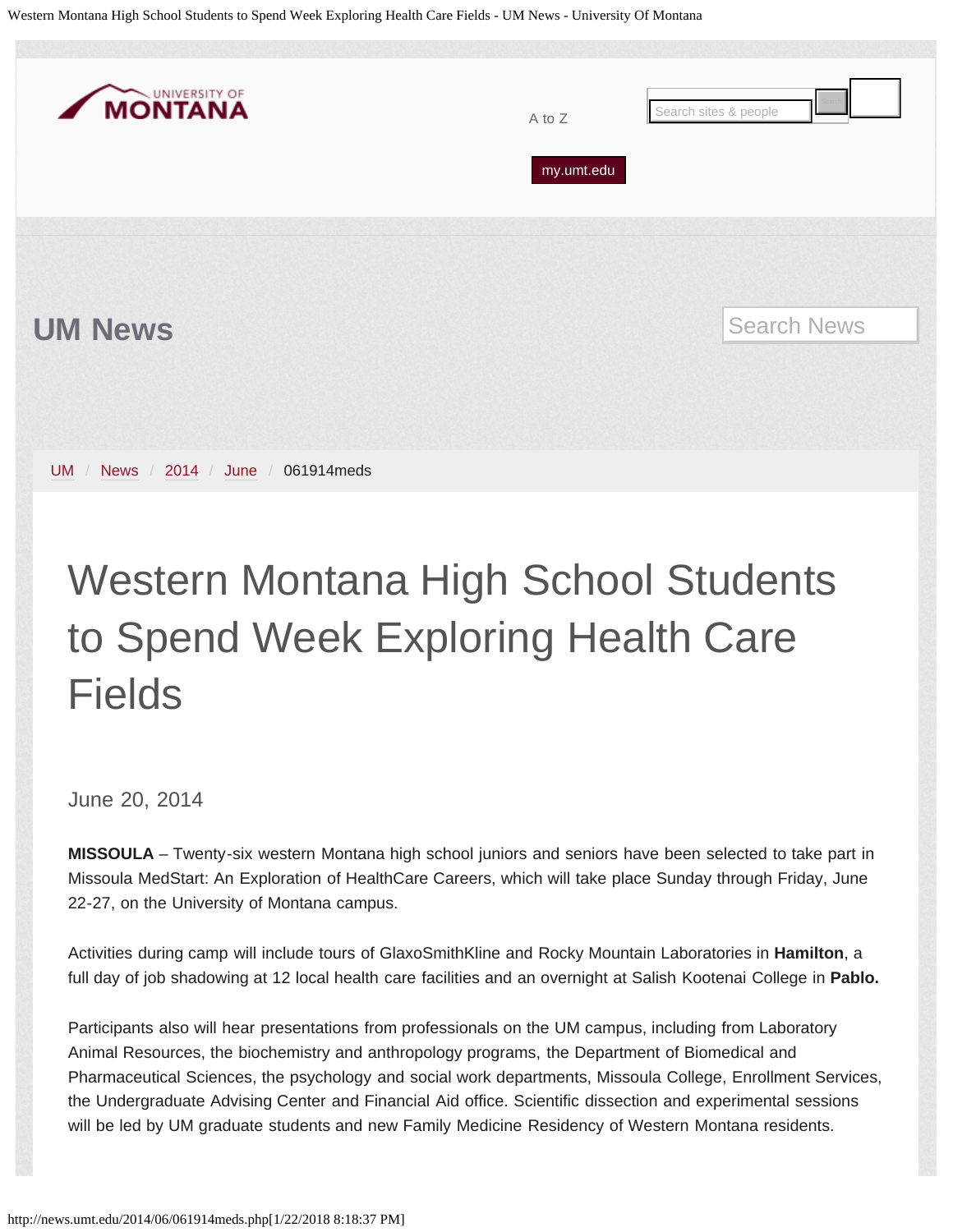During the two overnight sessions in Pablo, which are coordinated by SKC faculty member Heather Paulsen, students will explore Native herbal remedies, attend a presentation by Lake County Search & Rescue, participate in Native cultural games and attend SKC medical and dental simulation sessions. The two-day program will conclude with a tour of St. Luke Community Healthcare. The SKC MedStart special sessions are made possible through a SKC School of Nursing, Montana Department of Public Health and Human Services and Indian Health Services workforce development grant.

Montana Area Health Education Center and MHA: An Association of Healthcare Providers host three one-week MedStart programs every year on the UM campus, on the Great Falls College campus and at Montana State University-Billings. Each spring, applicants are selected based on academic achievement, teacher recommendations and their interest in pursuing a career in the health care field. First-generation college students and those from rural areas are encouraged to apply.

MedStart began at MSU-Bozeman, in 2004, as "U-Doc," a program which initially hosted 10 students. Montana, and the nation as a whole, is facing a health care workforce shortage. To develop the next generation of health care professionals, the Montana AHEC system organized the MedStart summer program as one way to foster students' interest in pursuing careers in health care.

The goal is to provide students with the support and resources needed to enter and succeed in the health care industry, thereby, ultimately addressing Montana's health care workforce shortage. MedStart prepares students for careers in health care, which shows the fastest occupational job growth in Montana, provides access to Montana University System financial aid resources, promotes prebaccalaureate degrees allowing for ready entry into the health care field, and fuels the economic viability of rural Montana.

This year, 73 students will attend Montana MedStart programs, 62 of whom were selected for scholarships. Scholarships to the 2014 program were made possible through GEAR UP Montana, Jobs for Montana Graduates, Montana Educational Talent Search, Frontier Medicine Better Health Partnership, Pacific Source, The Washington Foundation, ALPS, Providence Health & Services, Community Medical Center, Clark Fork Valley Hospital and Gardiner Public Schools.

For more information call Western Montana AHEC K-12 Program Coordinator Martha Robertson at 406-243- 4746 or email [martha.robertson@mso.umt.edu.](mailto:martha.robertson@mso.umt.edu)

###

**Contact:** Martha Robertson, K-12 program coordinator, Western Montana Area Health Education Center at UM, 406-243-4746, [martha.robertson@mso.umt.edu.](mailto:martha.robertson@mso.umt.edu)

**Get Involved**

[Submit a Calendar Event](http://umt.edu/urelations/info/submit_event.php) [Request a News Release](mailto:news@umontana.edu)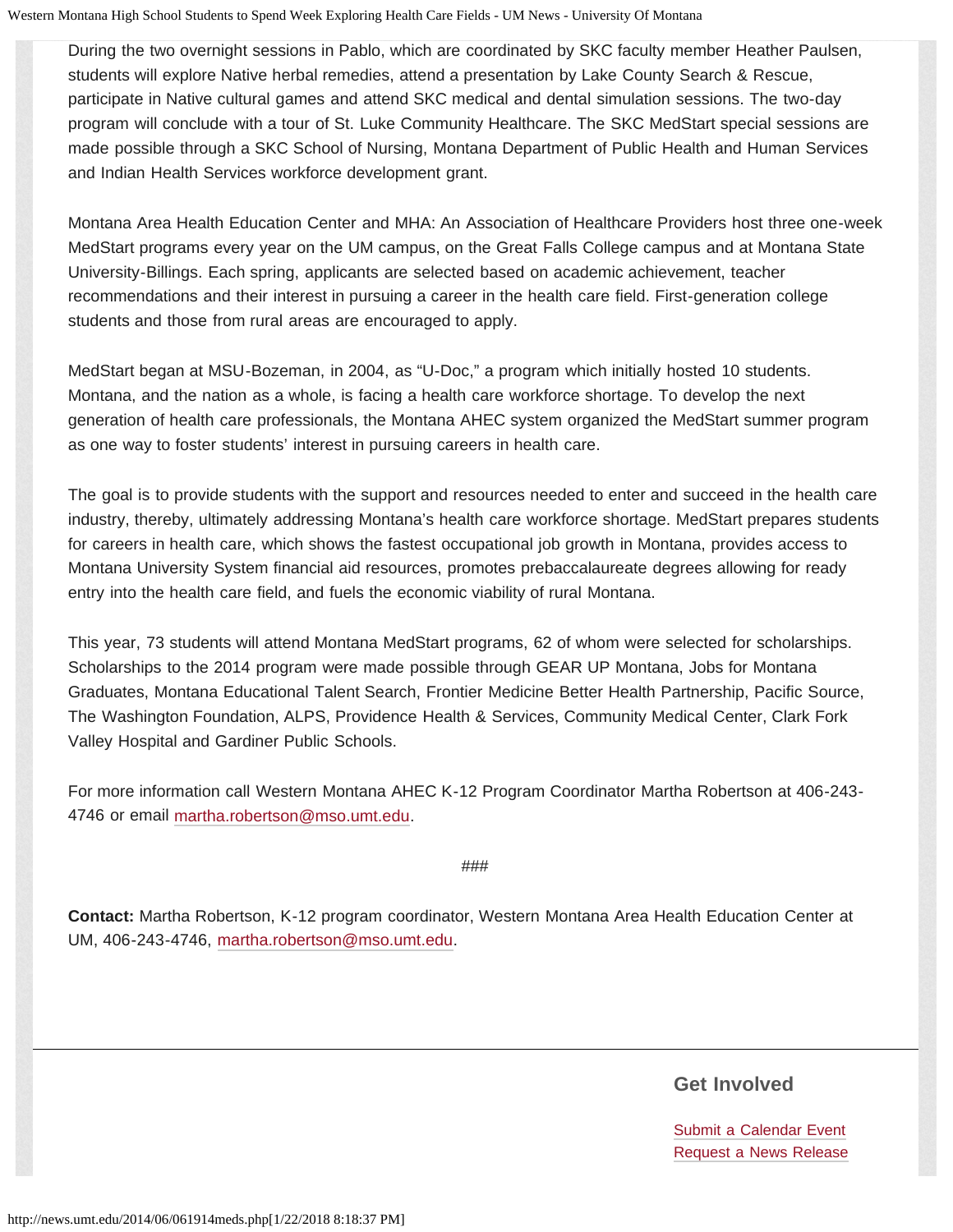

University of Montana 32 Campus Drive Missoula, MT 59812 Phone: (406) 243-2522 [news@umontana.edu](mailto:news@umontana.edu)

#### [Suggest a Story Idea](mailto:thrive@umontana.edu)

### **Quick Links**

| About UM   Accessibility   Administration   Contact UM   Directory   Employment   Safety   Privacy Policy |            |  |  |
|-----------------------------------------------------------------------------------------------------------|------------|--|--|
|                                                                                                           | Campus Map |  |  |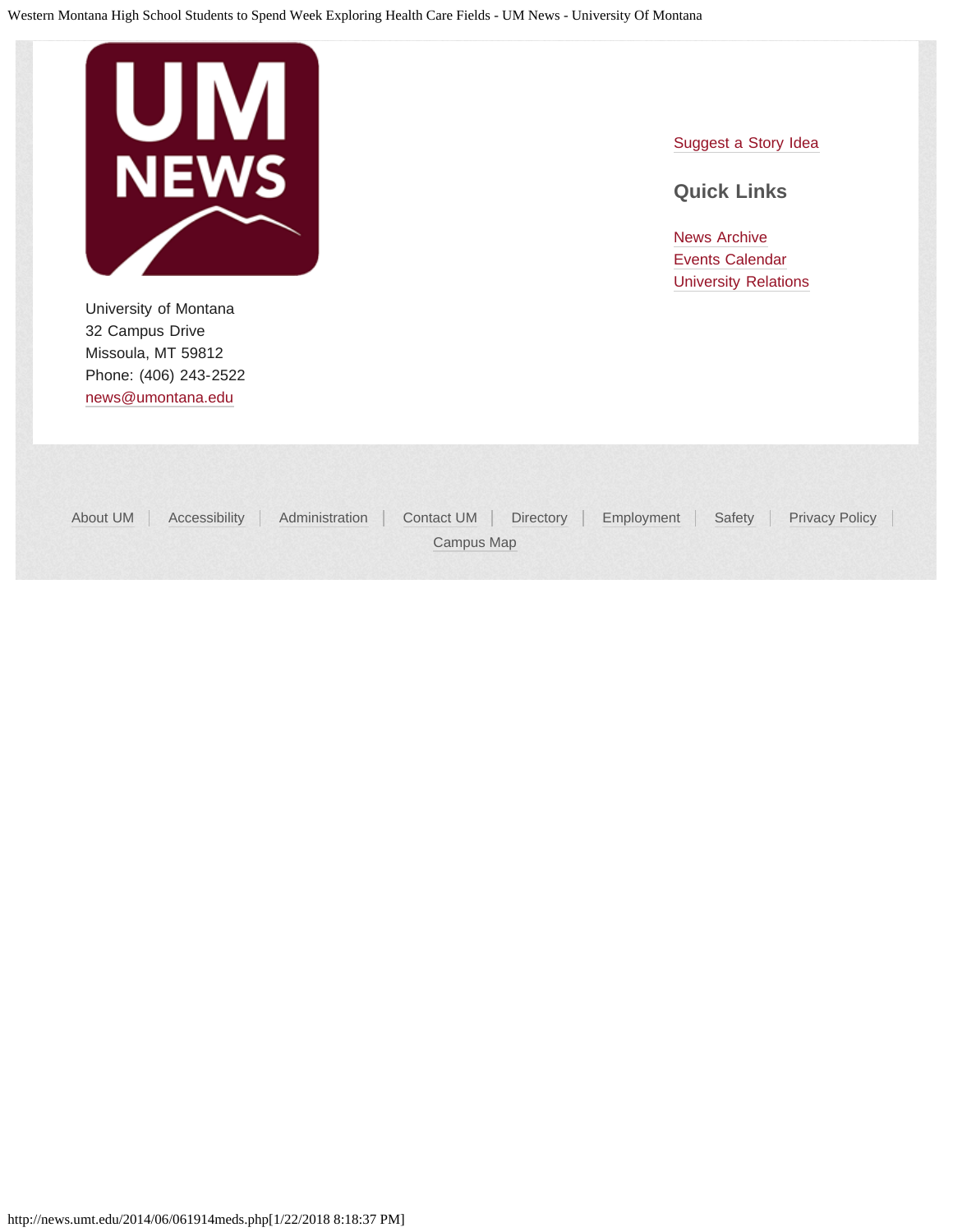<span id="page-31-0"></span>

## UM Journalism Announces High-Profile Professorship

June 16, 2014

**MISSOULA** – The University of Montana School of Journalism has created a second visiting professorship that will allow the school to bring a high-profile journalist to campus each spring semester to teach a course to advanced journalism students and to mentor students at the Montana Kaimin newspaper.

Since 2001 the school has had the T. Anthony Pollner Distinguished Professorship, named in honor of a young graduate who died earlier that year in an accident. A succession of exceptional journalists has spent fall semester at UM, teaching and mentoring journalism students.

This week, the friends and family of Anthony Pollner announced a second endowment that will expand the program to spring semester. The fall professorship has had writing and reporting as its focus. The new professorship will feature accomplished journalists working in the areas of visual storytelling, online journalism or the business of journalism.

Some of the top names in journalism have held the Pollner professorship, including Pulitzer Prize winners Eli Saslow, Tamara Jones, Maurice Possley and John Woestendiek. Two-time National Magazine Award winner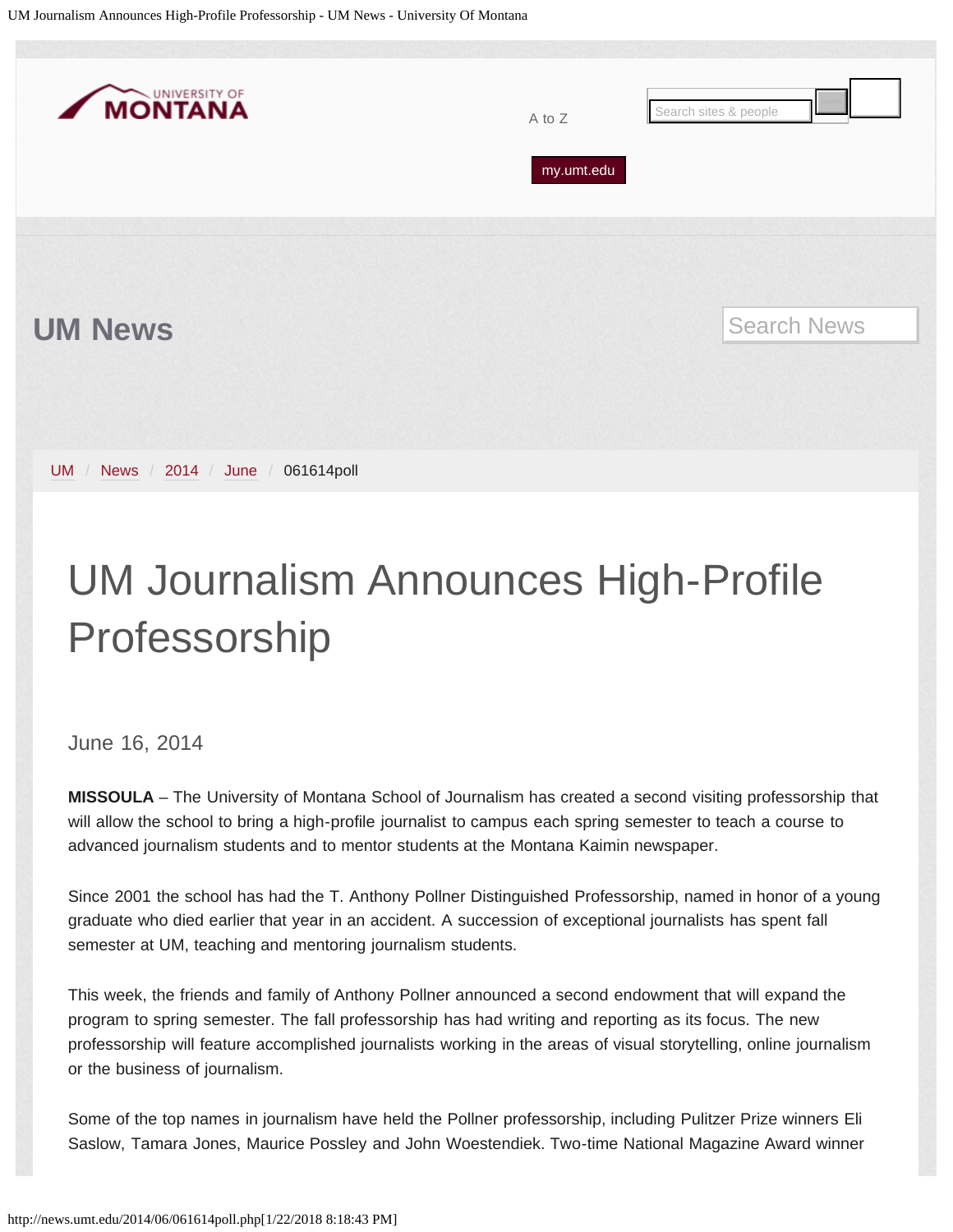Chris Jones, a writer for Esquire and columnist at ESPN, also was a Pollner professor, as was innovative editor Jonathan Weber. The fall 2014 Pollner professor will be William Glaberson, who for many years covered legal issues at The New York Times.

Interim Dean Denise Dowling says expanding the Pollner professorship to a second semester will bring new voices and vision to the school. "The fall semester professor will continue to concentrate on writing and reporting, the heart and soul of journalism," she said. "This new spring professorship will allow students and faculty to learn more about cutting-edge design, multimedia and business models to expand our knowledge of the ever-changing world of journalism."

"This expansion of the Pollner professorship is a significant gift that can only enhance the excellent education received by our journalism students," UM President Royce Engstrom said. "It will be exciting for our students to learn from leaders in such a dynamic and changing field."

The family also announced the creation of the Carol Van Valkenburg Endowed Scholarship, which will support an editor of the Montana Kaimin by funding full tuition and fees every year for the student. It is named for former journalism faculty member and longtime Kaimin adviser Van Valkenburg, who has spearheaded the Pollner professorship program since its inception. She also was a mentor to Anthony Pollner.

Van Valkenburg, who retired from the journalism school at the end of 2011, continues to coordinate the selection of the Pollner professors. Applications for the spring 2015 professorship will be accepted through July 11. For more information visit [http://jour.umt.edu/about/faculty/pollner/default.php.](http://jour.umt.edu/about/faculty/pollner/default.php)

###

**Contact:** Denise Dowling, interim dean, UM School of Journalism, 406-243-4143, [denise.dowling@umontana.edu.](mailto:denise.dowling@umontana.edu)



University of Montana 32 Campus Drive Missoula, MT 59812 Phone: (406) 243-2522

### **Get Involved**

[Submit a Calendar Event](http://umt.edu/urelations/info/submit_event.php) [Request a News Release](mailto:news@umontana.edu) [Suggest a Story Idea](mailto:thrive@umontana.edu)

**Quick Links**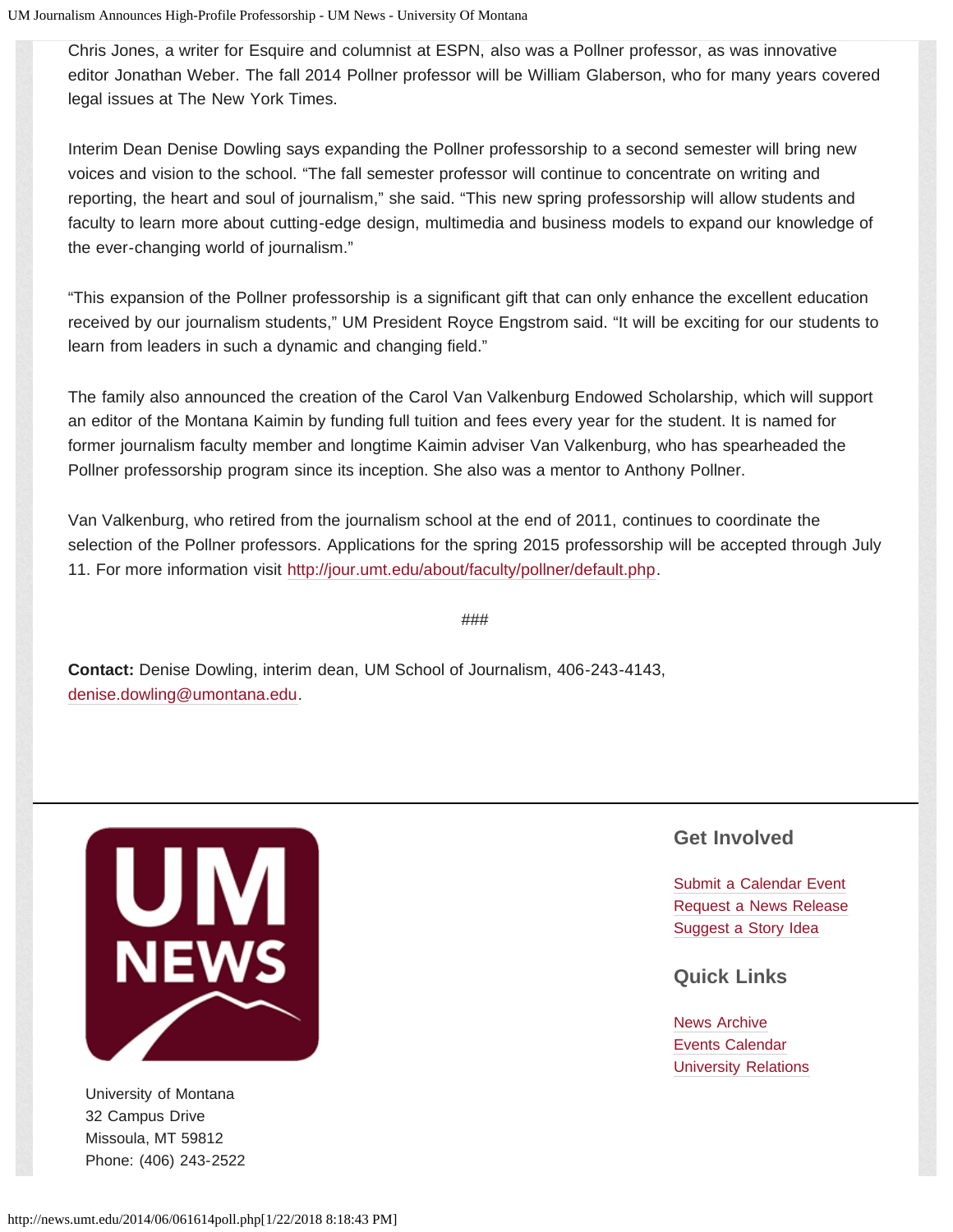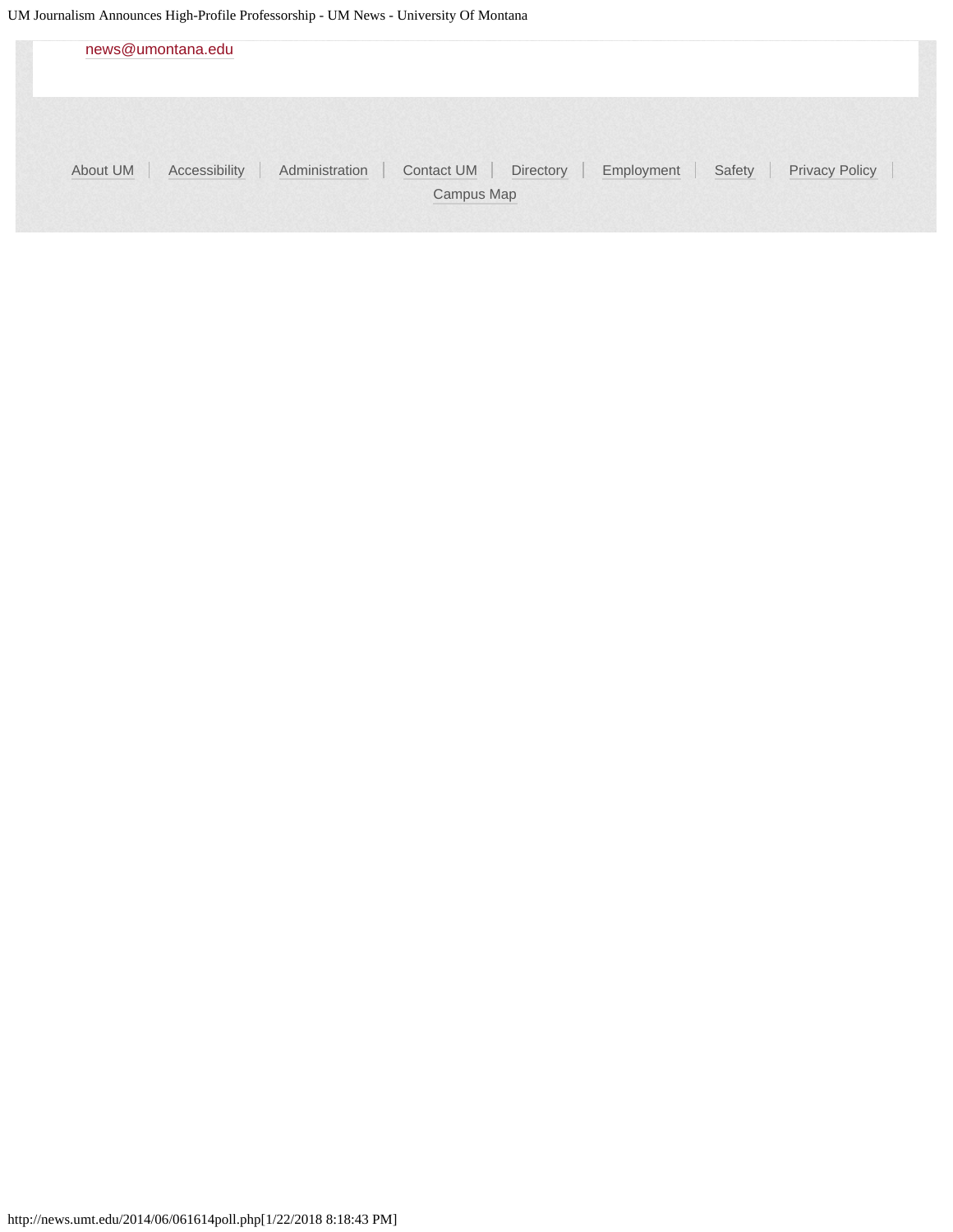<span id="page-34-0"></span>Demand for Public Transportation to Trails, Rivers, Lakes Seen as Feasible - UM News - University Of Montana



## Demand for Public Transportation to Trails, Rivers, Lakes Seen as Feasible

June 12, 2014

**MISSOULA** – A new study conducted by the Institute for Tourism and Recreation Research at the University of Montana's College of Forestry and Conservation found there is a demand for public transportation to and from trailheads as well as river- and lake-access sites throughout the Top 10 Scenic Drives in the tri-state area of Montana, Wyoming and Idaho.

The project was supported in part by a National Scenic Byway Grant through the U.S. Federal Highway Administration, U.S. Department of Transportation and funded through the Yellowstone Business Partnership.

Public comment is being sought on the draft report and is due by 10 p.m. MDT, Friday, June 20. The report can be found online at [http://www.yellowstonebusiness.org/programs/top-10-scenic-drives-in-the-northern](http://www.yellowstonebusiness.org/programs/top-10-scenic-drives-in-the-northern-rockies)[rockies.](http://www.yellowstonebusiness.org/programs/top-10-scenic-drives-in-the-northern-rockies)

The Buses For Byways project seeks to determine ways to provide recreation access to those who desire or require public transportation services along the Top 10 Scenic Drives in the Northern Rockies.

A multistate consortium of drive coordinators and mobility managers teamed with researchers from the ITRR to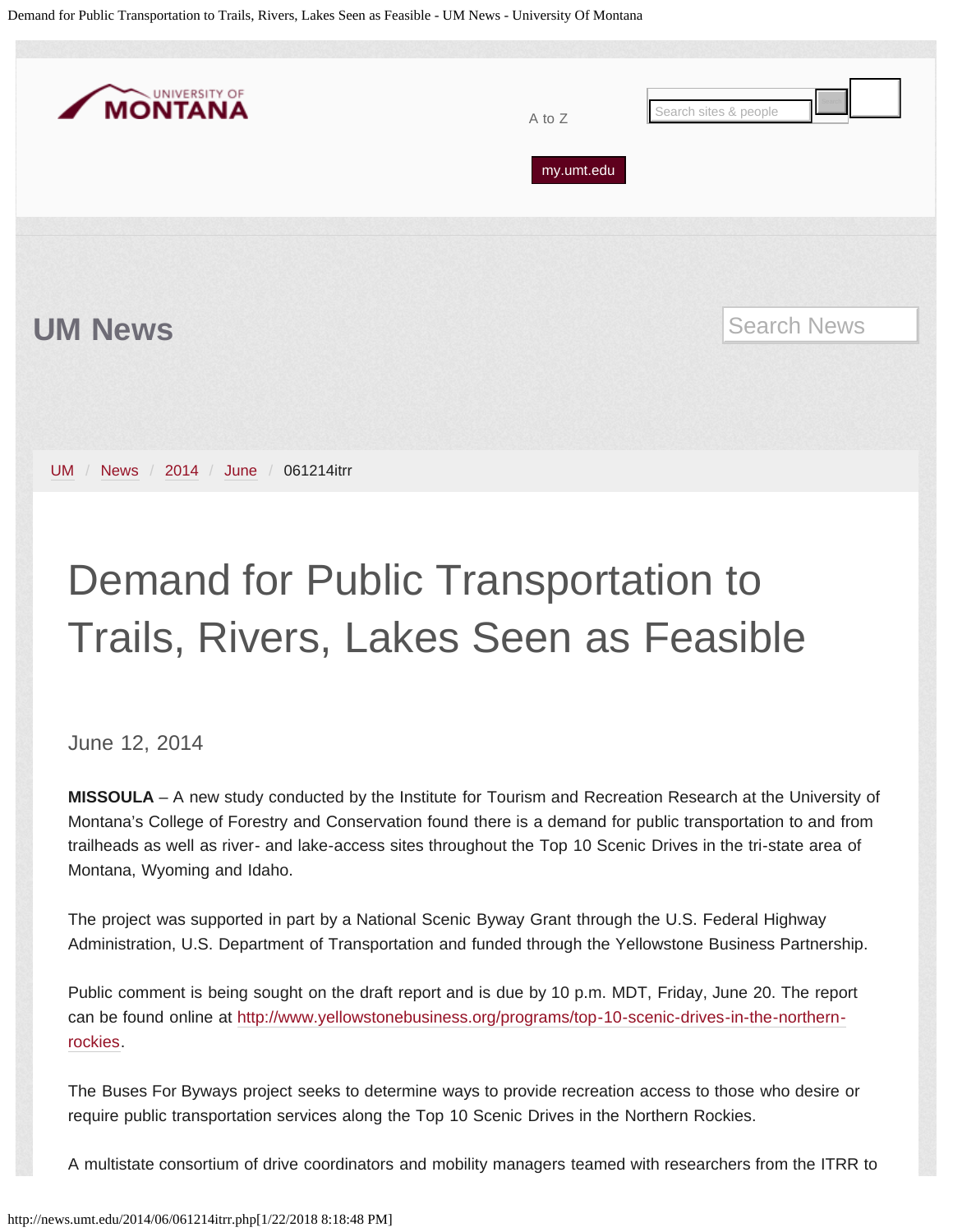conduct a four-season survey of tourism suppliers, ski resorts, outfitters and guides who transport guests and/or staff as part of their operations. Supply and demand data have been analyzed and recommendations presented in the report, which describes how rural transportation providers might be integrated into an efficient regional network to serve more byway travelers.

For more information call ITRR Director Norma Nickerson at 406-243-2328 or email [norma.nickerson@umontana.edu.](mailto:norma.nickerson@umontana.edu)

###

**Contact:** Norma Nickerson, director, UM Institute for Tourism and Recreation Research, 406-243-2328, [norma.nickerson@umontana.edu.](mailto:norma.nickerson@umontana.edu)



University of Montana 32 Campus Drive Missoula, MT 59812 Phone: (406) 243-2522 [news@umontana.edu](mailto:news@umontana.edu)

### **Get Involved**

[Submit a Calendar Event](http://umt.edu/urelations/info/submit_event.php) [Request a News Release](mailto:news@umontana.edu) [Suggest a Story Idea](mailto:thrive@umontana.edu)

**Quick Links**

| About UM   Accessibility   Administration   Contact UM   Directory   Employment   Safety   Privacy Policy |            |  |  |
|-----------------------------------------------------------------------------------------------------------|------------|--|--|
|                                                                                                           | Campus Map |  |  |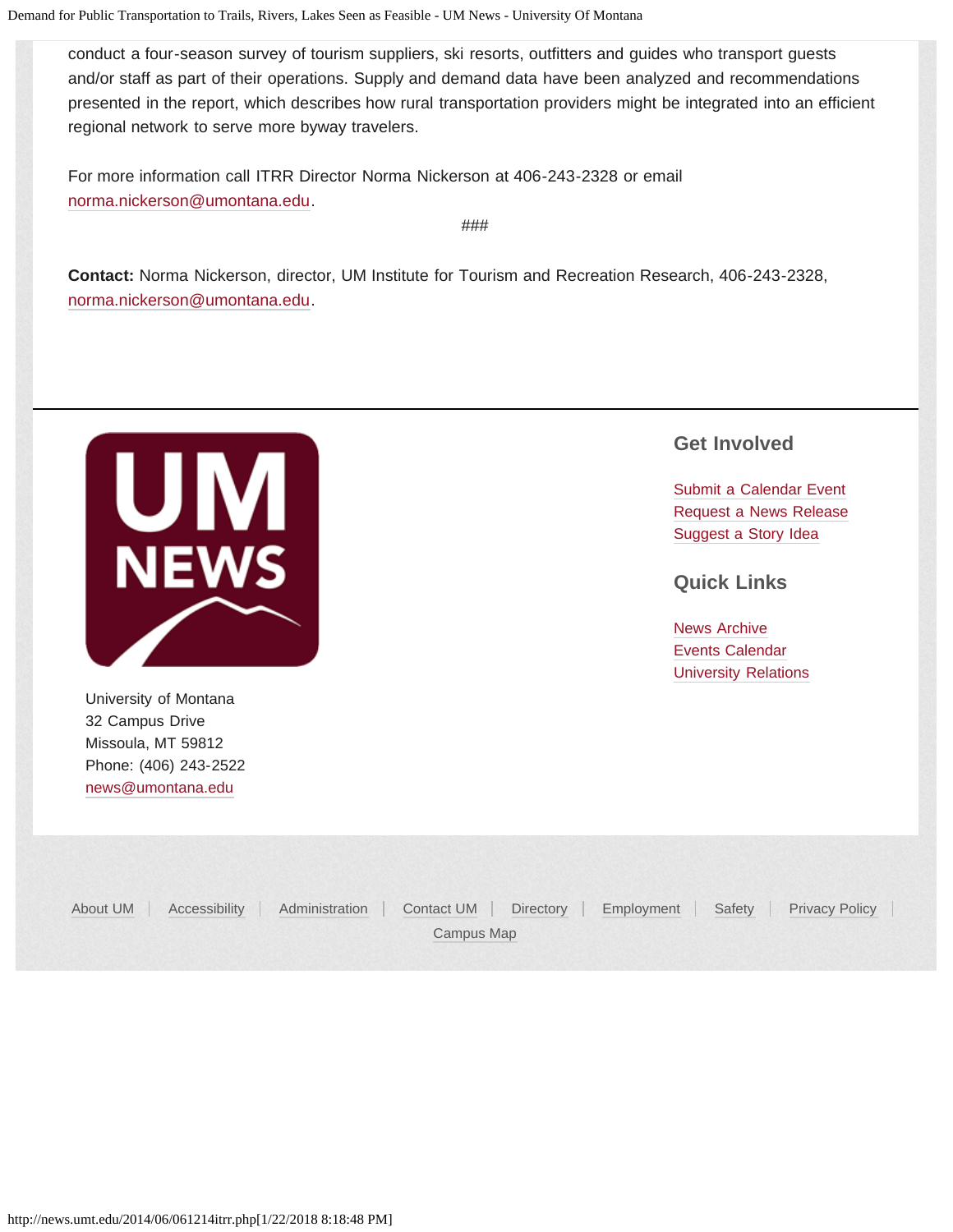<span id="page-36-0"></span>

## UM Journalism Students Win Five Emmy Awards

## June 10, 2014

**MISSOULA** – The National Academy of Television Arts and Sciences has awarded five University of Montana journalism projects student Emmy Awards for excellence in broadcast journalism. The Northwest Chapter held its 51st annual Emmy ceremony at the Hilton Conference Center Saturday, June 7, in Seatac, Wash.

A weekly news program, "UM News," earned an Emmy in the best newscast category. The program, produced by seniors in the UM School of Journalism Department of Radio-Television, airs on ABC/Fox and CBS stations during the fall semester. "UM News" is produced in the advanced video reporting, photography and directing courses taught by Professor Ray Ekness and Radio/TV Department Chair Ray Fanning.

"It's really gratifying to see our student work honored at this prestigious ceremony," Fanning said. "We're very proud to know the UM School of Journalism is producing outstanding young journalists whose work ranks as the best in the region."

In the general news category, Anna Cole of **Carstairs, Alberta**, and Conor Ballantyne of **Plains** got the nod for their story "Grizzly Personal Safety." The story, which aired as part of "UM News," looked at the steps being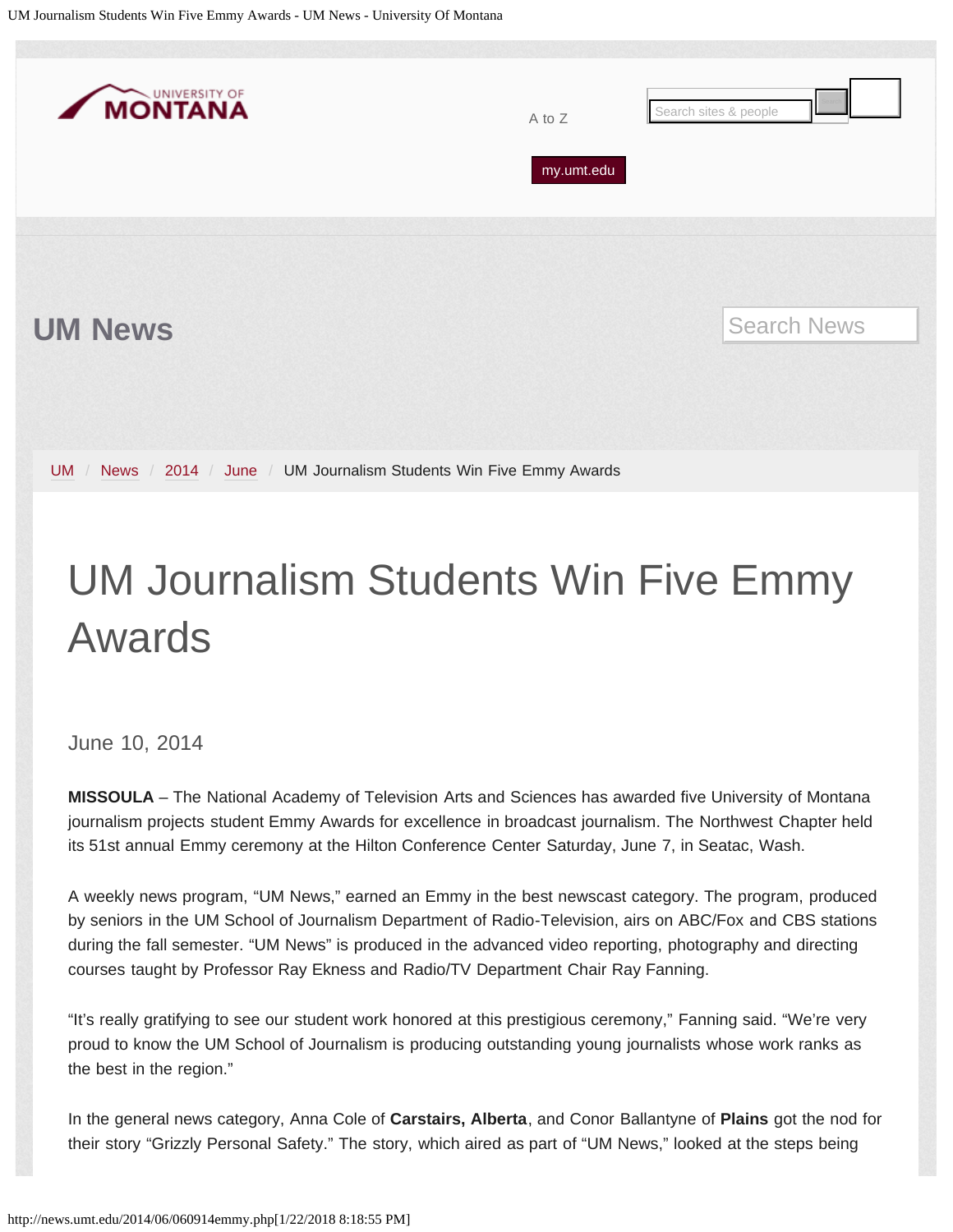taken on campus to improve safety for students including a program that uses a golf cart to give students rides home at night.

The arts and entertainment Emmy also went to a story produced for "UM News." Lauren Robinson of **Billings** and Nina Sveinson of **West Yellowstone** earned the award for a feature on a stage play involving puppets. The story told of the physical challenges faced by actors in the play "Avenue Q," using the puppets as their primary means of expression.

Sveinson won a second Emmy for best student writer. She submitted two news pieces for judging, including a story on how Grizzly football affects western Montana's economy and a story about a "Trick or Eat" program that benefits the Missoula Food Bank.

A program produced for MontanaPBS won in the long-form, nonfiction category. "Climate Changing Business" profiled a number of Montana businesses adapting or benefiting due to Montana's climate changes. Students in Adjunct Professor John Twiggs' advanced video storytelling course reported, recorded, wrote and edited the program, which aired in October 2013.

The Emmy Awards honor excellence in television news, documentary, entertainment and individual achievement. The Northwest Chapter represents television professionals in Montana, Idaho, Oregon, Washington and Alaska.

##

**Contact:** Denise Dowling, interim dean, UM School of Journalism, 406-243-4143, [denise.dowling@umontana.edu.](mailto:denise.dowling@umontana.edu)



University of Montana 32 Campus Drive Missoula, MT 59812 Phone: (406) 243-2522 [news@umontana.edu](mailto:news@umontana.edu)

#### **Get Involved**

[Submit a Calendar Event](http://umt.edu/urelations/info/submit_event.php) [Request a News Release](mailto:news@umontana.edu) [Suggest a Story Idea](mailto:thrive@umontana.edu)

### **Quick Links**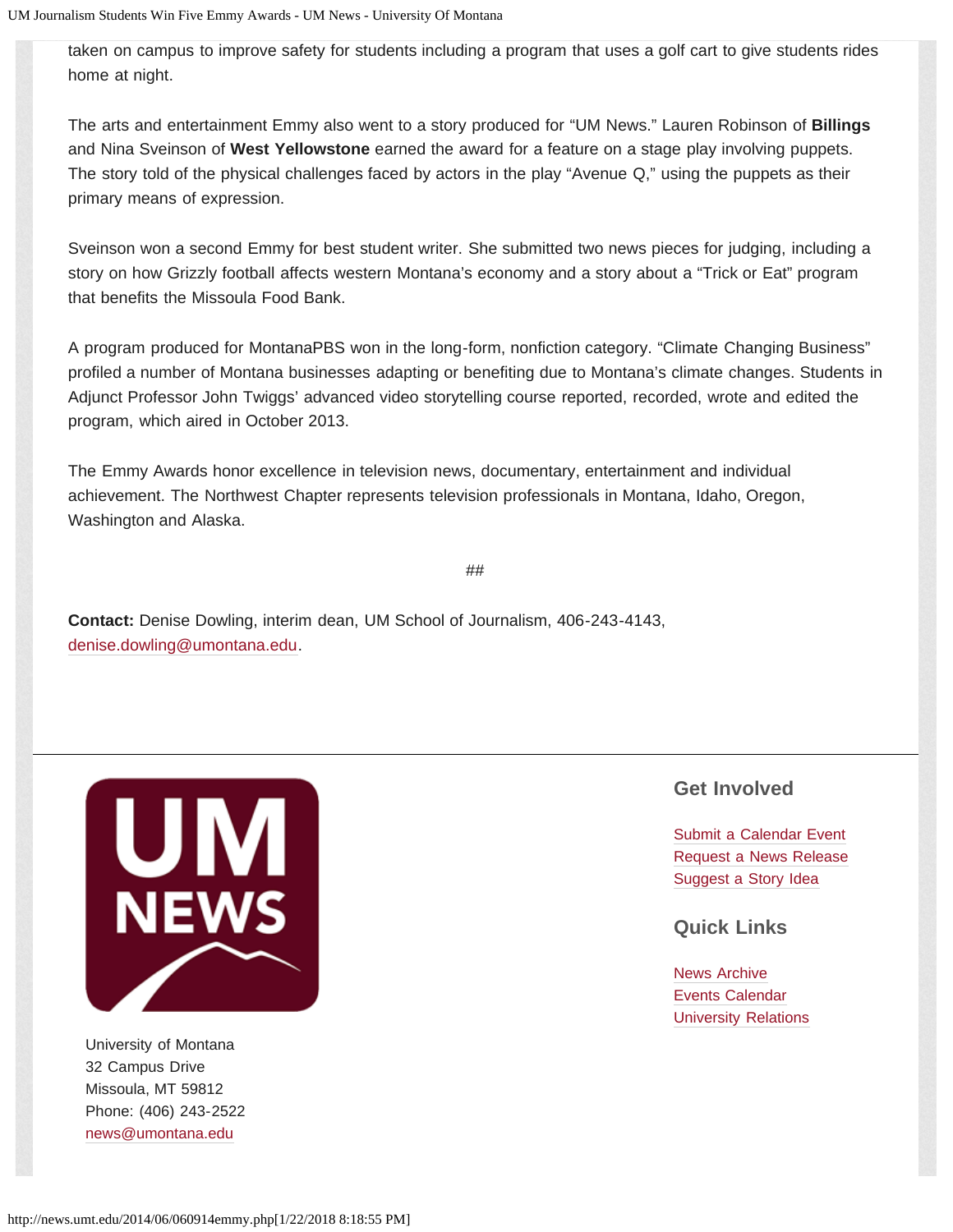| About UM | Accessibility | Administration | Contact UM Directory | Employment | Safety | <b>Privacy Policy</b> |
|----------|---------------|----------------|----------------------|------------|--------|-----------------------|
|          |               |                | Campus Map           |            |        |                       |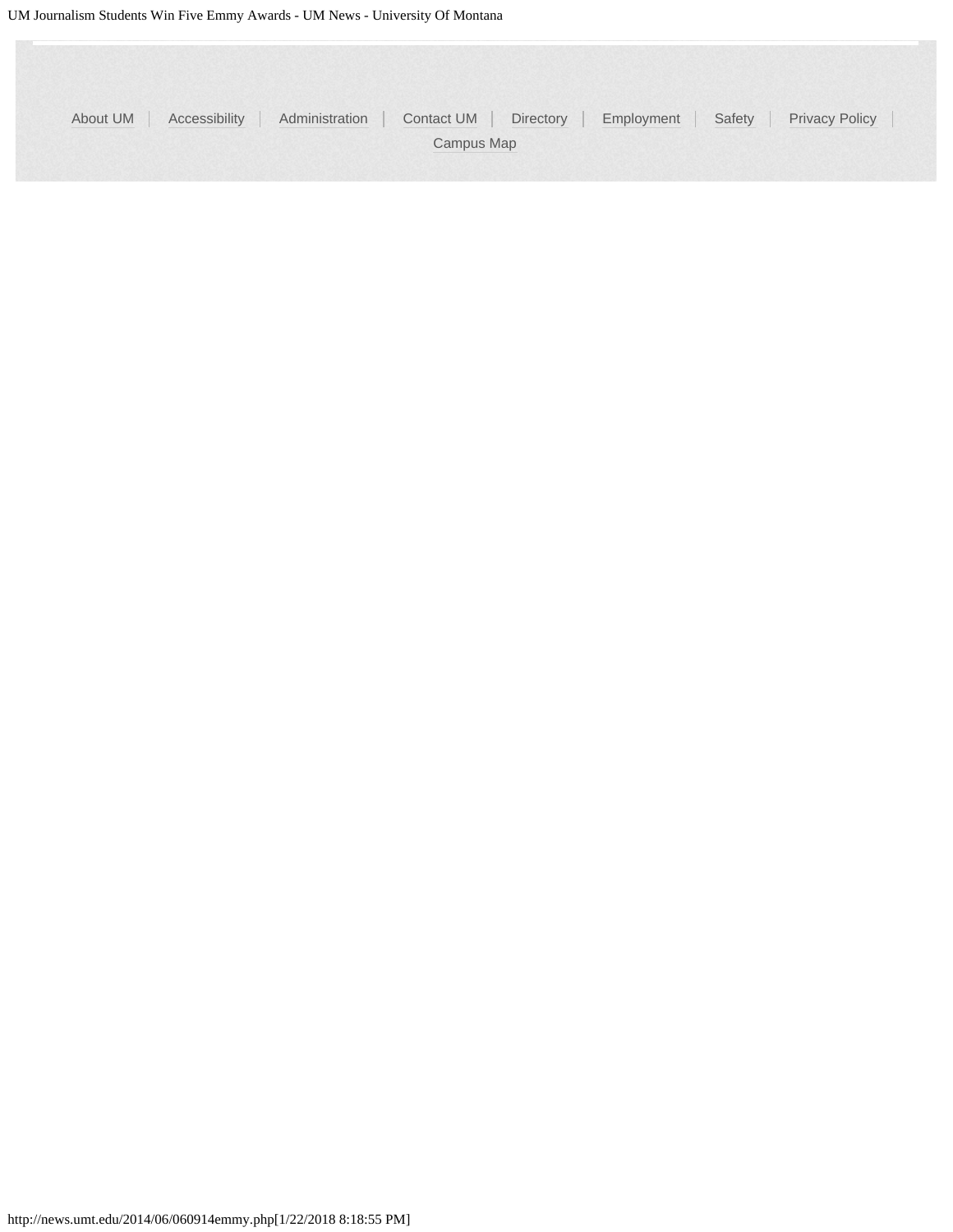<span id="page-39-0"></span>

## UM to Host International Child Phonology **Conference**

June 10, 2014

**MISSOULA** –The University of Montana Department of Communicative Sciences and Disorders will host the 2014 International Child Phonology Conference on Tuesday and Wednesday, June 17-18, in the Phyllis J. Washington Education Center.

Organized by Amy Glaspey, CSD chair and associate professor, this conference will be the first of its kind in Montana and will provide a unique opportunity for both faculty and students within the department.

"The International Child Phonology Conference is an exciting event for anyone interested in hearing and language and their impacts on childhood development," said CSD graduate student Jessica Camp.

Also drawing students is the opportunity to collaborate across research projects and topics. CSD graduate student Isabel Archilla is looking forward to the networking at the conference.

"It is a great way to begin developing working relationships with other established clinicians and researchers from around the world," she said. "That is something not only great for our campus and community but also for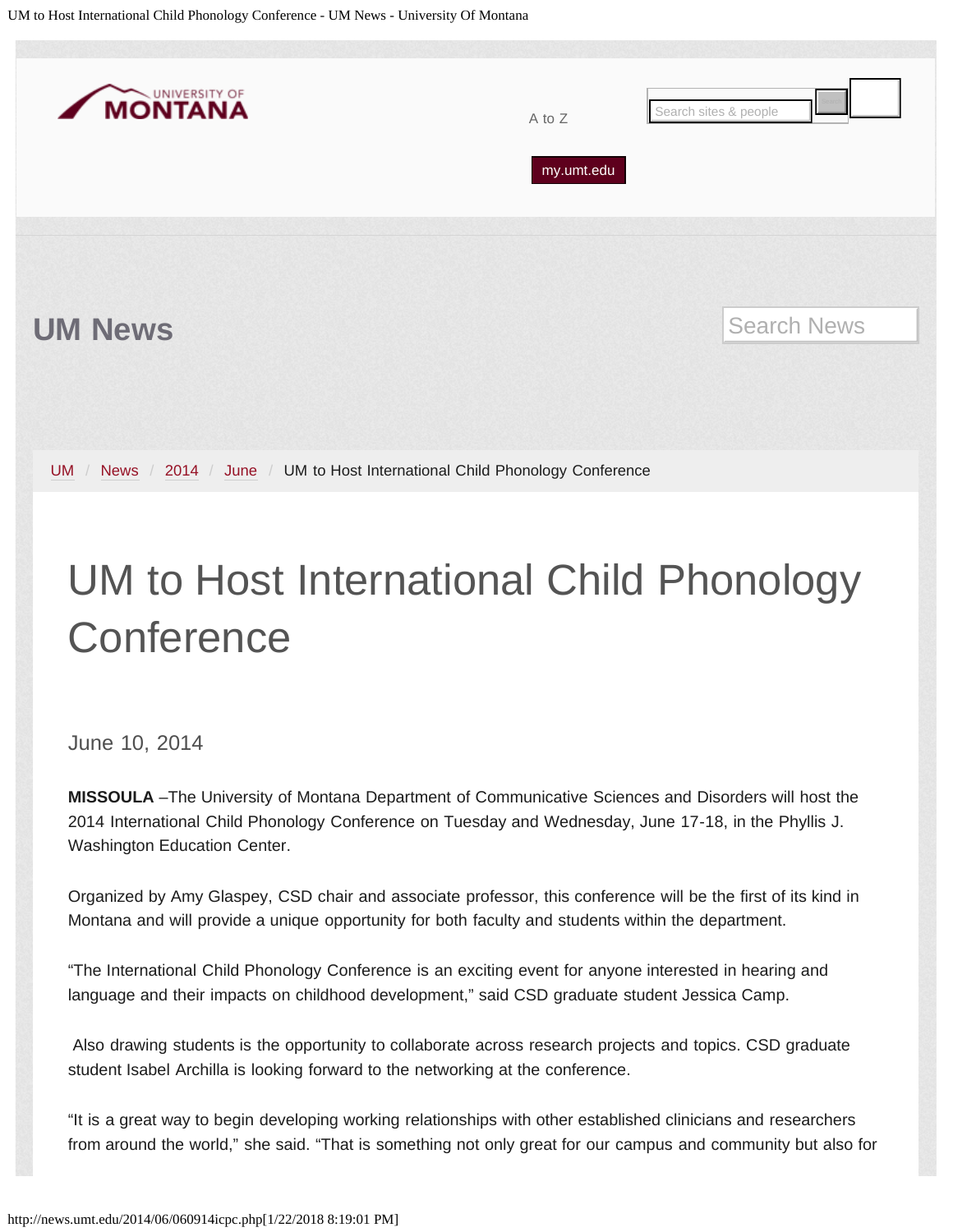the state of Montana as a whole."

The conference provides a unique opportunity to expand on skills and knowledge outside the classroom, as well as learn about best practices and procedures used by communicative science professionals around globe. Previous ICPC conferences have been held on university campuses in the United Kingdom, the Netherlands and in other international locations.

"The ICPC provides opportunities for collaboration between University of Montana researchers, experts in the field and students through oral presentations, poster presentations and discussions," Glaspey said. "The information and research presented will be highly beneficial to fellow researchers, research partners, graduate students and anyone in our community that works with children in the areas of speech, language or hearing difficulties."

Registration for the 2014 International Child Phonology Conference can be completed online at [https://www.xcdsystem.com/ICPC/attendee/index.cfm?ID=sSk9U5o.](https://www.xcdsystem.com/ICPC/attendee/index.cfm?ID=sSk9U5o) Activities for presenters and participants will begin Monday, June 16, and the conference itself will begin on Tuesday, June 17.

For more information about the International Child Phonology Conference or the Department of Communicative Sciences and Disorders, please visit <http://www.coehs.umt.edu/>or call 406-243-2363.

###

**Contact:** Amy Glaspey, chair and associate professor, UM Department of Communicative Sciences and Disorders, 406-243-2106, [amy.glaspey@mso.umt.edu.](mailto:amy.glaspey@mso.umt.edu)



University of Montana 32 Campus Drive Missoula, MT 59812 Phone: (406) 243-2522 [news@umontana.edu](mailto:news@umontana.edu)

#### **Get Involved**

[Submit a Calendar Event](http://umt.edu/urelations/info/submit_event.php) [Request a News Release](mailto:news@umontana.edu) [Suggest a Story Idea](mailto:thrive@umontana.edu)

**Quick Links**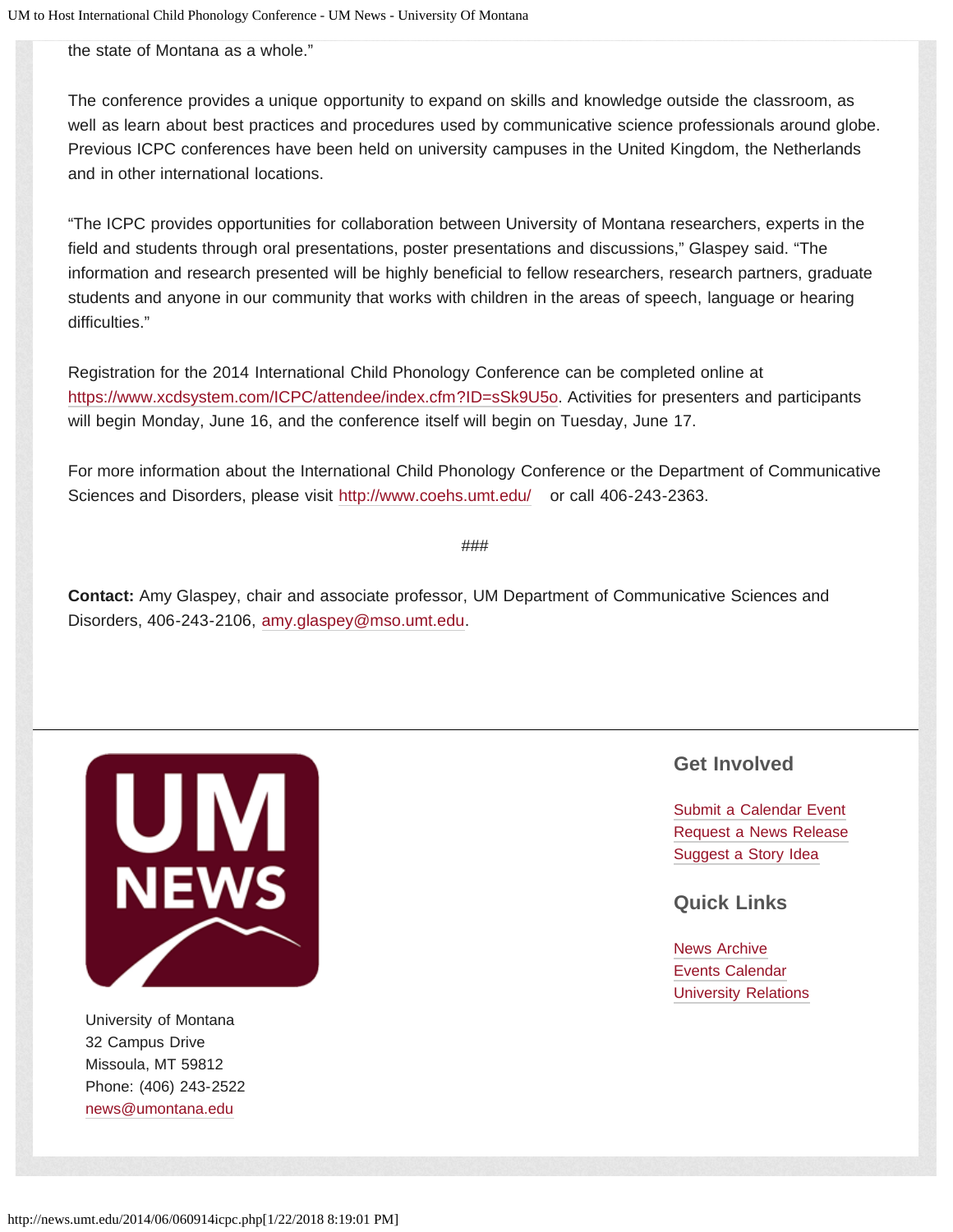| About UM | Accessibility Administration Contact UM Directory Employment Safety Privacy Policy |            |  |  |
|----------|------------------------------------------------------------------------------------|------------|--|--|
|          |                                                                                    | Campus Map |  |  |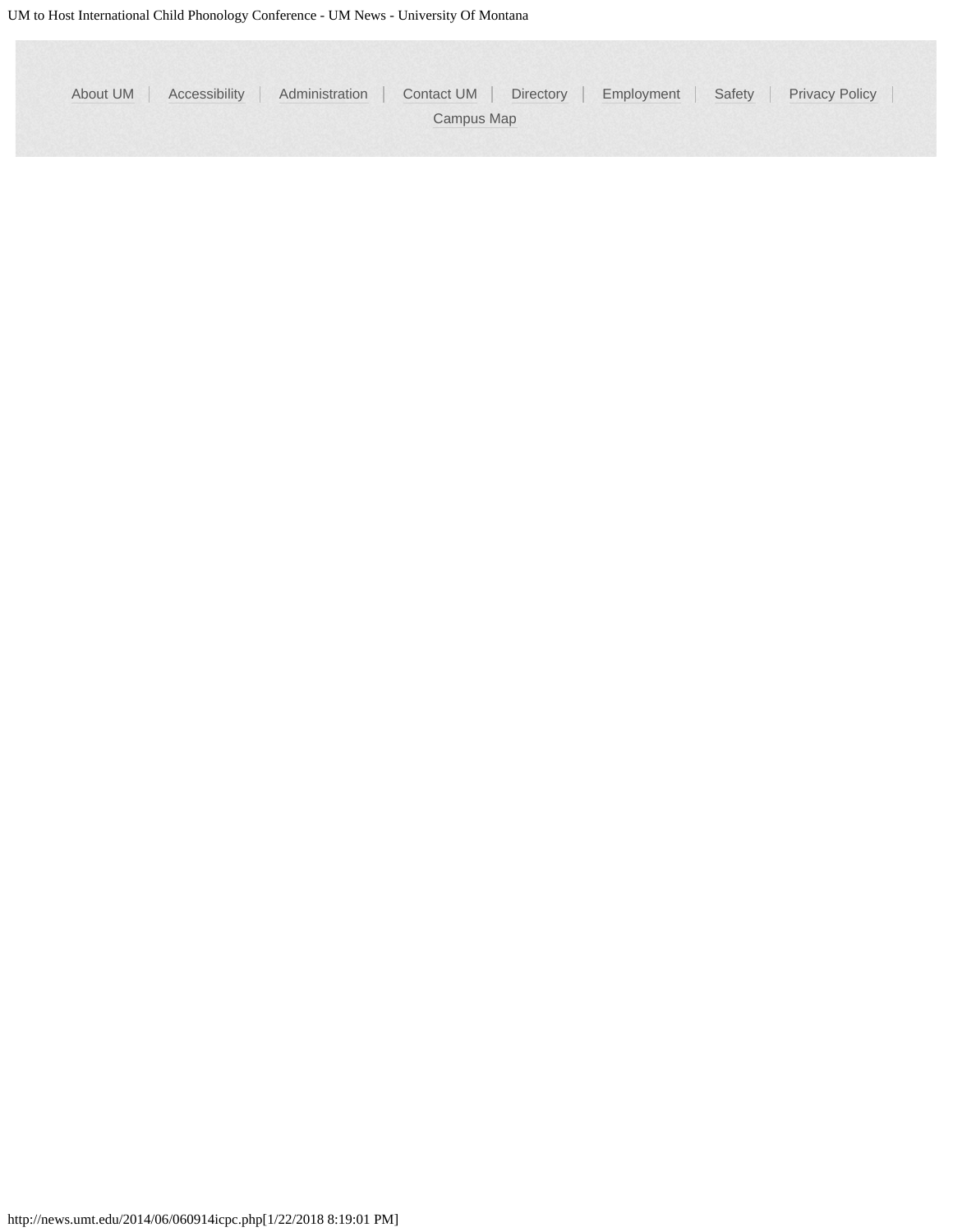<span id="page-42-0"></span>UM Journalism Students Take First, Second in 'College Pulitzer Prizes' - UM News - University Of Montana



## UM Journalism Students Take First, Second in 'College Pulitzer Prizes'

June 06, 2014

**MISSOULA** – Two recent graduates of the University of Montana School of Journalism have earned top honors in the national Hearst Journalism Awards Program. Chris Allen of **Missoula** and Ruth Eddy of **Oak Park, Ill.**, earned first and second place, respectively, in the radio news category of the national competition, sometimes called the Pulitzer Prizes of college journalism.

The two were invited to the live event in Washington, D.C., based upon their strong showing in the preliminary competition during the academic year. The 54th annual Hearst Championships hosted 29 winners from monthly competitions to demonstrate their abilities in rigorous on-the-spot assignments.

The radio competitors were asked to create a story about politicians bypassing mainstream media and using social media or other means to share their message. Competitors had one day to research, find and conduct interviews, write and record. They used a second day to edit their pieces. Media professionals judged the work, and awards were given at a dinner and gala at the Newseum in Washington, D.C., on June 5.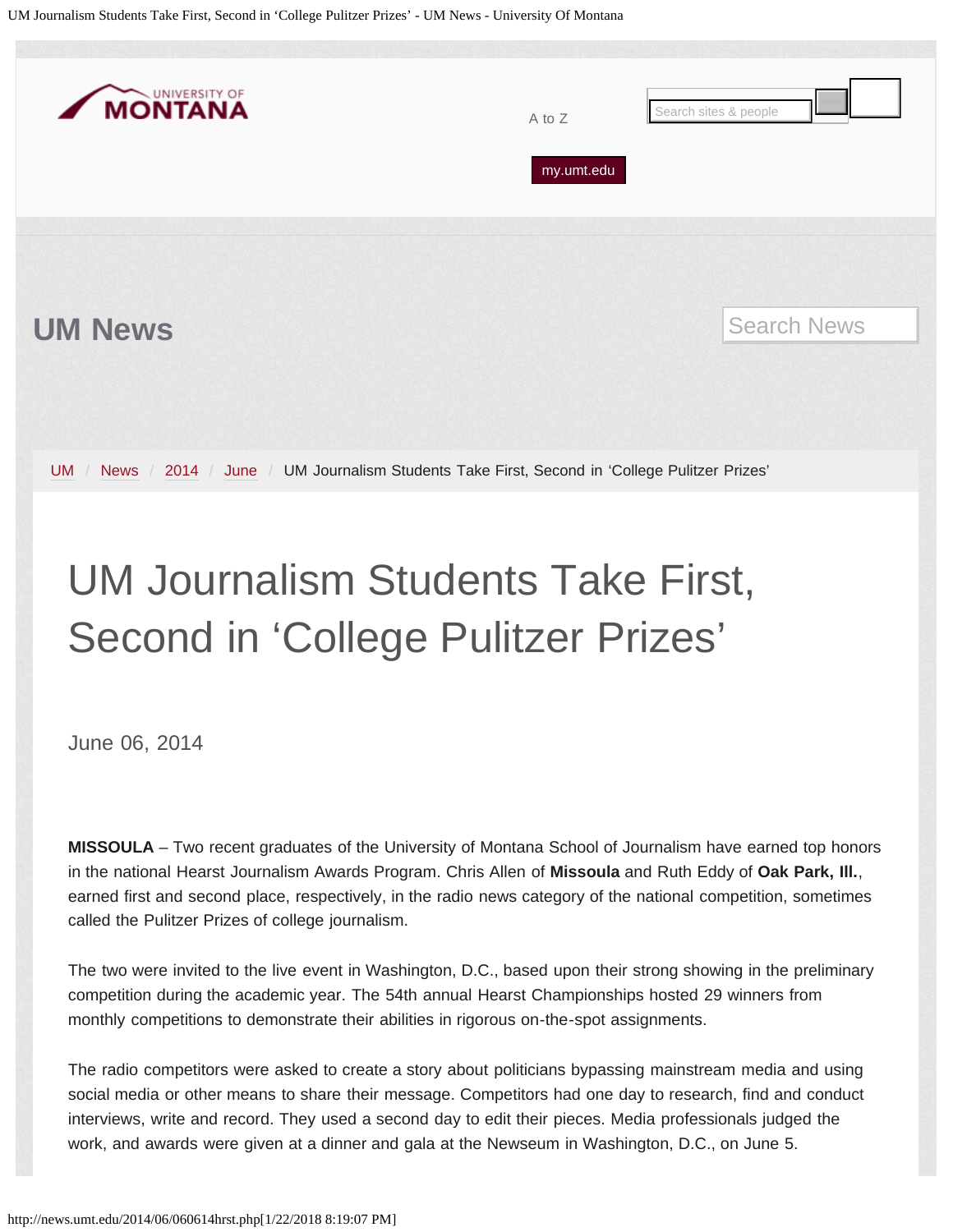As the winners were announced, the presenter commented on the strength of the journalism program at UM in light of the many finalists the University has sent to the Hearst competition over the years. Last year, UM graduate Sam Wilson won the multimedia competition and Jessica Murri took second in the radio news category.

Allen won \$5,000 for his first place win, and Eddy earned a \$4,000 prize. Both graduated from the journalism school in May with an emphasis in radio. Both also were employees of KBGA College Radio – Eddy as the news director for the past two years and Allen as a reporter. In addition, Eddy interned with the Montana Radio Company and Montana Public Radio, and Allen will complete an internship at MTPR this summer.

They attribute their success to the hands-on training they received under Assistant Professor Jule Banville. Eddy said, "That lady is such a talented teacher who tells you how you can get better. And we did!"

Banville said, "I'm so thrilled that others saw the promise I've been lucky enough to watch grow these past couple of years. They are two to watch in the radio world, for sure. I'm insanely proud."

UM placed seventh overall in broadcast news during the yearlong competition, eighth in writing, ninth in multimedia and ninth overall. The competition is open to students from 105 accredited schools of journalism.

###

060614hrst

**Contact:** Denise Dowling, interim dean, UM School of Journalism, 406-243-4143, [denise.dowling@umontana.edu.](mailto:denise.dowling@umontana.edu)



University of Montana 32 Campus Drive Missoula, MT 59812 Phone: (406) 243-2522 [news@umontana.edu](mailto:news@umontana.edu)

### **Get Involved**

[Submit a Calendar Event](http://umt.edu/urelations/info/submit_event.php) [Request a News Release](mailto:news@umontana.edu) [Suggest a Story Idea](mailto:thrive@umontana.edu)

### **Quick Links**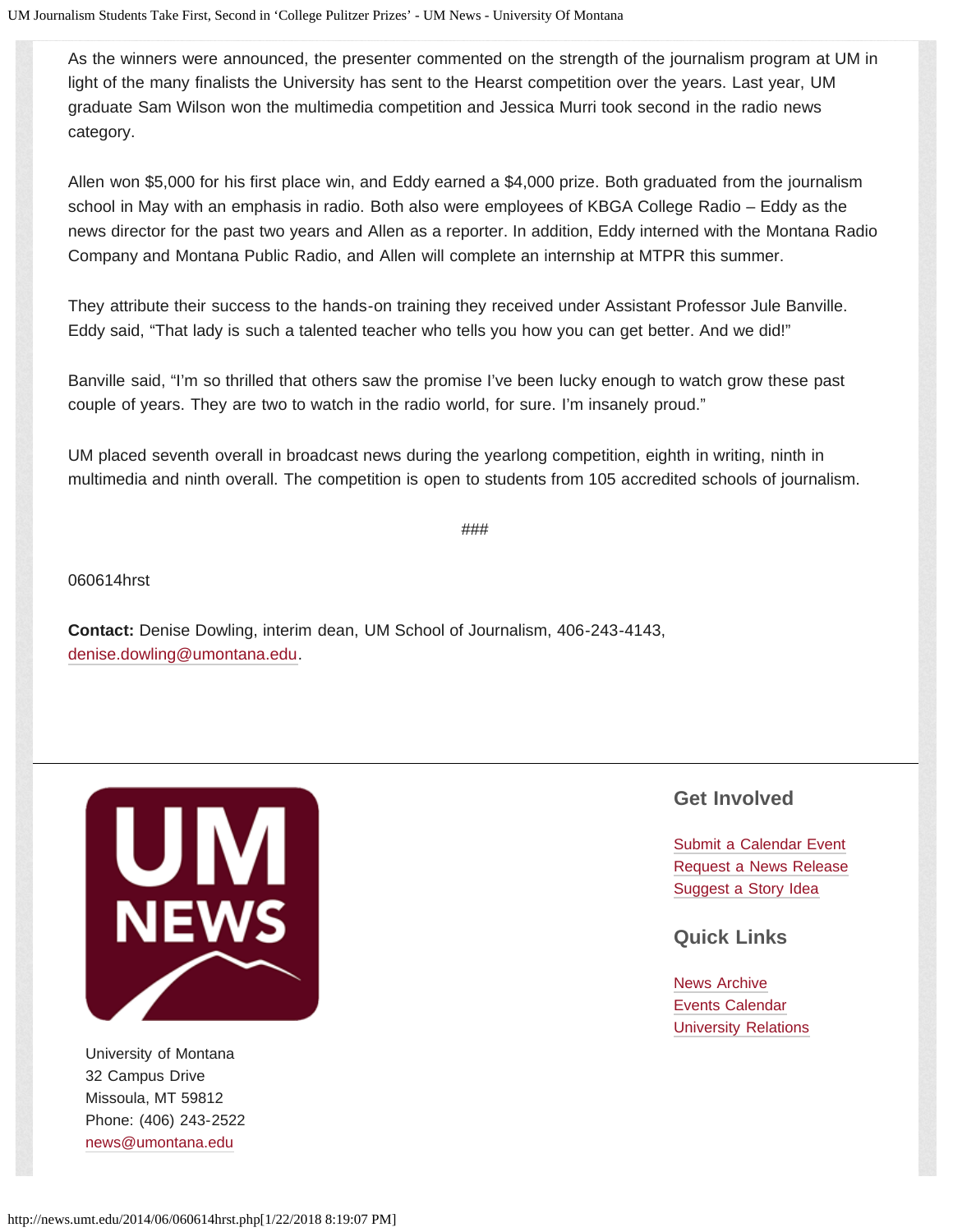| About UM<br>Accessibility | Administration<br>Contact UM<br>Directory | <b>Privacy Policy</b><br>Safety<br>Employment |
|---------------------------|-------------------------------------------|-----------------------------------------------|
|                           | Campus Map                                |                                               |
|                           |                                           |                                               |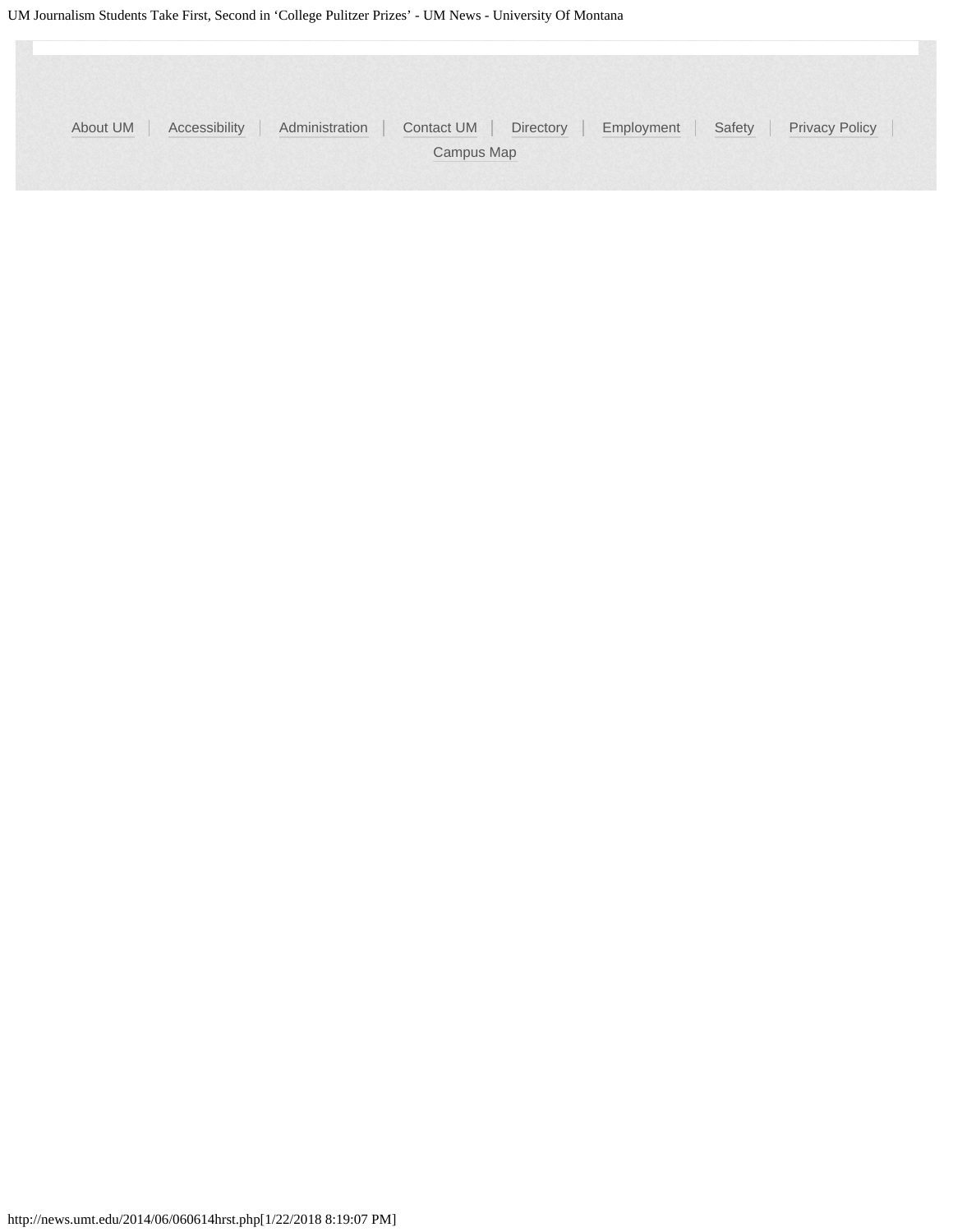<span id="page-45-0"></span>

## Missoula College to Offer Summer CNA Courses

**MISSOULA** – Missoula College University of Montana will offer a noncredit certified nursing assistant course this summer.

The training will take place July 28-Aug.15 at the MC East Campus, located at 909 South Ave. W. Clinical hours will take place at Riverside Healthcare Center, located at 1301 E. Broadway. The course will prepare accepted students for careers in health care under the supervision of a licensed nurse.

The curriculum includes first aid and CPR, training in providing or assisting in client care, use of equipment, documenting and reporting. The coursework and clinical study will provide necessary information and skills needed in long-term, home-care and acute-care settings. Students also will prepare for and complete the Montana Department of Health State Competency CNA Evaluation examination.

Nursing assistant lecture classes will be held from 8 a.m. to 2:30 p.m. weekdays July 28-Aug.12, with the exception of Thursday, July 31. A CPR and first aid training will be held from 8 a.m. to 4 p.m. on July 31. Students will participate in a certified nursing assistant clinical from 8 a.m. to 2:30 p.m. Wednesday, Aug. 13, and from 6 a.m. to 2:30 p.m. Thursday and Friday, Aug. 14-15, at Riverside Healthcare Center. Students are asked to bring their lunch.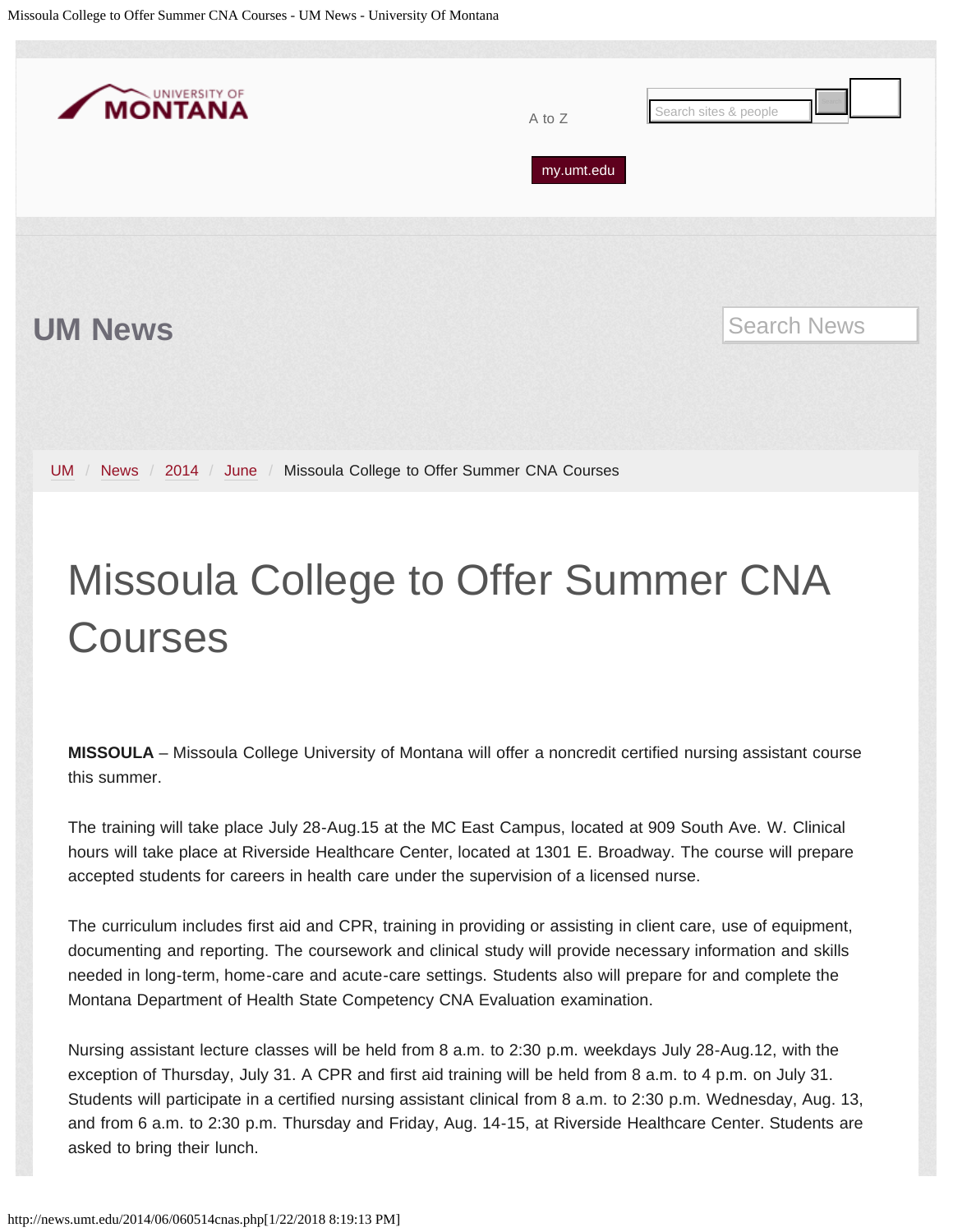The course costs \$850, which includes the textbook, CPR/first aid fee, supplies and the state examination fee. Participants do not need to be enrolled UM or MC students, and no previous academic experience is required.

The application deadline is 2 p.m. Tuesday, June 24. Accepted CNA students will need to submit payment by Wednesday, June 30. Application requirements include submitting a copy of current immunization records and copies of an online criminal background check documents. A maximum of 10 students are accepted into the program. Space is limited. The application is available online at <http://www.mc.umt.edu/outreach/Workforce/CareeTechTrain/cna.html>. To register, call Mary Opitz of the MC Outreach Department at 406-243-7812 or email [mary.opitz@umontana.edu.](mailto:mary.opitz@umontana.edu)

**Contact:** Mary Opitz, UM Missoula College Outreach Department, 406-243-7812, [mary.optiz@umontana.edu.](mailto:mary.optiz@umontana.edu)



University of Montana 32 Campus Drive Missoula, MT 59812 Phone: (406) 243-2522 [news@umontana.edu](mailto:news@umontana.edu)

### **Get Involved**

[Submit a Calendar Event](http://umt.edu/urelations/info/submit_event.php) [Request a News Release](mailto:news@umontana.edu) [Suggest a Story Idea](mailto:thrive@umontana.edu)

**Quick Links**

[News Archive](http://www.umt.edu/urelations/pubs/NewsArchives.php) [Events Calendar](http://events.umt.edu/) [University Relations](http://www.umt.edu/urelations/)

[About UM](http://www.umt.edu/about) | [Accessibility](http://www.umt.edu/accessibility/) | [Administration](http://www.umt.edu/administration) | [Contact UM](http://www.umt.edu/comments) | [Directory](http://www.umt.edu/directory) | [Employment](http://www.umt.edu/jobs) | [Safety](http://www.umt.edu/safety/) | [Privacy Policy](http://umt.edu/privacy/) [Campus Map](http://map.umt.edu/)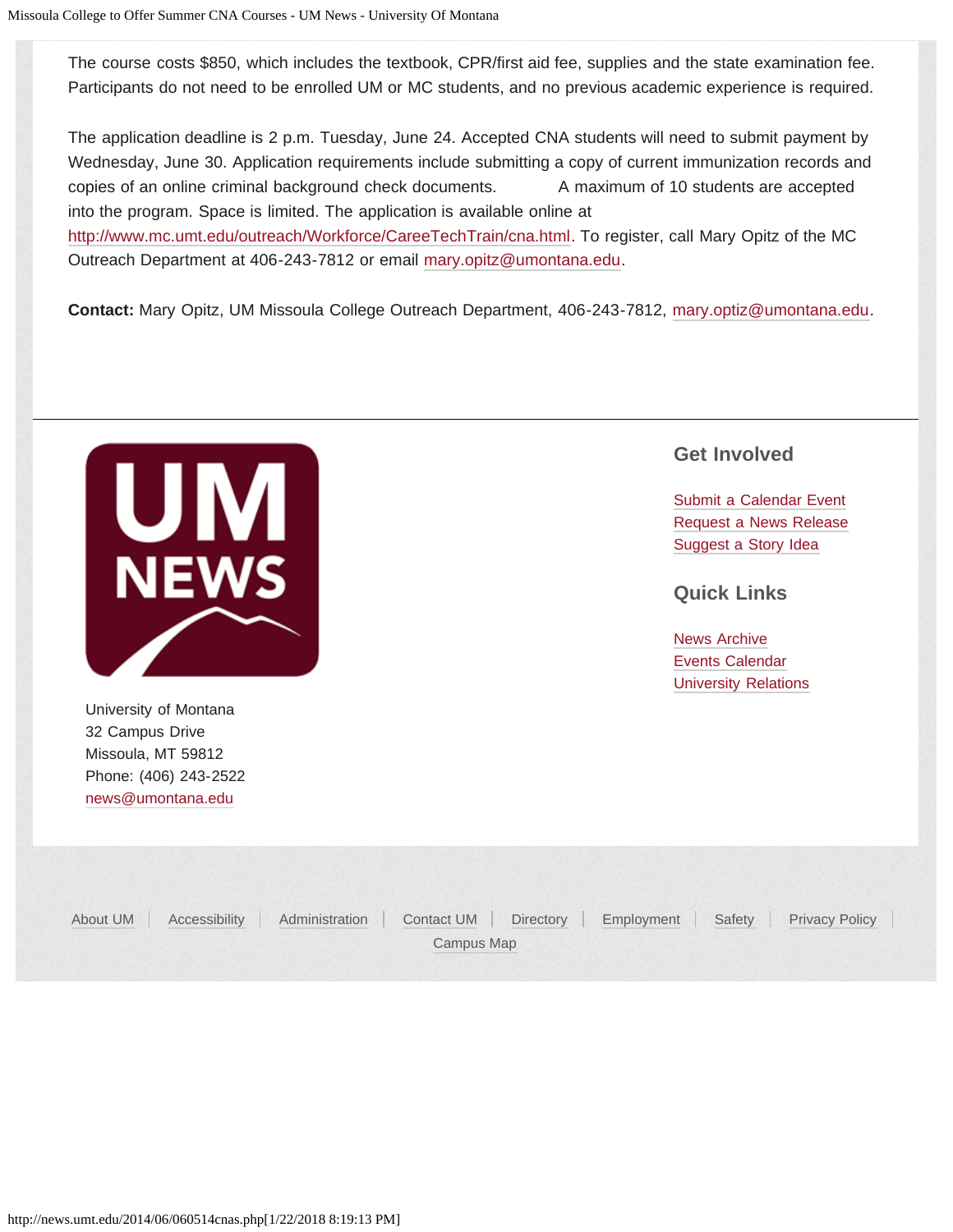<span id="page-47-0"></span>Athletic Training Program Wins Seventh Consecutive Public Relations Contest - UM News - University Of Montana



## Athletic Training Program Wins Seventh Consecutive Public Relations Contest

June 05, 2014

**MISSOULA** – Students in the University of Montana Athletic Training program recently competed in and won the "Best Student Effort" category of the National Athletic Trainers' Association's Public Relations competition for the seventh consecutive year.

March was National Athletic Training Month, and this competition served as one of many ways that NATA worked to promote the profession of athletic training and increase awareness of the role that athletic trainers play in various aspects of work and sports life.

The NATA PR Committee issued a call to NATA members for contest entries and then recognized outstanding public relations achievements by NATA district and state associations, student groups or individuals.

The UM students used social media, set up community fundraisers on campus and in Missoula, created informational bulletin boards and distributed flyers, posters and public service announcements to deliver their message with the theme "We've Got Your Back."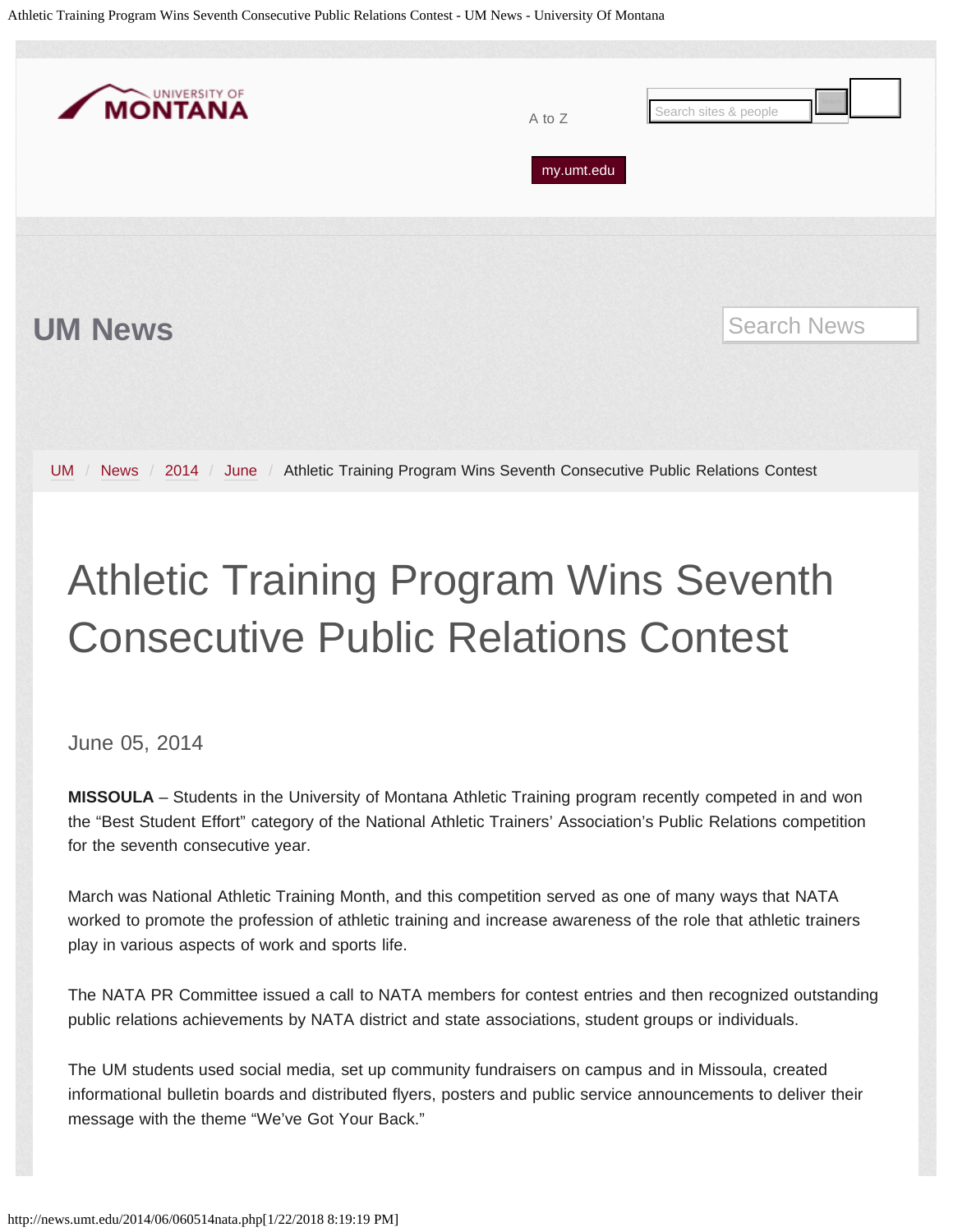Contest submissions were limited to public relations efforts performed by athletic training groups during the month of March. To be considered, entries had to educate, use proper athletic trainer terminology and could not be self-serving. A significant emphasis was placed on originality.

"Participating in the NATA PR contest each year is an excellent opportunity for our students to gain an understanding regarding the importance of educating others about the athletic training profession at the local, regional and national level," said Valerie Moody, professor in UM's Department of Health and Human Performance and director of the Athletic Training program. "It is a great way for our students to connect and collaborate with other health care professionals, coaches, athletes and community members by raising awareness about the importance of having access to a certified athletic trainer."

The NATA organization currently has more than 35,000 members worldwide and is recognized as the leading professional organization for athletic trainers.

"Winning the National Athletic Trainers Association Public Relations contest is an extraordinary accomplishment for the UM Athletic Training program, considering there are over 350 AT programs in the nation," said Scott Richter, chair of the UM Department of Health and Human Performance and associate professor of athletic training. "Several AT programs and student groups competing for this award have significantly more students and are located in highly populated regions with greater access to myriad media opportunities, making this winning streak even more meaningful. This accomplishment is a tribute to the superb leadership of Valerie Moody and the high quality of students involved in UM Athletic Training."

For more information about NATA, the UM Athletic Training program or the UM Department of Health and Human Performance, visit <http://www.coehs.umt.edu/>or call 406-243-4211.

###

**Contact:** Valerie Moody, professor and program director, Department of Health and Human Performance, 406- 243-2703, [valerie.moody@umontana.edu.](mailto:valerie.moody@umontana.edu)



University of Montana 32 Campus Drive

## **Get Involved**

[Submit a Calendar Event](http://umt.edu/urelations/info/submit_event.php) [Request a News Release](mailto:news@umontana.edu) [Suggest a Story Idea](mailto:thrive@umontana.edu)

## **Quick Links**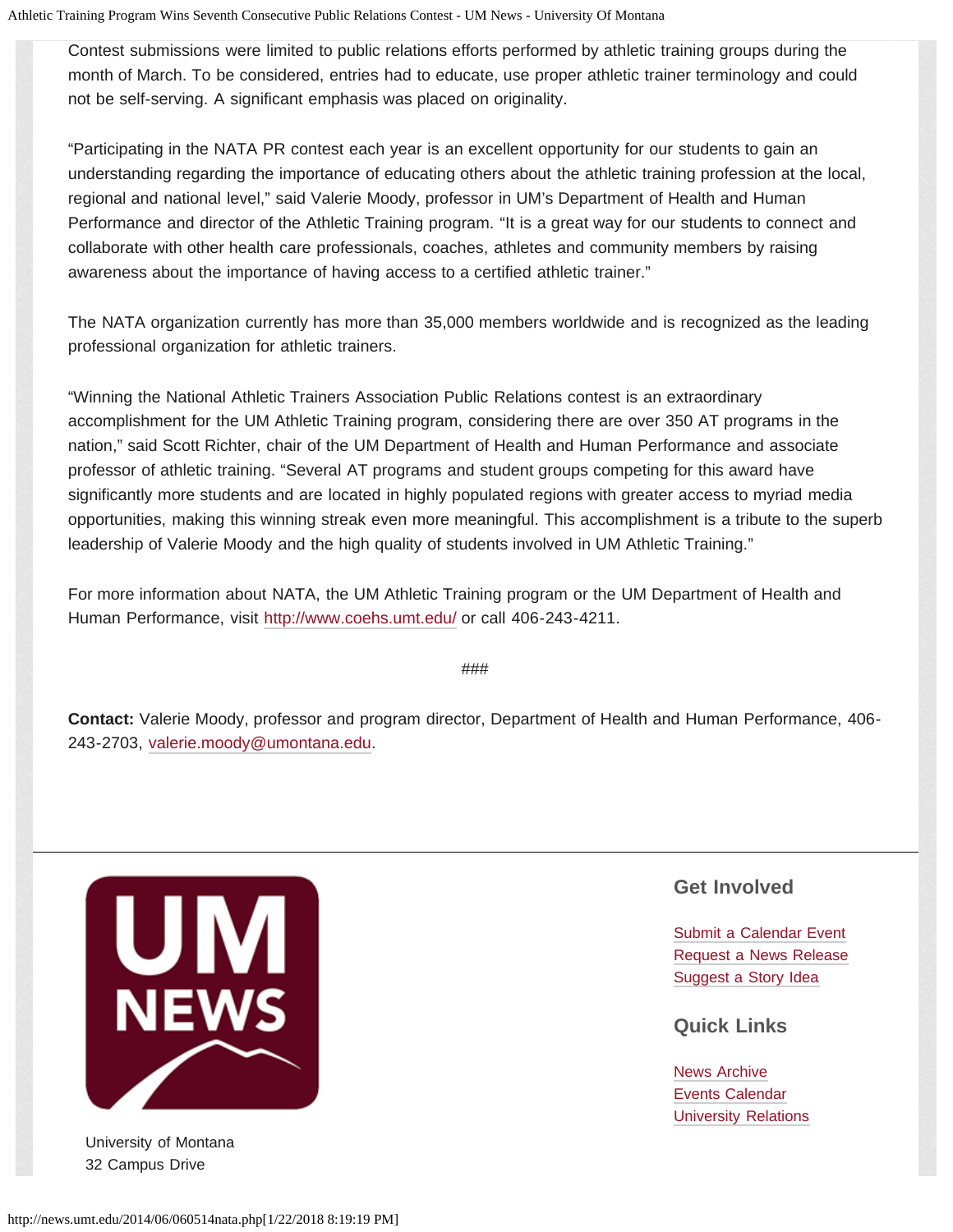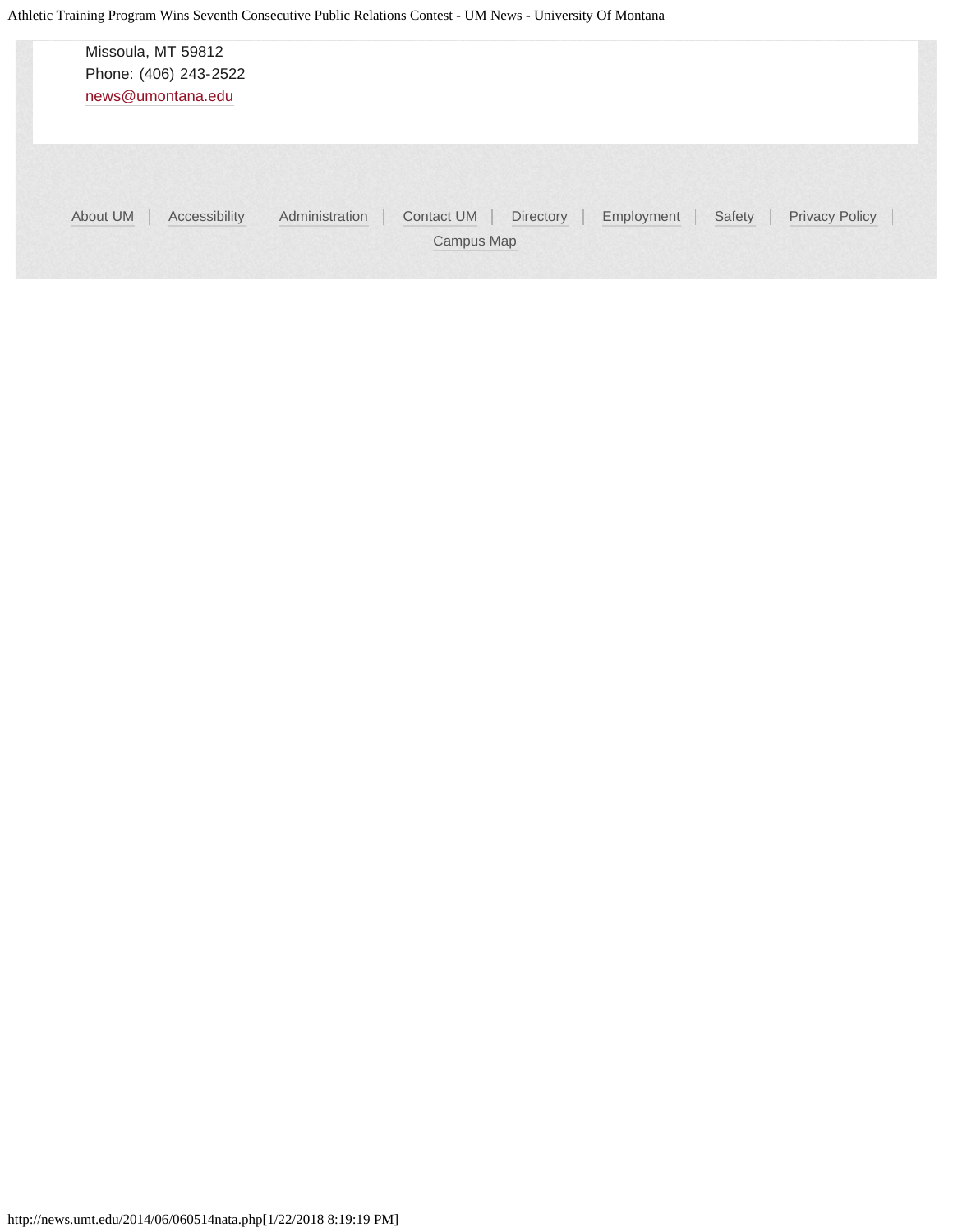<span id="page-50-0"></span>

## MOLLI Offers Summer Adventures for Kids and Grandparents

June 04, 2014

**MISSOULA** – The Osher Lifelong Learning Institute at the University of Montana, also known as MOLLI, will host MOLLI Summer Adventures, a grandparent and grandchild camp, on Tuesday and Wednesday, June 24- 25.

Learning pairs consist of one adult age 50 or older and one child. The cost of each two-day camp session is \$100 per pair, as well as the nonrefundable annual \$20 MOLLI membership fee if adult participants are not current members.

Registration is available online at <http://www.umt.edu/molli>or by calling the MOLLI office at 406-243-2905. The camp offerings are:

**Amazing Animal Adaptations:** Participants will learn about unique human adaptations, play fun tracking games, learn about bears, visit an osprey banding site and have a special visit from Animal Wonders, an animal rescue organization based out of Potomac. Hosted by the Montana Natural History Center, ages 7- 10, 9 a.m.-2 p.m.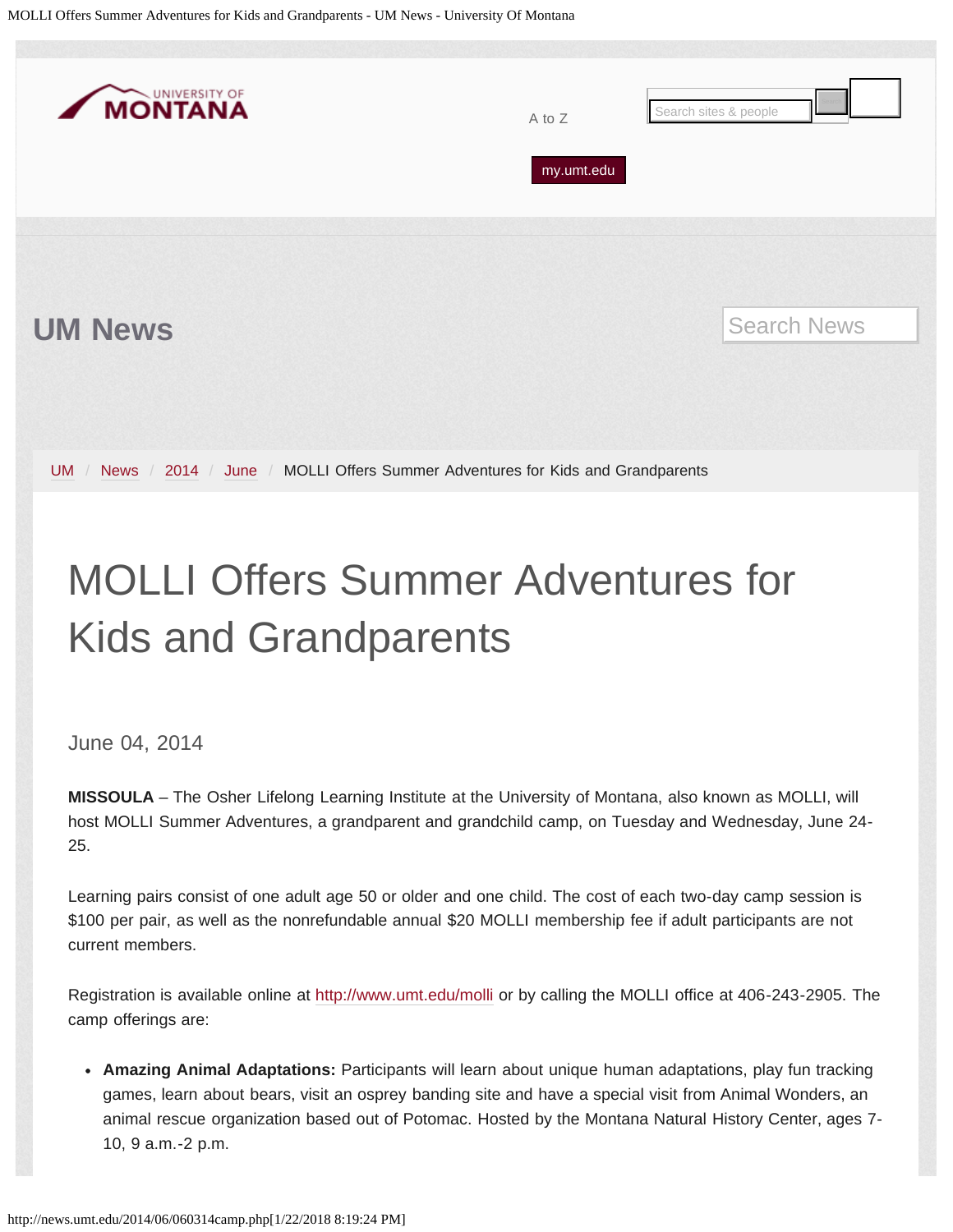- **Crack the Case:** Participants will work together to map a "crime scene," examine fibers under a microscope and dust for fingerprints. Hosted by spectrUM Discovery Area, ages 6-8, 9 a.m.-12:30 p.m.
- **Crime Scene Investigation:** Participants will work together to map a "crime scene," examine fibers under a microscope, fingerprint suspects and explore blood typing. Hosted by spectrUM Discovery Area, ages 9- 13, 2-5:30 p.m.
- **Museum Exploration:** Participants will spend two mornings at the Missoula Art Museum, enjoying the art on view and creating their own. Hosted by MAM, ages 6-12, 9 a.m.-12:30 p.m.
- **Outdoor Recreation: Fishing and Treasure Hunt:** The first day, participants will spend their morning fishing at Silvers Lagoon at McCormick Park. We will focus on rod and reel fishing basics and other skills necessary in angling. All bait and equipment included. The next day, participants will complete a treasure hunt along the Clark Fork River. Hosted by Missoula Parks and Recreation, ages 6-9, 9 a.m.-12:30 p.m.
- **Outdoor Recreation: Geocaching and River Float:** Participants will work as a team using GPS devices to navigate around the Riverfront Trails of Missoula in this modern version of a treasure hunt. Geocaching is an outdoor recreational activity, in which the participants use a Global Positioning System receiver or mobile device and other navigational techniques to hide and seek containers, called geocaches or caches, anywhere in the world. The next day, participants will see Missoula from a new perspective by rafting the Clark Fork River through town. The float will put in near East Missoula and take out at Silvers Park. Participants will view wildlife, talk about river ecology and enjoy the day on the water. All equipment provided. Hosted by Missoula Parks and Recreation, ages 10-13, 2-5:30 p.m.

For more information call MOLLI Program Manager Eileen Flannigan at 406-243-2905 or email [molli@umontana.edu.](mailto:molli@umontana.edu)

###

**Contact:** Eileen Flannigan, program manager, Osher Lifelong Learning Institute at UM, 406-243-2905, [eileen.flannigan@mso.umt.edu.](mailto:eileen.flannigan@mso.umt.edu)



#### **Get Involved**

[Submit a Calendar Event](http://umt.edu/urelations/info/submit_event.php) [Request a News Release](mailto:news@umontana.edu) [Suggest a Story Idea](mailto:thrive@umontana.edu)

### **Quick Links**

[News Archive](http://www.umt.edu/urelations/pubs/NewsArchives.php) [Events Calendar](http://events.umt.edu/)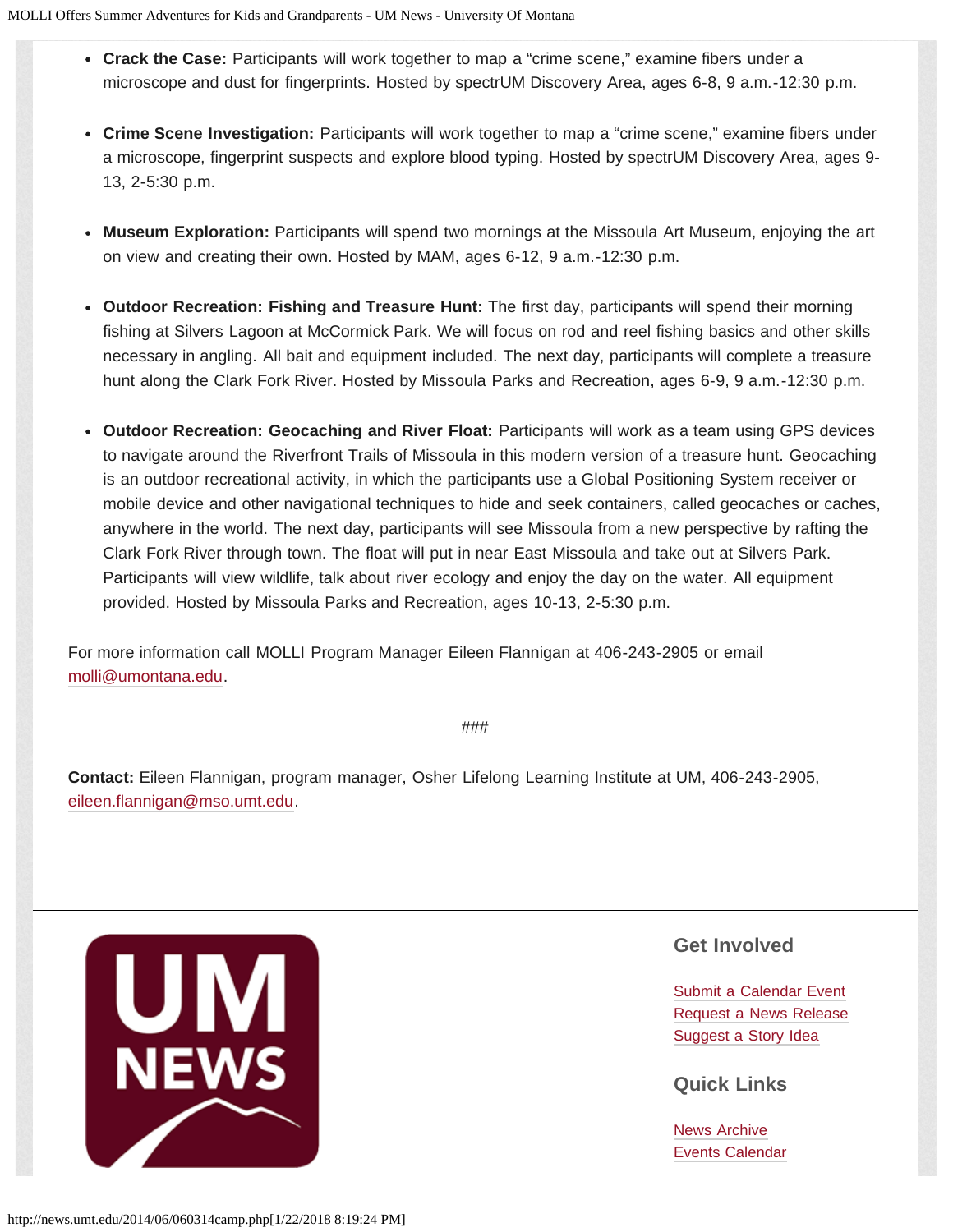[University Relations](http://www.umt.edu/urelations/)

University of Montana 32 Campus Drive Missoula, MT 59812 Phone: (406) 243-2522 [news@umontana.edu](mailto:news@umontana.edu)

|  | About UM   Accessibility   Administration   Contact UM   Directory   Employment   Safety   Privacy Policy |            |  |  |
|--|-----------------------------------------------------------------------------------------------------------|------------|--|--|
|  |                                                                                                           | Campus Map |  |  |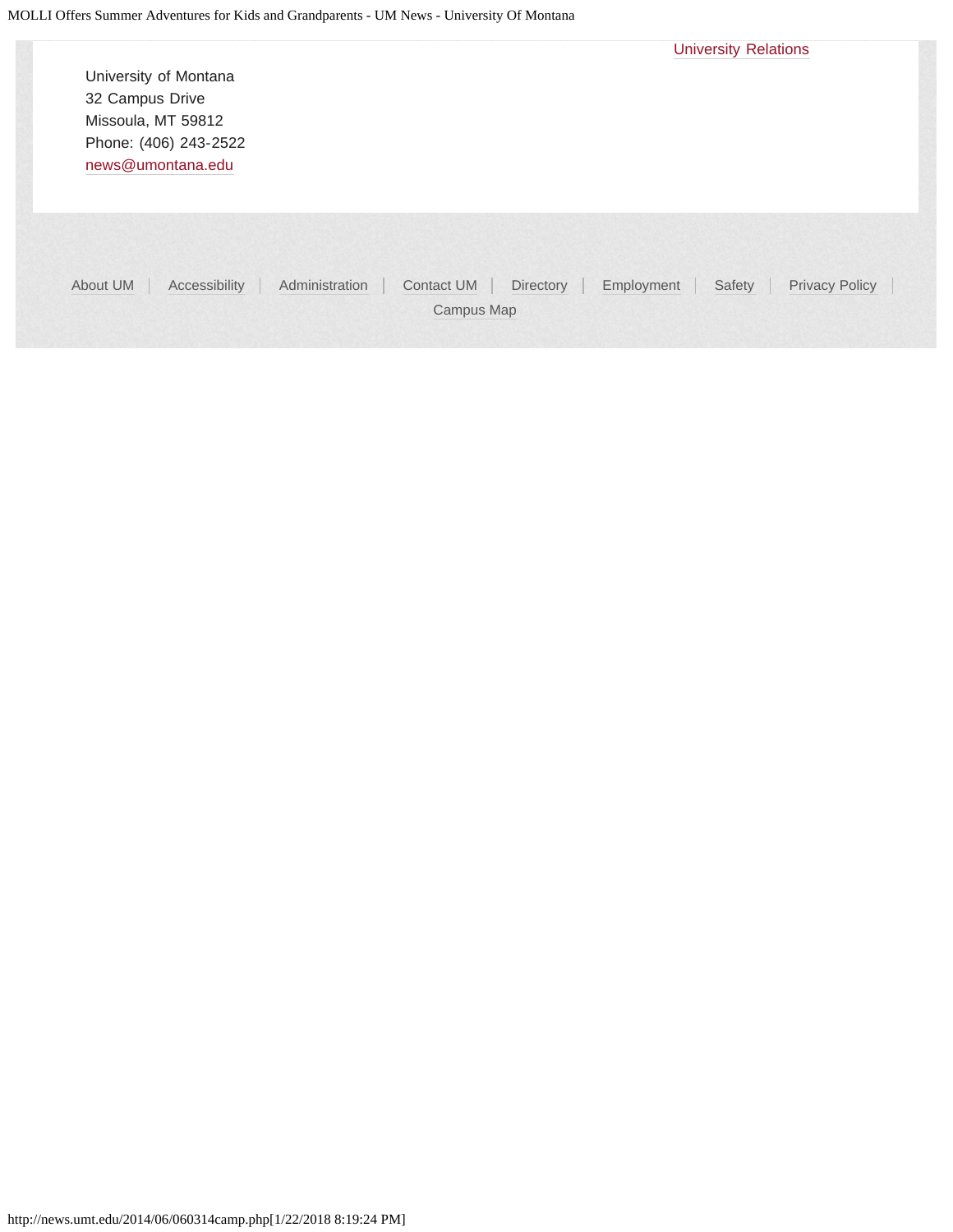<span id="page-53-0"></span>Montana Victim Advocate Academy to Offer Five-Day Training at UM - UM News - University Of Montana



## Montana Victim Advocate Academy to Offer Five-Day Training at UM

June 04, 2014

**MISSOULA** – The Institute of Educational Research and Service, a specialty unit of the University of Montana Phyllis J. Washington College of Education and Human Sciences, will host a victim advocate training Sunday through Friday, June 15-20, at UM.

The Basic Academy is for all victim advocates working for governmental or nonprofit agencies. It provides essential victim advocate training across a range of crimes and systems. The intensive training will provide basic knowledge and skills for individuals with less than three years of experience in the field of victim services.

The course is 40 hours over five days and costs \$350 to attend. Register online at [http://iers.umt.edu/Montana\\_Victim\\_Advocate\\_Academy/About%20the%20Academy.php.](http://iers.umt.edu/Montana_Victim_Advocate_Academy/About%20the%20Academy.php)

The curriculum is based on the National Victim Assistance Academy and includes Montana-specific content. Participants will gain knowledge and skills to better serve victims and survivors of crime. IERS Director Rick van den Pol notes the great need for such training.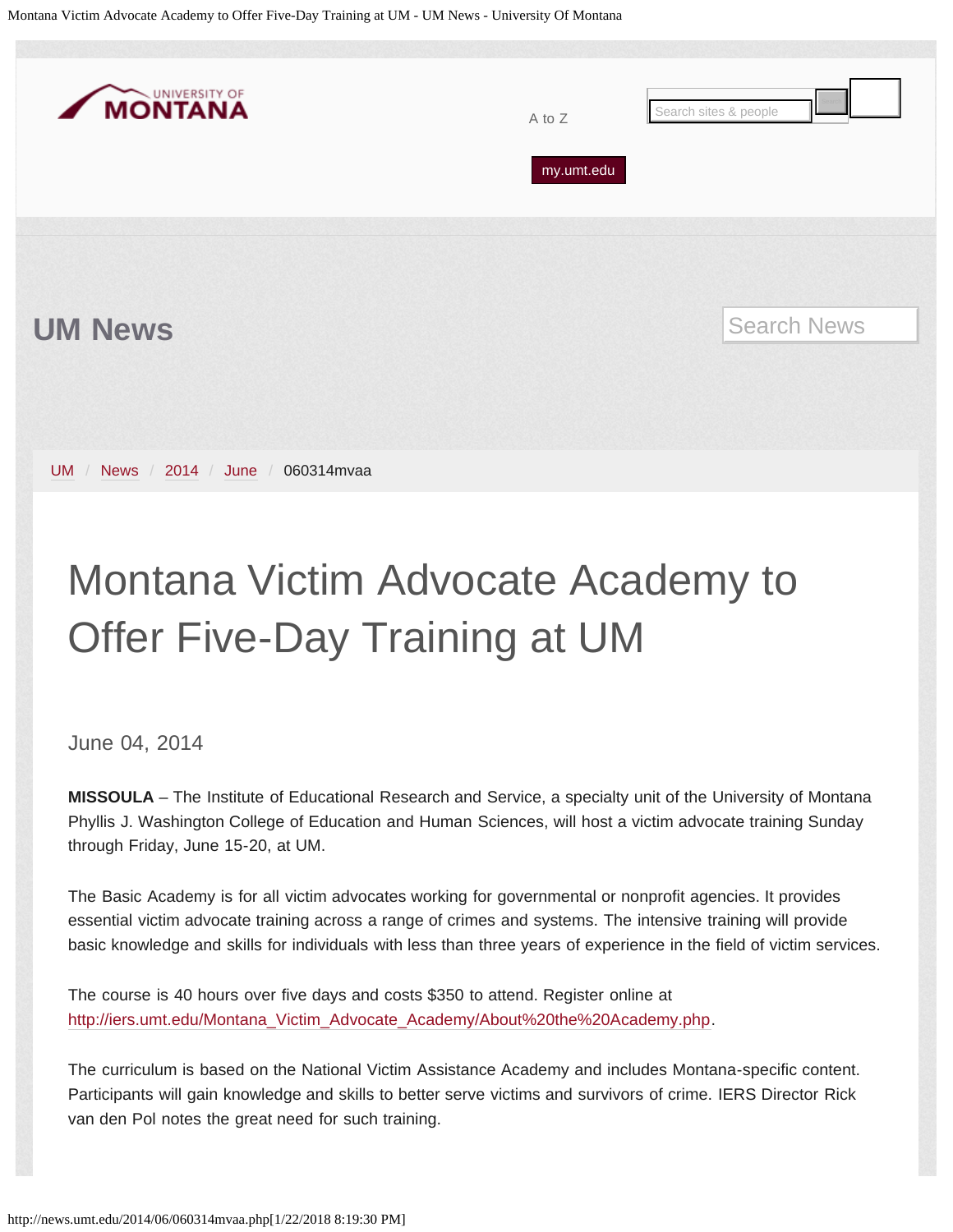"For 57 years, IERS has served as a bridge between UM and communities across our state," he said. "The inaugural offering of the Montana Victim Advocate Academy marks a new professional education offering for advocates statewide."

In 1995, the Office of Victims of Crime funded the development of a National Victim Assistance Academy to deliver a blend of education and skills-based training through a state-of-the-art curriculum delivered to victim service providers and allied professionals at university campuses across the country.

Using the NVAA as a framework, OVC envisioned that the State Victim Advocate Academies would operate in partnership with academic institutions to develop a comprehensive, fundamental, academic-based and statespecific course of study in victims' rights and services to meet the entry-level educational and training needs of victim service providers, victim advocates and allied personnel working with victims of crime.

"By adapting the NVAA curriculum to meet the unique needs of Montanans, we will be able to provide a common core of proven advocacy strategies," van den Pol said. "The faculty of the Montana Academy brings unique expertise to help adapt the national curriculum to meet our cultural, geographic and economic needs."

Montana's sparsely populated counties contrast with seven urban centers and the full range of urban challenges. The state also is home to seven Indian reservations, sovereign nations that provide a complex mix of federal, state and tribal jurisdictions. According to John Frederikson, director of the Montana Victim Advocate Academy, the problem to be addressed is that Montana has no centralized training or training criteria for victim advocates.

"For the first time, Montana victim advocates have access to local comprehensive training provided by the best practitioners in the field," Frederikson said. "The national curriculum provided by the OVC has been modified for the unique needs and situations affecting victim advocacy in Montana. I am exceedingly pleased with the quality and competence of the faculty as well as their excitement in providing this level of training to Montana's victim advocates."

The Montana Victims Advocate Academy was funded in 2012 with the purpose of providing research-based, high-quality and sustainable training for victim advocates representing 135 different agencies across the state.

"New-to-the-field advocates will be able to network, experience common learning around victim services and promote communication within the field," said Nancy Berg, MVAA program coordinator. "We hope the academy will create a better-supported advocacy network that allows better assistance for victims of crime."

###

For more information on MVAA or IERS, visit<http://iers.umt.edu/> or call 406-243-4973.

NB/bp **State** 060314mvaa

**Contact:** Nancy Berg, project coordinator, Institute of Educational Research and Service, 406-243-4973, [nancy.berg@mso.umt.edu.](mailto:nancy.berg@mso.umt.edu)